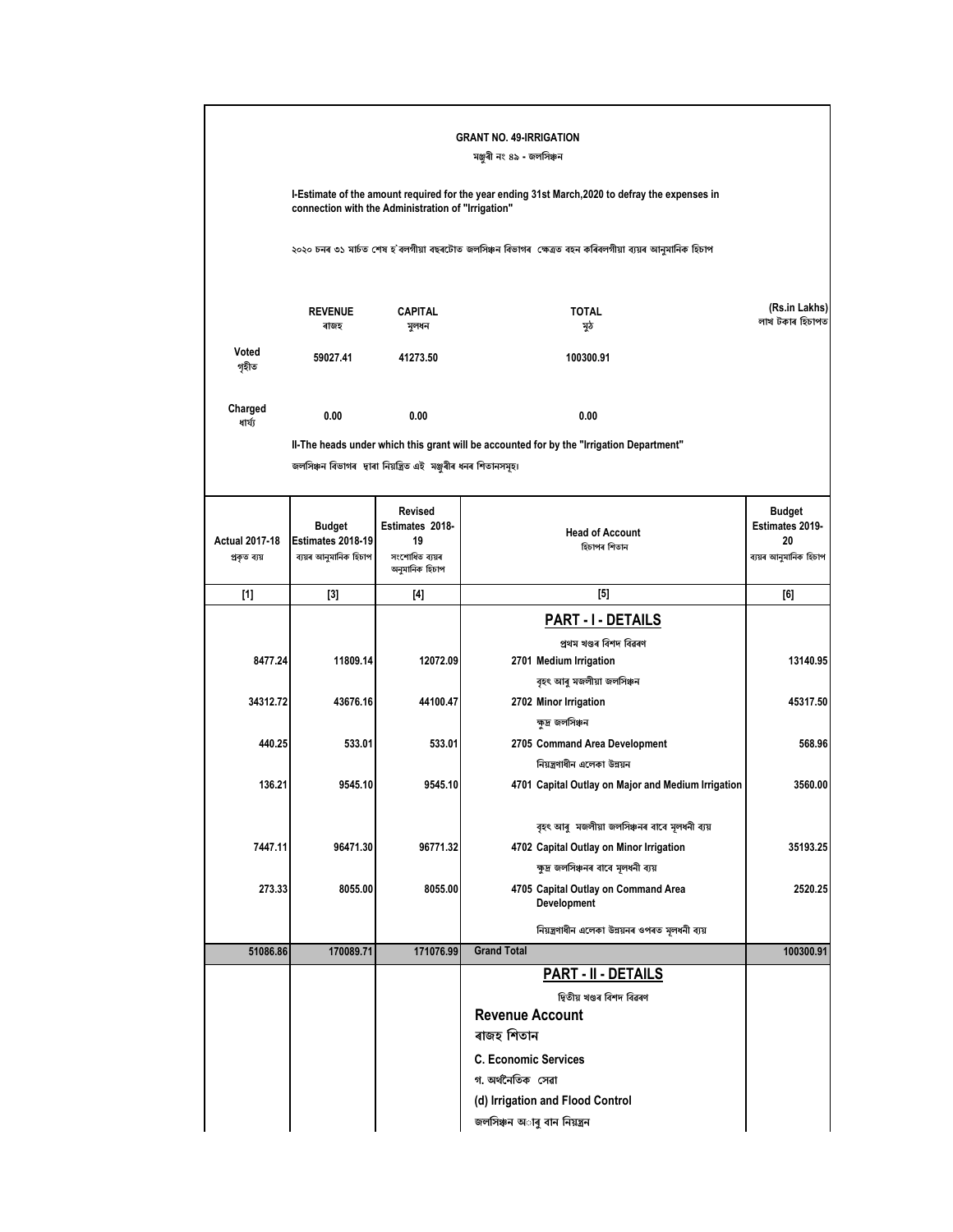|          |                    |          | 2701 Medium Irrigation                           |          |
|----------|--------------------|----------|--------------------------------------------------|----------|
|          |                    |          | বৃহৎ আৰু মজলীয়া জলসিঞ্চন                        |          |
|          |                    |          | 04 Medium Irrigation - Non-commercial            |          |
|          |                    |          | মজলীয়া জলসিঞ্চন- অ-বানিজ্যিক                    |          |
|          | $-0.23$<br>0.00    | 0.00     | 911 Deduct-Recoveries of Over payment            | 0.00     |
|          | $-0.23$<br>0.00    | 0.00     | Total 04-Medium Irrigation - Non-commercial      | 0.00     |
|          |                    |          | 80 General                                       |          |
|          |                    |          | সাধাৰণ                                           |          |
| 8483.52  | 11809.14           | 12072.09 | 001 Direction and Administration                 | 13140.95 |
|          |                    |          | নিৰ্দেশনা আৰু প্ৰশাসন                            |          |
|          | -6.05<br>0.00      | 0.00     | 911 Deduct Recoveries of Overpayments            | 0.00     |
|          |                    |          | অতিৰিক্তভাবে প্ৰদান কৰা ধনৰ কৰ্তন                |          |
| 8477.47  | 11809.14           | 12072.09 | <b>Total 80-General</b>                          | 13140.95 |
|          |                    |          | 2702 Minor Irrigation                            |          |
|          |                    |          | ক্ষুদ্ৰ জলসিঞ্চন                                 |          |
|          |                    |          | 00 (No Sub-Major Head)                           |          |
|          | 0.00<br>1293.59    | 1437.24  | 800 Other Expenditure                            | 1555.72  |
|          |                    |          | অন্যান্য ব্যয়                                   |          |
|          | -0.82<br>0.00      | 0.00     |                                                  | 0.00     |
|          |                    |          | 911 Deduct Recoveries of Overpayments            |          |
|          |                    |          | অতিৰিক্তভাবে প্ৰদান কৰা ধনৰ কৰ্তন                |          |
|          | $-0.82$<br>1293.59 | 1437.24  | Total 00-(No Sub-Major Head)<br>01 Surface Water | 1555.72  |
|          |                    |          |                                                  |          |
|          |                    |          | পৃষ্ঠ জল                                         |          |
| 1188.10  | 2281.64            | 2481.61  | 102 Lift Irrigation Schemes                      | 2445.33  |
|          |                    |          | উত্তলিত জলসিঞ্চন আঁচনি                           |          |
| 852.57   | 0.00               | 0.00     | 800 Other Expenditure                            | 0.00     |
|          |                    |          | অন্যান্য ব্যয়                                   |          |
| 2040.67  | 2281.64            | 2481.61  | <b>Total 01-Surface Water</b>                    | 2445.33  |
|          |                    |          | 02 Ground Water                                  |          |
|          |                    |          | ভূ-জল                                            |          |
| 1126.91  | 2431.41            | 2512.11  | 103 Tube-Wells                                   | 2741.17  |
|          |                    |          | দমকল                                             |          |
|          | $-0.05$<br>0.00    | 0.00     | 911 Deduct Recoveries of Overpayments            | 0.00     |
|          |                    |          | অতিৰিক্তভাবে প্ৰদান কৰা ধনৰ কৰ্তন                |          |
| 1126.86  | 2431.41            | 2512.11  | <b>Total 02-Ground Water</b>                     | 2741.17  |
|          |                    |          | 80 General                                       |          |
|          |                    |          | সাধাৰণ                                           |          |
| 31161.83 | 37669.51           | 37669.51 | 001 Direction and Administration                 | 38575.28 |
|          |                    |          | নিৰ্দেশনা আৰু প্ৰশাসন                            |          |
| $-11.40$ | 0.00               | 0.00     | 799 Suspense                                     | 0.00     |
|          |                    |          | উৎকষ্ঠা                                          |          |
|          | $-4.42$<br>0.00    | 0.00     | 911 Deduct Recoveries of Overpayments            | 0.00     |
|          |                    |          | অতিৰিক্তভাবে প্ৰদান কৰা ধনৰ কৰ্তন                |          |
| 31146.01 | 37669.51           | 37669.51 | <b>Total 80-General</b>                          | 38575.28 |
|          |                    |          | 2705 Command Area Development                    |          |
|          |                    |          | নিয়ন্ত্রণাধীন এলেকা উন্নয়ন                     |          |
|          |                    |          | 00 (No Sub-Major Head)                           |          |
| 440.25   | 533.01             | 533.01   | 800 Other Expenditure                            | 568.96   |
|          |                    |          | অন্যান্য ব্যয়                                   |          |
| 440.25   | 533.01             | 533.01   | Total 00-(No Sub-Major Head)                     | 568.96   |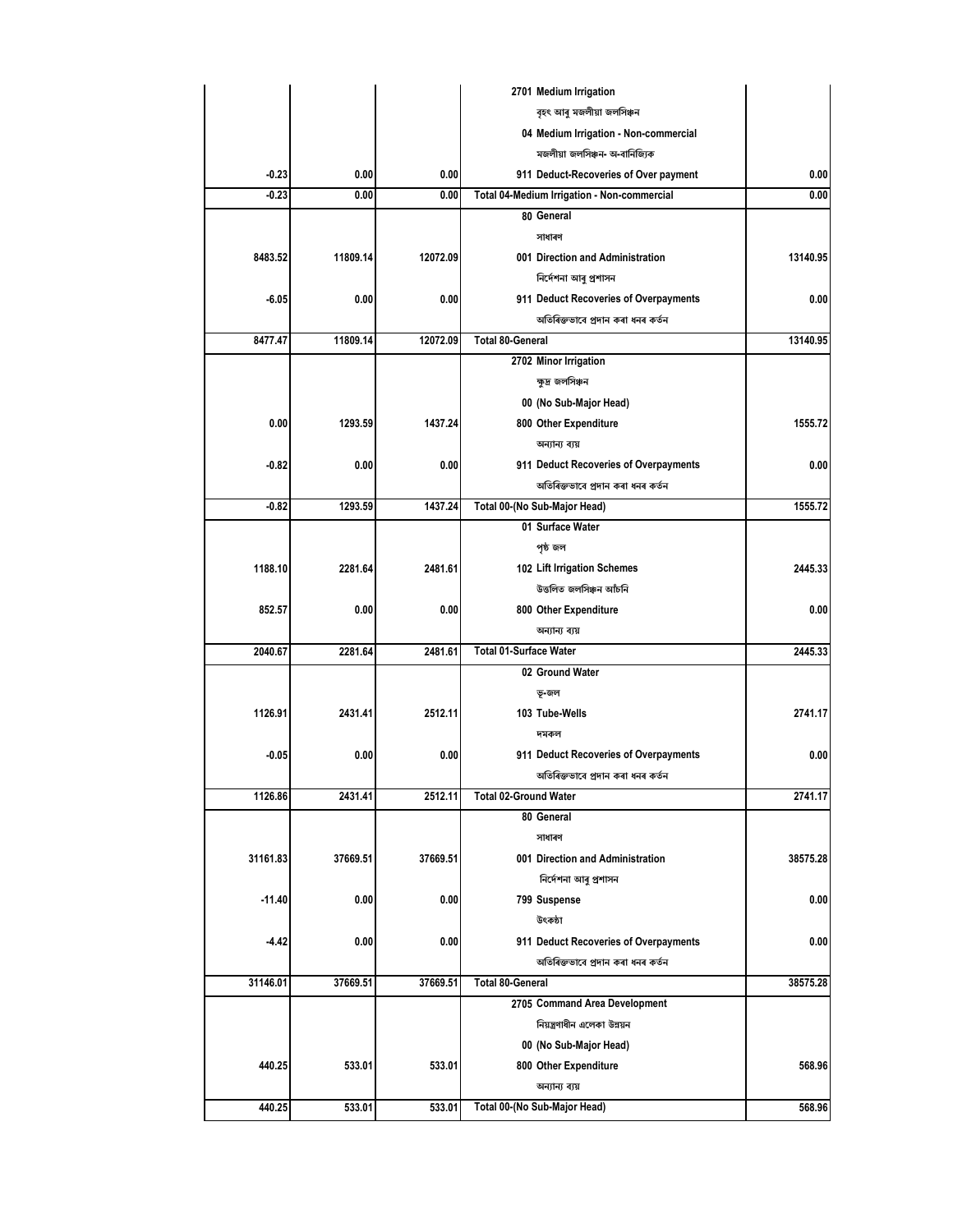| 43230.21 | 56018.31  | 56705.57  | <b>Revenue Account Total</b>                        | 59027.41  |
|----------|-----------|-----------|-----------------------------------------------------|-----------|
|          |           |           | <b>Capital Account</b>                              |           |
|          |           |           | মূলধন শিতান                                         |           |
|          |           |           | <b>C. Capital Account of Economic Services</b>      |           |
|          |           |           | গ. অৰ্থনৈতিক সেৱাৰ মূলধনী হিচাপ                     |           |
|          |           |           |                                                     |           |
|          |           |           | (d) Capital Account of Irrigation and Flood Control |           |
|          |           |           | 4701 Capital Outlay on Major and Medium Irrigation  |           |
|          |           |           |                                                     |           |
|          |           |           | বৃহৎ আৰু মজলীয়া জলসিঞ্চনৰ বাবে মূলধনী ব্যয়        |           |
|          |           |           | 04 Medium Irrigation                                |           |
|          |           |           | মজলীয়া জলসিঞ্চন                                    |           |
| 136.21   | 545.10    | 545.10    | 800 Other Expenditure                               | 560.00    |
|          |           |           | অন্যান্য ব্যয়                                      |           |
| 136.21   | 545.10    | 545.10    | <b>Total 04-Medium Irrigation</b>                   | 560.00    |
|          |           |           | 80 General                                          |           |
|          |           |           | সাধাৰণ                                              |           |
| 0.00     | 9000.00   | 9000.00   | 800 Other Expenditure                               | 3000.00   |
|          |           |           | অন্যান্য ব্যয়                                      |           |
| 0.00     | 9000.00   | 9000.00   | <b>Total 80-General</b>                             | 3000.00   |
|          |           |           | 4702 Capital Outlay on Minor Irrigation             |           |
|          |           |           | ক্ষুদ্ৰ জলসিঞ্চনৰ বাবে মূলধনী ব্যয়                 |           |
|          |           |           | 00 (No Sub-Major Head)                              |           |
| 538.22   | 1200.00   | 1300.02   | 101 Surface Water                                   | 4836.01   |
|          |           |           | পৃষ্ঠজল                                             |           |
| 3649.64  | 87598.30  | 87798.30  | 102 Ground Water                                    | 24314.74  |
|          |           |           | ভূমিজল                                              |           |
| 263.96   | 1000.00   | 1000.00   | 789 Scheduled Caste Component Plan                  | 1050.00   |
|          |           |           | অনুসূচীত জাতিৰ কম্পোনেন্ট প্লেন                     |           |
| 241.93   | 430.00    | 430.00    | 796 Tribal Area Sub-Plan                            | 451.00    |
|          |           |           | জনজাতীয় অঞ্চল উপ-পৰিকল্পনা                         |           |
| 2753.36  | 6243.00   | 6243.00   | 800 Other Expenditure                               | 4541.50   |
|          |           |           | অন্যান্য ব্যয়                                      |           |
| 7447.11  | 96471.30  | 96771.32  | Total 00-(No Sub-Major Head)                        | 35193.25  |
|          |           |           | 4705 Capital Outlay on Command Area<br>Development  |           |
|          |           |           | নিয়ন্ত্ৰণাধীন এলেকা উন্নয়নৰ ওপৰত মূলধনী ব্যয়     |           |
|          |           |           | 00 (No Sub-Major Head)                              |           |
| 273.33   | 8055.00   | 8055.00   | 002 Command Area Development                        | 2520.25   |
|          |           |           | পাৰ্বত্য অঞ্চলৰ বাবে নিয়ন্ত্ৰণাধীন অঞ্চল উন্নয়ন   |           |
| 273.33   | 8055.00   | 8055.00   | Total 00-(No Sub-Major Head)                        | 2520.25   |
| 7856.65  | 114071.40 | 114371.42 | <b>Capital Account Total</b>                        | 41273.50  |
| 51086.86 | 170089.71 | 171076.99 | <b>Grand Total (Revenue + Capital)</b>              | 100300.91 |
|          |           |           | <b>PART - III - DETAILS</b>                         |           |
|          |           |           |                                                     |           |
|          |           |           | তৃতীয় খণ্ডৰ বিশদ বিৱৰণ                             |           |
|          |           |           | <b>Revenue Account</b><br>ৰাজহ শিতান                |           |
|          |           |           |                                                     |           |
|          |           |           | <b>C. Economic Services</b>                         |           |
|          |           |           | গ অৰ্থনৈতিক সেৱা                                    |           |
|          |           |           | (d) Irrigation and Flood Control                    |           |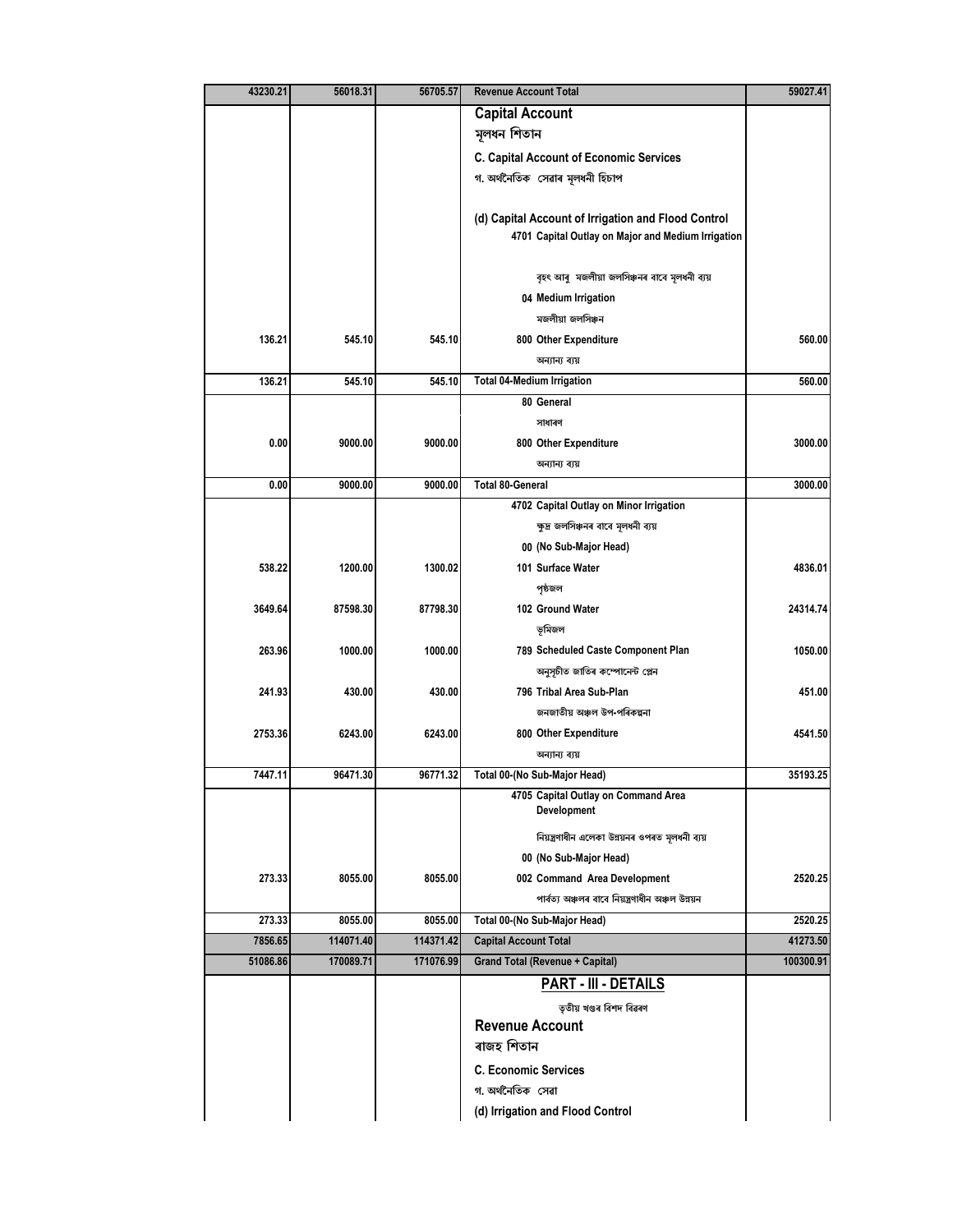|         |         |         | জলসিঞ্চন অাৰু বান নিয়ন্ত্ৰন                |    |         |
|---------|---------|---------|---------------------------------------------|----|---------|
|         |         |         | 2701 Medium Irrigation                      |    |         |
|         |         |         | বৃহৎ আৰু মজলীয়া জলসিঞ্চন                   |    |         |
|         |         |         | 04 Medium Irrigation - Non-commercial       |    |         |
|         |         |         | মজলীয়া জলসিঞ্চন- অ-বানিজ্যিক               |    |         |
|         |         |         | 911 Deduct-Recoveries of Over payment       |    |         |
|         |         |         | 0000 (No Sub Head)                          |    |         |
|         |         |         | 000 (No Sub-Sub Head)                       |    |         |
|         |         |         | 00 (No Detail Head)                         |    |         |
| $-0.23$ | 0.00    | 0.00    | 00 NULL                                     |    | 0.00    |
| $-0.23$ | 0.00    | 0.00    | Total 00-(No Detail Head)                   |    | 0.00    |
| $-0.23$ | 0.00    | 0.00    | Total 000-(No Sub-Sub Head)                 |    | 0.00    |
| -0.23   | 0.00    | 0.00    | Total 0000-(No Sub Head)                    |    | 0.00    |
| $-0.23$ | 0.00    | 0.00    | Total 911-Deduct-Recoveries of Over payment |    | 0.00    |
|         |         |         | 80 General                                  |    |         |
|         |         |         | সাধাৰণ                                      |    |         |
|         |         |         | 001 Direction and Administration            |    |         |
|         |         |         | নিৰ্দেশনা আৰু প্ৰশাসন                       |    |         |
|         |         |         | 0000 (No Sub Head)                          |    |         |
|         |         |         | 000 (No Sub-Sub Head)                       |    |         |
|         |         |         | 01 Salaries                                 |    |         |
|         |         |         | দৰমহা                                       |    |         |
| 7982.70 | 8633.62 | 8633.62 | 01 Pay                                      |    |         |
|         |         |         | দৰমহা                                       |    |         |
|         |         |         |                                             | EE | 8876.04 |
| 0.00    | 943.33  | 943.33  | 02 Dearness Allowance                       |    |         |
|         |         |         | মৰগীয়া বানচ                                |    |         |
|         |         |         |                                             | ΕE | 1331.41 |
| 0.00    | 100.70  | 100.70  | 05 Leave Travel Concession                  |    | 0.00    |
|         |         |         | ছুটী কালীন ভ্ৰমণ ৰেহাই                      |    |         |
| 0.00    | 164.07  | 164.07  | 06 Medical Allowance                        |    |         |
|         |         |         | চিকিৎসা ভাত্তা                              |    |         |
|         |         |         |                                             | ΕE | 176.84  |
| 0.00    | 459.32  | 459.32  | 07 House Rent Allowance                     |    |         |
|         |         |         | ঘৰ ভাড়া ভাত্তা                             |    |         |
|         |         |         |                                             | ΕE | 887.60  |
| 0.00    | 183.11  | 183.11  | 08 Medical Reimbursement                    |    | 0.00    |
|         |         |         | চিকিৎসাজনিত ব্যয় পৰিশোধ                    |    |         |
| 0.00    | 50.00   | 50.00   | 12 Arrear Salary/DA                         |    |         |
|         |         |         | বকেয়া দৰমহা /মৰগীয়া বানচ                  |    |         |
|         |         |         |                                             | ΕE | 0.01    |
| 0.00    | 13.03   | 13.03   | 18 Fixed T.A/ Permanent T.A                 |    |         |
|         |         |         | নিৰ্দ্ধাৰিত ভ্ৰমণ বানচ - স্থায়ী ভ্ৰমণ বানচ |    |         |
|         |         |         |                                             | EE | 10.45   |
| 0.00    | 1.68    | 1.68    | 24 Handicapped allowance                    |    |         |
|         |         |         | বিকলাঙ্গ ভাত্তা                             |    |         |
|         |         |         |                                             | ΕE | 2.42    |
| 0.00    | 25.53   | 25.53   | <b>41 Technical Allowance</b>               |    |         |
|         |         |         | কাৰিকৰী ভাট্টা                              |    |         |
|         |         |         |                                             | ΕE | 27.35   |
|         |         |         |                                             |    |         |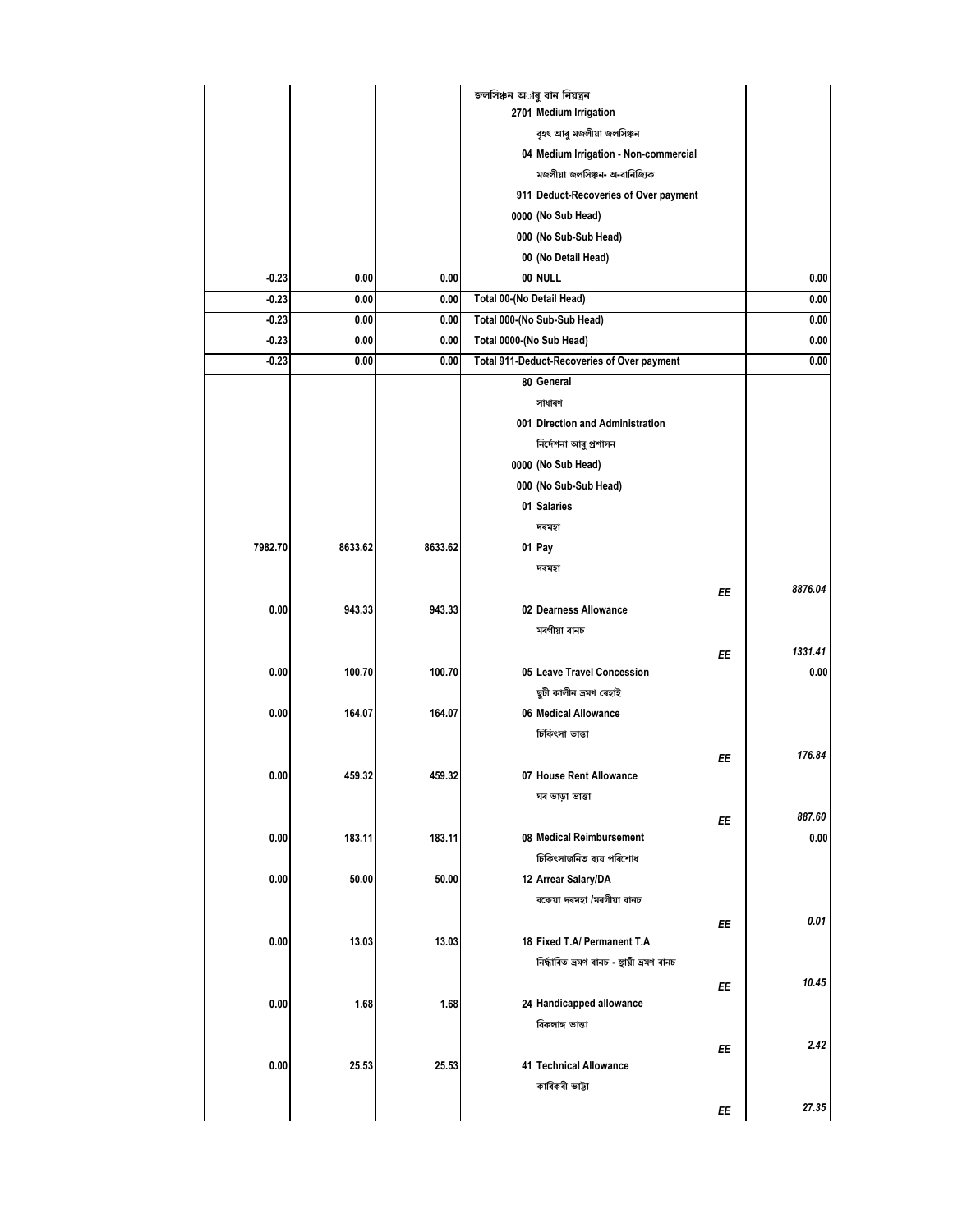| 0.00    | 5.85     | 5.85     | 52 City Compensatory Allowance                  |          |
|---------|----------|----------|-------------------------------------------------|----------|
|         |          |          | মহানগৰী সম্পূৰক ভাত্তা                          |          |
|         |          |          | ΕE                                              | 5.95     |
| 7982.70 | 10580.24 | 10580.24 | <b>Total 01-Salaries</b>                        | 11318.07 |
|         |          |          | 02 Wages                                        |          |
|         |          |          | মজুৰি                                           |          |
| 35.49   | 30.61    | 30.61    | 02 Wages to Muster Roll Employees               |          |
|         |          |          | মাষ্টাৰ ৰ'ল কৰ্মচাৰীলৈ মজুৰি                    |          |
|         |          |          |                                                 | 31.00    |
| 0.00    | 4.08     | 4.08     | EE<br>03 Work Charged Employees                 |          |
|         |          |          | কৰ্ম আৰোপিত কৰ্মচাৰী                            |          |
|         |          |          |                                                 |          |
|         |          |          | EE                                              | 4.09     |
| 0.00    | 7.39     | 7.39     | 06 Part Time Sweeper                            |          |
|         |          |          | অংশকালীন চাফাই কৰ্মী                            |          |
|         |          |          | ΕE                                              | 7.40     |
| 35.49   | 42.08    | 42.08    | <b>Total 02-Wages</b>                           | 42.49    |
|         |          |          | 03 Travel Expenses                              |          |
|         |          |          | ভ্ৰমণ খৰচ                                       |          |
| 4.91    | 6.60     | 6.60     | 01 Regular                                      |          |
|         |          |          | নিয়মিত                                         |          |
|         |          |          | ΕE                                              | 7.00     |
| 4.91    | 6.60     | 6.60     | <b>Total 03-Travel Expenses</b>                 | 7.00     |
|         |          |          | 04 Office Expenses                              |          |
|         |          |          | কাৰ্য্যালয় ব্যয়                               |          |
| 0.00    | 0.25     | 0.25     | 01 Postage Stamp                                |          |
|         |          |          | ডাক টিকট                                        |          |
|         |          |          |                                                 |          |
|         |          |          | EE                                              | 0.25     |
| 0.00    | 0.27     | 0.27     | 02 Telephone Charge                             |          |
|         |          |          | টেলিফোন মাচুল                                   |          |
|         |          |          | ΕE                                              | 0.29     |
| 0.00    | 296.60   | 296.60   | 03 Electricity and Water Charge                 |          |
|         |          |          | বিদ্যুৎ আৰু পানীৰ মাচুল                         |          |
|         |          |          | ΕE                                              | 300.00   |
| 0.00    | 4.95     | 4.95     | 04 Office Equipments including Computers &      |          |
|         |          |          | Accessories                                     |          |
|         |          |          | কম্পিউটাৰ আৰু সা-সঁজুলিকে ধৰি কাৰ্যালয়ৰ সঁজুলি |          |
|         |          |          |                                                 |          |
|         |          |          | EE                                              | 1.10     |
| 0.00    | 1.00     | 1.00     | 05 Stationery and Printing of Forms             |          |
|         |          |          | লেখন সামগ্ৰী আৰু প্ৰপত্ৰৰ মুদ্ৰণ                |          |
|         |          |          |                                                 | 1.11     |
|         |          |          | EE                                              |          |
| 0.00    | 25.00    | 25.00    | 06 Furniture                                    |          |
|         |          |          | আচ-বাব                                          |          |
|         |          |          | EE                                              | 5.00     |
| 0.00    | 10.00    | 10.00    | 08 Maintenance of Vehicles                      |          |
|         |          |          | কৰ্মচাৰীৰ ব্যৱহৃত যান-বাহন ক্ৰয় আৰু মেৰামতি    |          |
|         |          |          | EE                                              | 10.00    |
| 0.00    | 0.49     | 0.49     | 10 Books and Periodicals                        |          |
|         |          |          | পুথি আৰু সাময়িক পত্ৰিকা                        |          |
|         |          |          | EE                                              | 0.50     |
|         |          |          |                                                 |          |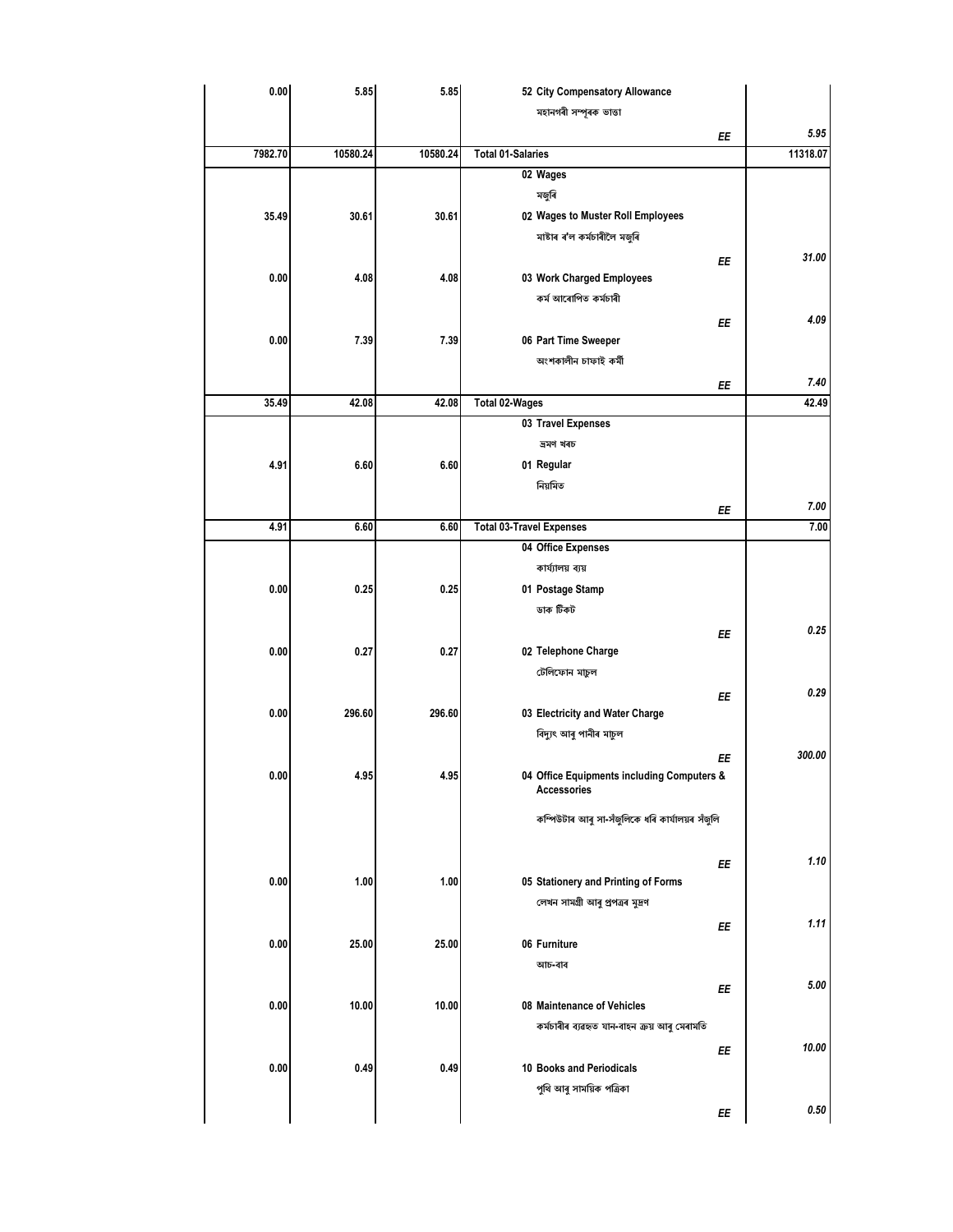| 0.00   | 1.00   | 1.00   | 11 Refreshment Expenses                                |        |
|--------|--------|--------|--------------------------------------------------------|--------|
|        |        |        | লঘু আহাৰৰ ব্যয়                                        |        |
|        |        |        | ΕE                                                     | 1.00   |
| 0.00   | 9.03   | 9.03   | 14 Hiring of Functional Vehicles                       |        |
|        |        |        | EE                                                     | 9.50   |
| 139.52 | 4.40   | 4.40   | 99 Others                                              |        |
|        |        |        | অন্যান্য                                               |        |
|        |        |        | ΕE                                                     | 4.00   |
| 139.52 | 352.99 | 352.99 | <b>Total 04-Office Expenses</b>                        | 332.75 |
|        |        |        | 05 Payment for Professional and Special                |        |
|        |        |        | <b>Services</b>                                        |        |
|        |        |        | বৃত্তিগত আৰু বিশেষ সেৱাসমূহৰ বাবে পৰিশোধ               |        |
| 5.40   | 3.78   | 3.78   | 01 Remuneration for Professional Services              |        |
|        |        |        |                                                        |        |
|        |        |        | বৃত্তিগত সেৱাৰ বানচ                                    |        |
|        |        |        | EE                                                     | 4.00   |
| 0.00   | 6.05   | 6.05   | 02 Legal Service                                       |        |
|        |        |        | আইন সেৱা                                               |        |
|        |        |        |                                                        | 6.60   |
| 0.00   | 2.92   | 2.92   | ΕE<br>03 Consultancy Fees                              |        |
|        |        |        | পৰামৰ্শদাতাৰ মাছল                                      |        |
|        |        |        |                                                        |        |
|        |        |        | ΕE                                                     | 6.00   |
| 0.00   | 0.00   | 0.00   | 09 Renumeration to Examiners / Invigilators            |        |
|        |        |        |                                                        |        |
|        |        |        | পৰিক্ষক অাৰু নিৰীক্ষকৰ পাৰিতোষিক                       |        |
|        |        |        | ΕE                                                     | 7.00   |
| 0.00   | 0.00   | 0.00   | 99 Others                                              |        |
|        |        |        | অন্যান্য                                               |        |
|        |        |        | ΕE                                                     | 1.00   |
| 5.40   | 12.75  | 12.75  | Total 05-Payment for Professional and Special Services | 24.60  |
|        |        |        |                                                        |        |
|        |        |        | 15 Machinery and Equipment / Tools & Plants            |        |
|        |        |        |                                                        |        |
|        |        |        | যন্ত্ৰ আৰু সা-সজুঁলি / আহিলা আৰু সা-সৰঞ্জাম            |        |
| 0.00   | 86.00  | 86.00  | 02 Tools and plants                                    |        |
|        |        |        | আহিলা আৰু সা-সঁজুলি                                    |        |
|        |        |        | ΕE                                                     | 10.00  |
| 0.00   | 86.00  | 86.00  | Total 15-Machinery and Equipment / Tools & Plants      | 10.00  |
|        |        |        |                                                        |        |
|        |        |        | 16 Purchase of Motor Vehicles                          |        |
|        |        |        | যান-বাহনসমূহ                                           |        |
| 0.00   | 300.00 | 300.00 | 02 Purchase of Functional Vehicles                     |        |
|        |        |        | অন্যান্য যান-বাহন ক্ৰয়                                |        |
|        |        |        | ΕE                                                     | 300.00 |
| 0.00   | 300.00 | 300.00 | <b>Total 16-Purchase of Motor Vehicles</b>             | 300.00 |
|        |        |        | 17 Maintenance                                         |        |
|        |        |        | ৰক্ষণাবেক্ষণ                                           |        |
| 315.50 | 360.00 | 459.95 | 05 Asset Maintenance                                   |        |
|        |        |        | সম্পত্তি ব্যৱস্থাপনা                                   |        |
|        |        |        | ΕE                                                     | 853.73 |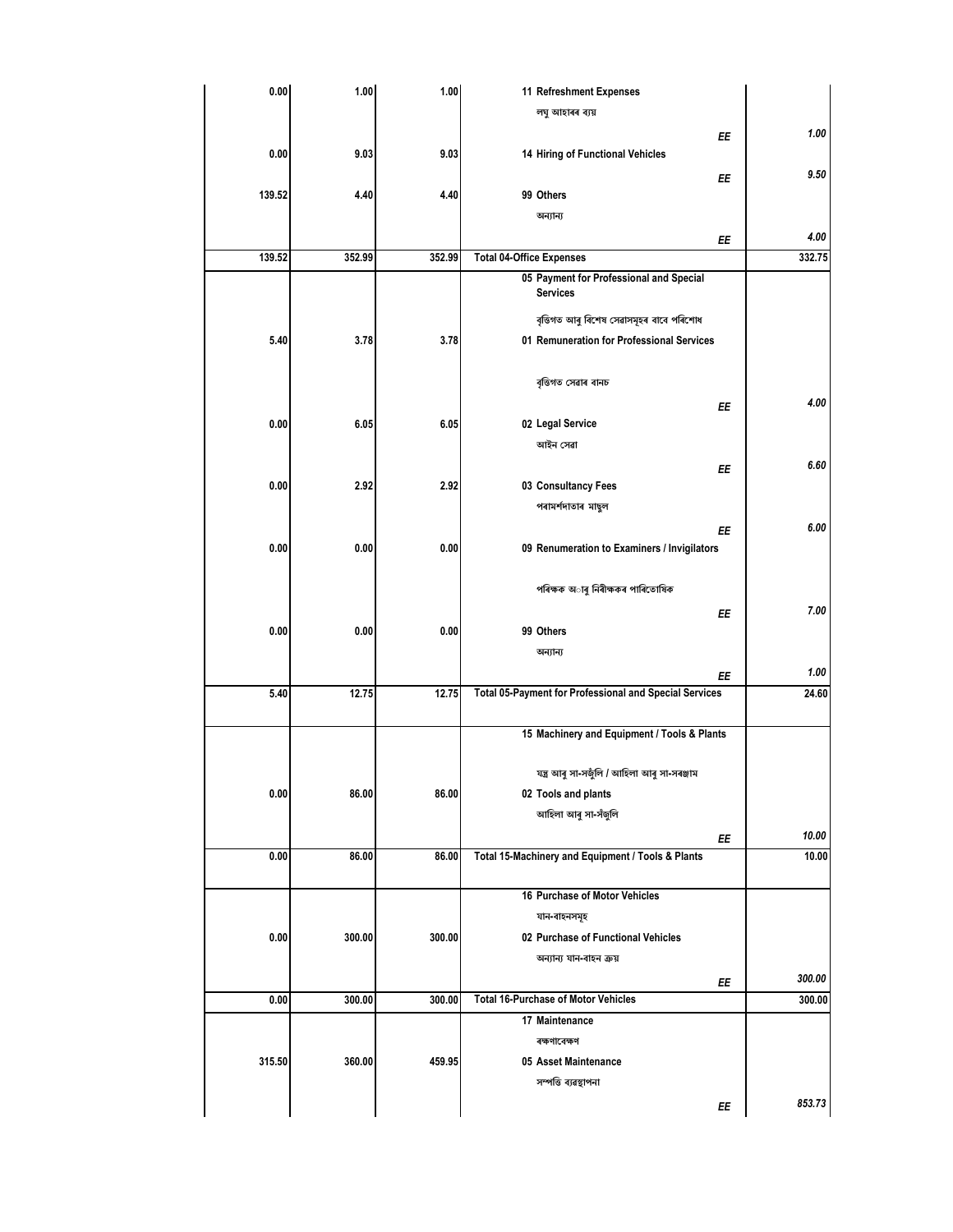| 315.50  | 360.00   | 459.95   | <b>Total 17-Maintenance</b>                        | 853.73   |
|---------|----------|----------|----------------------------------------------------|----------|
|         |          |          | 26 Other Charges                                   |          |
|         |          |          | অন্যান্য মাচুল                                     |          |
| 0.00    | 1.10     | 1.10     | 02 Disaster management                             |          |
|         |          |          | দুৰ্যোগ ব্যৱস্থাপনা                                |          |
|         |          |          | ΕE                                                 | 1.20     |
| 0.00    | 20.64    | 20.64    | 03 Training                                        |          |
|         |          |          | প্ৰশিক্ষণ                                          |          |
|         |          |          | ΕE                                                 | 21.00    |
| 0.00    | 0.00     | 0.00     | 04 Organisation of Events/Fair & Functions         |          |
|         |          |          |                                                    |          |
|         |          |          | সভা / মেলা আৰু অনুষ্ঠান আদি অনুষ্ঠিতকৰণ            |          |
|         |          |          | ΕE                                                 | 0.10     |
| 0.00    | 36.74    | 199.74   | 09 Decreetal Amount                                |          |
|         |          |          | হুকুমজনিত ধন                                       |          |
|         |          |          | ΕE                                                 | 200.00   |
| 0.00    | 10.00    | 10.00    | 10 Conduct of Recruitment Exams / Deptt Exams      |          |
|         |          |          |                                                    |          |
|         |          |          | মকৰল পৰীক্ষা / বিভাগীয় পৰীক্ষা অনুষ্ঠিত কৰা       |          |
|         |          |          | ΕE                                                 | 20.00    |
| 0.00    | 0.00     | 0.00     | 11 Production of Documentation / Telefilms         |          |
|         |          |          |                                                    |          |
|         |          |          | ডকুমেন্টেচন / টেলিফিল্মৰ প্ৰযোজনা                  |          |
|         |          |          | ΕE                                                 | 0.01     |
| 0.00    | 68.48    | 231.48   | <b>Total 26-Other Charges</b>                      | 242.31   |
|         |          |          | 99 Information Technology                          |          |
|         |          |          | তথ্য আৰু প্ৰযুক্তি                                 |          |
| 0.00    | 0.00     | 0.00     | 01 Software Development                            |          |
|         |          |          | চফ্ট ওৱেৰ সম্প্ৰসাৰণ                               |          |
|         |          |          | ΕE                                                 | 10.00    |
| 0.00    | 0.00     | 0.00     | <b>Total 99-Information Technology</b>             | 10.00    |
| 8483.52 | 11809.14 | 12072.09 | Total 000-(No Sub-Sub Head)                        | 13140.95 |
| 8483.52 | 11809.14 | 12072.09 | Total 0000-(No Sub Head)                           | 13140.95 |
| 8483.52 | 11809.14 | 12072.09 | <b>Total 001-Direction and Administration</b>      | 13140.95 |
|         |          |          | 911 Deduct Recoveries of Overpayments              |          |
|         |          |          | অতিৰিক্তভাবে প্ৰদান কৰা ধনৰ কৰ্তন                  |          |
|         |          |          | 0000 (No Sub Head)                                 |          |
|         |          |          | 000 (No Sub-Sub Head)                              |          |
|         |          |          | 00 (No Detail Head)                                |          |
| $-6.05$ | 0.00     | 0.00     | 00 NULL                                            | 0.00     |
| $-6.05$ | 0.00     | 0.00     | Total 00-(No Detail Head)                          | 0.00     |
| $-6.05$ | 0.00     | 0.00     | Total 000-(No Sub-Sub Head)                        | 0.00     |
| $-6.05$ | 0.00     | 0.00     | Total 0000-(No Sub Head)                           | 0.00     |
| $-6.05$ | 0.00     | 0.00     | <b>Total 911-Deduct Recoveries of Overpayments</b> | 0.00     |
|         |          |          | 2702 Minor Irrigation                              |          |
|         |          |          | ক্ষুদ্র জলসিঞ্চন                                   |          |
|         |          |          | 00 (No Sub-Major Head)                             |          |
|         |          |          | 800 Other Expenditure                              |          |
|         |          |          | অন্যান্য ব্যয়                                     |          |
|         |          |          |                                                    |          |
|         |          |          | 0160 Flow Irrigation System                        |          |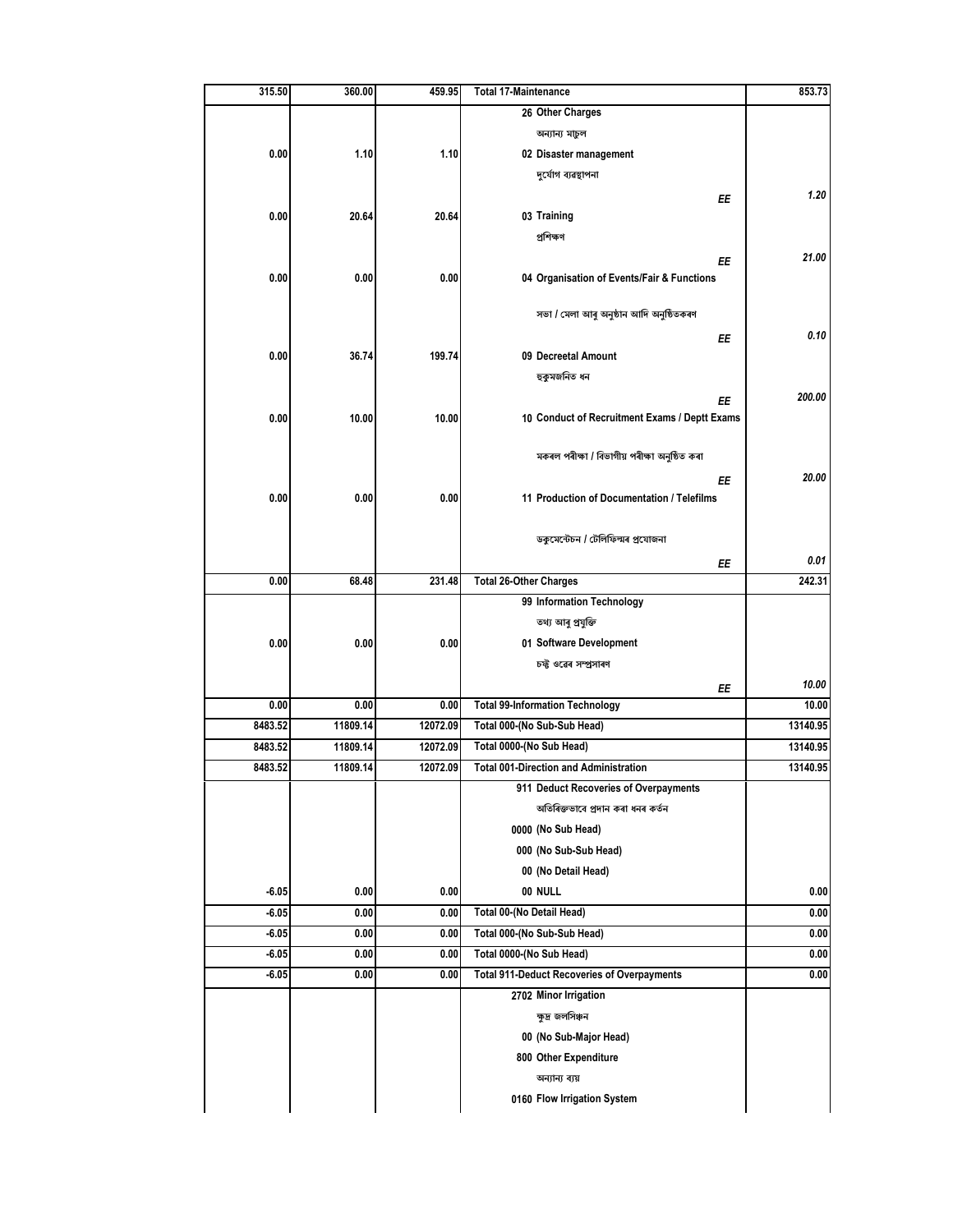|          |        |        | 000 (No Sub-Sub Head)             |    |        |
|----------|--------|--------|-----------------------------------|----|--------|
|          |        |        | 01 Salaries                       |    |        |
|          |        |        | দৰমহা                             |    |        |
| 0.00     | 661.95 | 661.95 | 01 Pay                            |    |        |
|          |        |        | দৰমহা                             |    |        |
|          |        |        |                                   | ΕE | 672.33 |
| 0.00     | 72.81  | 72.81  | 02 Dearness Allowance             |    |        |
|          |        |        | মৰগীয়া বানচ                      |    |        |
|          |        |        |                                   | ΕE | 100.85 |
| 0.00     | 7.40   | 7.40   | 05 Leave Travel Concession        |    | 0.00   |
|          |        |        | ছুটী কালীন ভ্ৰমণ ৰেহাই            |    |        |
| 0.00     | 12.89  | 12.89  | 06 Medical Allowance              |    |        |
|          |        |        | চিকিৎসা ভাত্তা                    |    |        |
|          |        |        |                                   | ΕE | 13.50  |
| 0.00     | 28.00  | 28.00  | 07 House Rent Allowance           |    |        |
|          |        |        | ঘৰ ভাড়া ভাত্তা                   |    |        |
|          |        |        |                                   |    | 67.23  |
| 0.00     | 14.70  | 14.70  | 08 Medical Reimbursement          | ΕE | 0.00   |
|          |        |        | চিকিৎসাজনিত ব্যয় পৰিশোধ          |    |        |
|          |        |        |                                   |    |        |
| 0.00     | 5.00   | 5.00   | 12 Arrear Salary/DA               |    |        |
|          |        |        | বকেয়া দৰমহা /মৰগীয়া বানচ        |    |        |
|          |        |        |                                   | ΕE | 0.01   |
| 0.00     | 0.24   | 0.24   | 24 Handicapped allowance          |    |        |
|          |        |        | বিকলাঙ্গ ভাত্তা                   |    |        |
|          |        |        |                                   | ΕE | 0.12   |
| 0.00     | 0.24   | 0.24   | 41 Technical Allowance            |    |        |
|          |        |        | কাৰিকৰী ভাট্টা                    |    |        |
|          |        |        |                                   | ΕE | 0.24   |
| 0.00     | 803.23 | 803.23 | <b>Total 01-Salaries</b>          |    | 854.28 |
|          |        |        | 02 Wages                          |    |        |
|          |        |        | মজুৰি                             |    |        |
| 0.00     | 37.66  | 37.66  | 02 Wages to Muster Roll Employees |    |        |
|          |        |        | মাষ্টাৰ ৰ'ল কৰ্মচাৰীলৈ মজুৰি      |    |        |
|          |        |        |                                   | EE | 37.83  |
| $0.00\,$ | 37.66  | 37.66  | <b>Total 02-Wages</b>             |    | 37.83  |
|          |        |        | 03 Travel Expenses                |    |        |
|          |        |        | ভ্ৰমণ খৰচ                         |    |        |
| 0.00     | 0.00   | 0.00   | 01 Regular                        |    |        |
|          |        |        | নিয়মিত                           |    |        |
|          |        |        |                                   | ΕE | 1.00   |
| 0.00     | 0.00   | 0.00   | <b>Total 03-Travel Expenses</b>   |    | 1.00   |
|          |        |        | 04 Office Expenses                |    |        |
|          |        |        | কাৰ্য্যালয় ব্যয়                 |    |        |
| $0.00\,$ | 1.00   | 1.00   | 01 Postage Stamp                  |    |        |
|          |        |        | ডাক টিকট                          |    |        |
|          |        |        |                                   |    | 1.00   |
|          |        |        |                                   | ΕE |        |
|          |        |        |                                   |    |        |
| 0.00     | 4.00   | 4.00   | 03 Electricity and Water Charge   |    |        |
|          |        |        | বিদ্যুৎ আৰু পানীৰ মাচুল           | EE | 11.50  |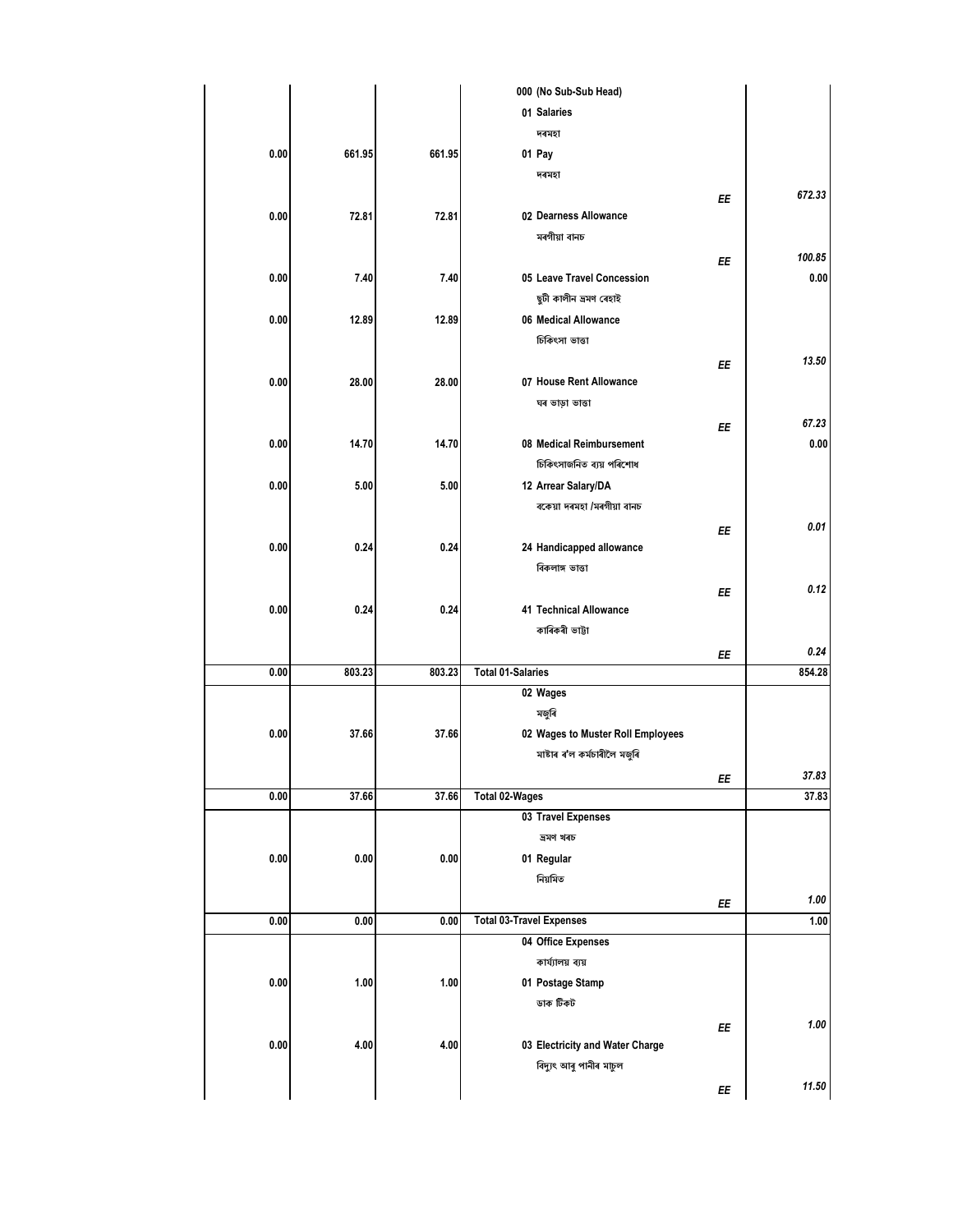| 0.00    | 4.00    | 4.00    | 04 Office Equipments including Computers &<br><b>Accessories</b> |    |         |
|---------|---------|---------|------------------------------------------------------------------|----|---------|
|         |         |         | কম্পিউটাৰ আৰু সা-সঁজলিকে ধৰি কাৰ্যালয়ৰ সঁজলি                    |    |         |
|         |         |         |                                                                  |    | 4.00    |
| 0.00    | 1.00    | 1.00    | 05 Stationery and Printing of Forms                              | ΕE |         |
|         |         |         | লেখন সামগ্ৰী আৰু প্ৰপত্ৰৰ মুদ্ৰণ                                 |    |         |
|         |         |         |                                                                  |    | 1.11    |
| 0.00    | 2.70    | 2.70    |                                                                  | EE |         |
|         |         |         | 09 Petrol, Oil and Lubricants (POL)                              |    |         |
|         |         |         | পেট্ৰল, তেল আদি                                                  |    |         |
|         |         |         |                                                                  | ΕE | 3.00    |
| 0.00    | 12.70   | 12.70   | <b>Total 04-Office Expenses</b>                                  |    | 20.61   |
|         |         |         | 17 Maintenance                                                   |    |         |
|         |         |         | ৰক্ষণাবেক্ষণ                                                     |    |         |
| 0.00    | 440.00  | 583.65  | 05 Asset Maintenance                                             |    |         |
|         |         |         | সম্পত্তি ব্যৱস্থাপনা                                             |    |         |
|         |         |         |                                                                  | ΕE | 642.00  |
| 0.00    | 440.00  | 583.65  | <b>Total 17-Maintenance</b>                                      |    | 642.00  |
| 0.00    | 1293.59 | 1437.24 | Total 000-(No Sub-Sub Head)                                      |    | 1555.72 |
| 0.00    | 1293.59 | 1437.24 | <b>Total 0160-Flow Irrigation System</b>                         |    | 1555.72 |
| 0.00    | 1293.59 | 1437.24 | <b>Total 800-Other Expenditure</b>                               |    | 1555.72 |
|         |         |         | 911 Deduct Recoveries of Overpayments                            |    |         |
|         |         |         | অতিৰিক্তভাবে প্ৰদান কৰা ধনৰ কৰ্তন                                |    |         |
|         |         |         | 0160 Flow Irrigation                                             |    |         |
|         |         |         | 000 (No Sub-Sub Head)                                            |    |         |
|         |         |         | 00 (No Detail Head)                                              |    |         |
| $-0.82$ | 0.00    | 0.00    | 00 NULL                                                          |    | 0.00    |
| $-0.82$ | 0.00    | 0.00    | Total 00-(No Detail Head)                                        |    | 0.00    |
| $-0.82$ | 0.00    | 0.00    | Total 000-(No Sub-Sub Head)                                      |    | 0.00    |
| $-0.82$ | 0.00    | 0.00    | <b>Total 0160-Flow Irrigation</b>                                |    | 0.00    |
| $-0.82$ | 0.00    | 0.00    | <b>Total 911-Deduct Recoveries of Overpayments</b>               |    | 0.00    |
|         |         |         | 01 Surface Water                                                 |    |         |
|         |         |         | পৃষ্ঠ জল                                                         |    |         |
|         |         |         | 102 Lift Irrigation Schemes                                      |    |         |
|         |         |         | উত্তলিত জলসিঞ্চন আঁচনি                                           |    |         |
|         |         |         | 1374 Minor Lift Irrigation                                       |    |         |
|         |         |         | 000 (No Sub-Sub Head)                                            |    |         |
|         |         |         | 01 Salaries                                                      |    |         |
|         |         |         | দৰমহা                                                            |    |         |
| 441.71  | 480.52  | 480.52  |                                                                  |    |         |
|         |         |         | 01 Pay                                                           |    |         |
|         |         |         | দৰমহা                                                            |    |         |
|         |         |         |                                                                  | ΕE | 300.00  |
| 0.00    | 27.80   | 27.80   | 02 Dearness Allowance                                            |    |         |
|         |         |         | মৰগীয়া বানচ                                                     |    |         |
|         |         |         |                                                                  | EE | 45.00   |
| 0.00    | 13.31   | 13.31   | 05 Leave Travel Concession                                       |    | 0.00    |
|         |         |         | ছুটী কালীন ভ্ৰমণ ৰেহাই                                           |    |         |
| 0.00    | 9.07    | 9.07    | 06 Medical Allowance                                             |    |         |
|         |         |         | চিকিৎসা ভাত্তা                                                   |    |         |
|         |         |         |                                                                  | ΕE | 9.82    |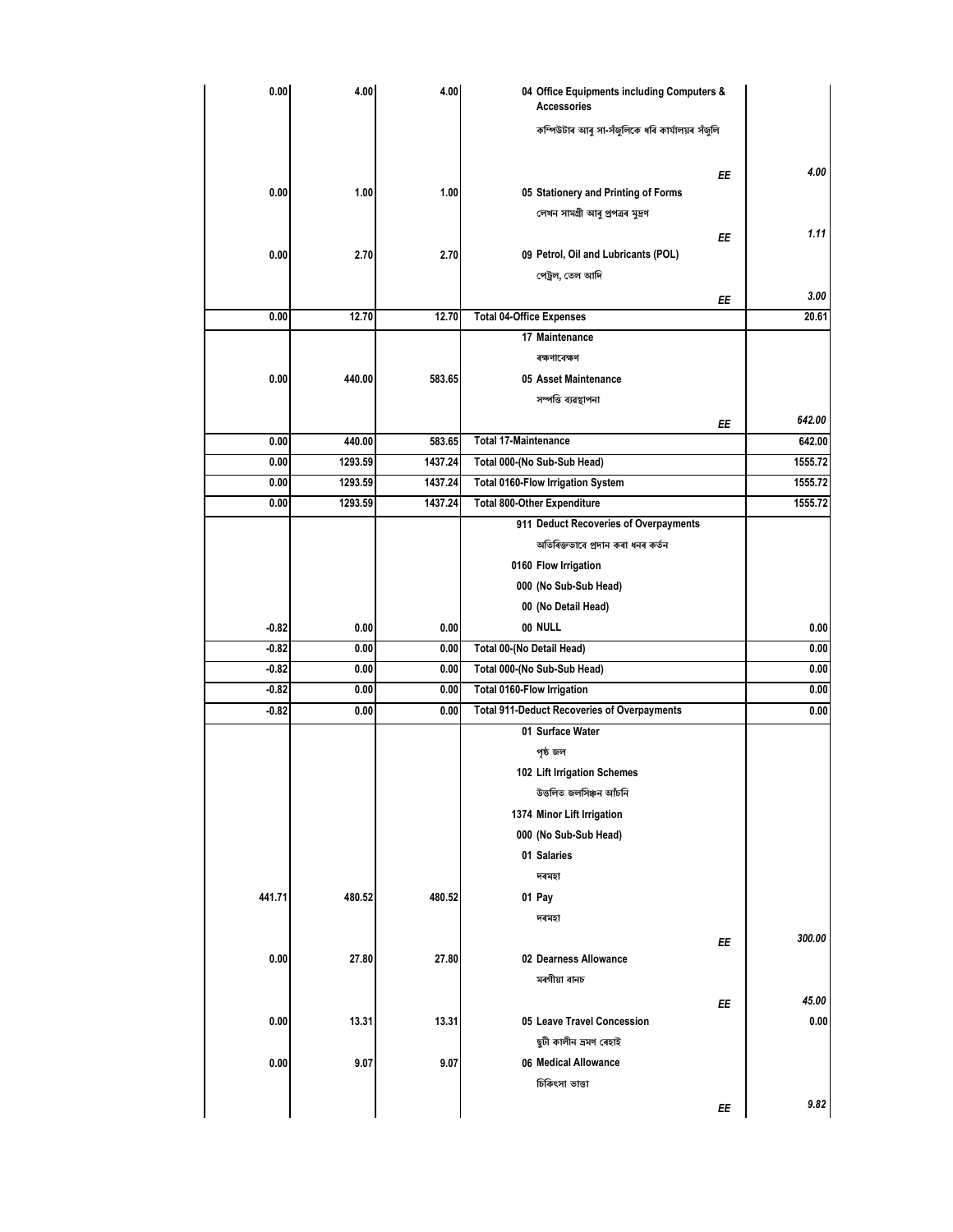| 0.00    | 21.89   | 21.89   | 07 House Rent Allowance                  |    |         |
|---------|---------|---------|------------------------------------------|----|---------|
|         |         |         | ঘৰ ভাড়া ভাত্তা                          |    |         |
|         |         |         |                                          | ΕE | 30.00   |
| 0.00    | 26.63   | 26.63   | 08 Medical Reimbursement                 |    | 0.00    |
|         |         |         | চিকিৎসাজনিত ব্যয় পৰিশোধ                 |    |         |
| 0.00    | 5.00    | 5.00    | 12 Arrear Salary/DA                      |    |         |
|         |         |         | বকেয়া দৰমহা /মৰগীয়া বানচ               |    |         |
|         |         |         |                                          | EE | 0.01    |
| 0.00    | 0.48    | 0.48    | 41 Technical Allowance                   |    |         |
|         |         |         | কাৰিকৰী ভাট্টা                           |    |         |
|         |         |         |                                          | ΕE | 0.48    |
| 441.71  | 584.71  | 584.71  | <b>Total 01-Salaries</b>                 |    | 385.31  |
|         |         |         | 02 Wages                                 |    |         |
|         |         |         | মজুৰি                                    |    |         |
| 77.86   | 64.63   | 88.89   | 02 Wages to Muster Roll Employees        |    |         |
|         |         |         | মাষ্টাৰ ৰ'ল কৰ্মচাৰীলৈ মজুৰি             |    |         |
|         |         |         |                                          | ΕE | 68.21   |
| 0.00    | 23.81   | 23.81   | 03 Work Charged Employees                |    |         |
|         |         |         | কৰ্ম আৰোপিত কৰ্মচাৰী                     |    |         |
|         |         |         |                                          | ΕE | 23.81   |
| 77.86   | 88.44   | 112.70  | <b>Total 02-Wages</b>                    |    | 92.02   |
|         |         |         | 03 Travel Expenses                       |    |         |
|         |         |         | ভ্ৰমণ খৰচ                                |    |         |
| 5.45    | 0.00    | 0.00    | 01 Regular                               |    |         |
|         |         |         | নিয়মিত                                  |    |         |
|         |         |         |                                          |    | 6.00    |
| 5.45    | 0.00    | 0.00    | <b>Total 03-Travel Expenses</b>          | ΕE | 6.00    |
|         |         |         | 04 Office Expenses                       |    |         |
|         |         |         | কাৰ্য্যালয় ব্যয়                        |    |         |
| 0.00    | 1.00    | 1.00    | 01 Postage Stamp                         |    |         |
|         |         |         | ডাক টিকট                                 |    |         |
|         |         |         |                                          |    | 1.00    |
| 0.00    | 500.00  | 500.00  | 03 Electricity and Water Charge          | EE |         |
|         |         |         |                                          |    |         |
|         |         |         | বিদ্যুৎ আৰু পানীৰ মাচুল                  |    | 550.00  |
|         |         |         |                                          | ΕE |         |
| 287.34  | 7.50    | 7.50    | 99 Others                                |    |         |
|         |         |         | অন্যান্য                                 |    |         |
|         |         |         |                                          | ΕE | 8.00    |
| 287.34  | 508.50  | 508.50  | <b>Total 04-Office Expenses</b>          |    | 559.00  |
|         |         |         | 17 Maintenance                           |    |         |
|         |         |         | ৰক্ষণাবেক্ষণ                             |    |         |
| 375.74  | 1100.00 | 1275.70 | 05 Asset Maintenance                     |    |         |
|         |         |         | সম্পত্তি ব্যৱস্থাপনা                     |    |         |
|         |         |         |                                          | ΕE | 1403.00 |
| 375.74  | 1100.00 | 1275.70 | <b>Total 17-Maintenance</b>              |    | 1403.00 |
| 1188.10 | 2281.64 | 2481.61 | Total 000-(No Sub-Sub Head)              |    | 2445.33 |
| 1188.10 | 2281.64 | 2481.61 | Total 1374-Minor Lift Irrigation         |    | 2445.33 |
| 1188.10 | 2281.64 | 2481.61 | <b>Total 102-Lift Irrigation Schemes</b> |    | 2445.33 |
|         |         |         | 800 Other Expenditure                    |    |         |
|         |         |         | অন্যান্য ব্যয়                           |    |         |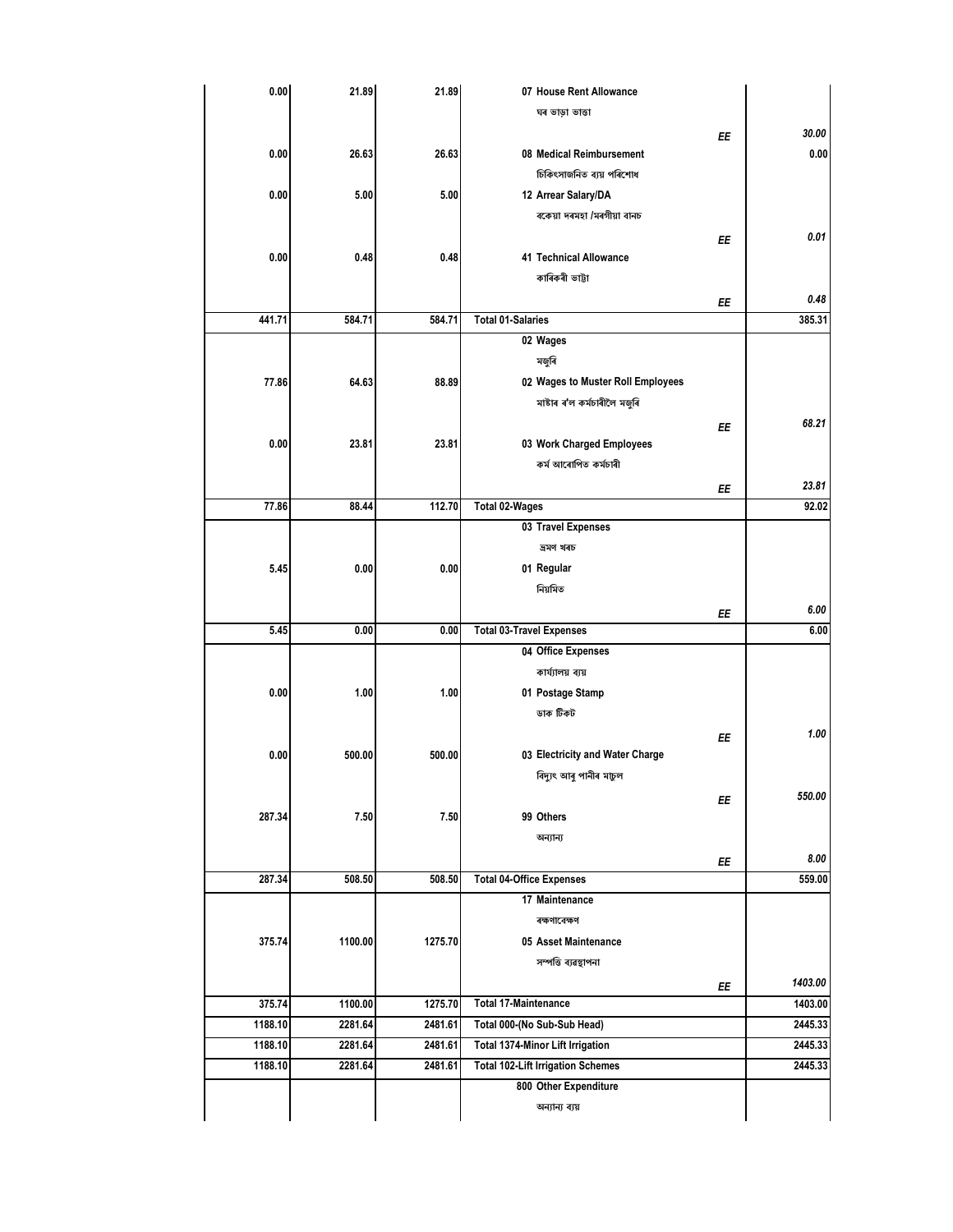|        |         |         | 0160 Flow Irrigation              |         |
|--------|---------|---------|-----------------------------------|---------|
|        |         |         | 000 (No Sub-Sub Head)             |         |
|        |         |         | 01 Salaries                       |         |
|        |         |         | দৰমহা                             |         |
| 547.61 | 0.00    | 0.00    | 01 Pay                            | 0.00    |
|        |         |         | দৰমহা                             |         |
| 547.61 | 0.00    | 0.00    | <b>Total 01-Salaries</b>          | 0.00    |
|        |         |         | 02 Wages                          |         |
|        |         |         | মজুৰি                             |         |
| 16.69  | 0.00    | 0.00    | 02 Wages to Muster Roll Employees | 0.00    |
|        |         |         | মাষ্টাৰ ৰ'ল কৰ্মচাৰীলৈ মজুৰি      |         |
| 16.69  | 0.00    | 0.00    | Total 02-Wages                    | 0.00    |
|        |         |         | 03 Travel Expenses                |         |
|        |         |         | ভ্ৰমণ খৰচ                         |         |
| 0.55   | 0.00    | 0.00    | 01 Regular                        | 0.00    |
|        |         |         | নিয়মিত                           |         |
| 0.55   | 0.00    | 0.00    | <b>Total 03-Travel Expenses</b>   | 0.00    |
|        |         |         | 04 Office Expenses                |         |
|        |         |         | কাৰ্য্যালয় ব্যয়                 |         |
| 4.20   | 0.00    | 0.00    | 03 Electricity and Water Charge   | 0.00    |
|        |         |         | বিদ্যুৎ আৰু পানীৰ মাচুল           |         |
| 4.20   | 0.00    | 0.00    | <b>Total 04-Office Expenses</b>   | 0.00    |
|        |         |         | 17 Maintenance                    |         |
|        |         |         | ৰক্ষণাবেক্ষণ                      |         |
| 283.52 | 0.00    | 0.00    | 05 Asset Maintenance              | 0.00    |
|        |         |         | সম্পত্তি ব্যৱস্থাপনা              |         |
| 283.52 | 0.00    | 0.00    | <b>Total 17-Maintenance</b>       | 0.00    |
| 852.57 | 0.00    | 0.00    | Total 000-(No Sub-Sub Head)       | 0.00    |
| 852.57 | 0.00    | 0.00    | Total 0160-Flow Irrigation        | 0.00    |
| 852.57 | 0.00    | 0.00    | Total 800-Other Expenditure       | 0.00    |
|        |         |         | 02 Ground Water                   |         |
|        |         |         | ভূ-জল                             |         |
|        |         |         | 103 Tube-Wells                    |         |
|        |         |         | দমকল                              |         |
|        |         |         | 0000 Establishment                |         |
|        |         |         | 152 Establishment                 |         |
|        |         |         | 01 Salaries                       |         |
|        |         |         | দৰমহা                             |         |
| 698.00 | 1332.91 | 1332.91 | 01 Pay                            |         |
|        |         |         | দৰমহা                             |         |
|        |         |         | EE                                | 1531.04 |
| 0.00   | 187.33  | 187.33  | 02 Dearness Allowance             |         |
|        |         |         | মৰগীয়া বানচ                      |         |
|        |         |         | ΕE                                | 229.66  |
| 0.00   | 11.81   | 11.81   | 05 Leave Travel Concession        | 0.00    |
|        |         |         | ছুটী কালীন ভ্ৰমণ ৰেহাই            |         |
| 0.00   | 29.38   | 29.38   | 06 Medical Allowance              |         |
|        |         |         | চিকিৎসা ভাত্তা                    |         |
|        |         |         | ΕE                                | 29.38   |
| 0.00   | 69.54   | 69.54   | 07 House Rent Allowance           |         |
|        |         |         |                                   |         |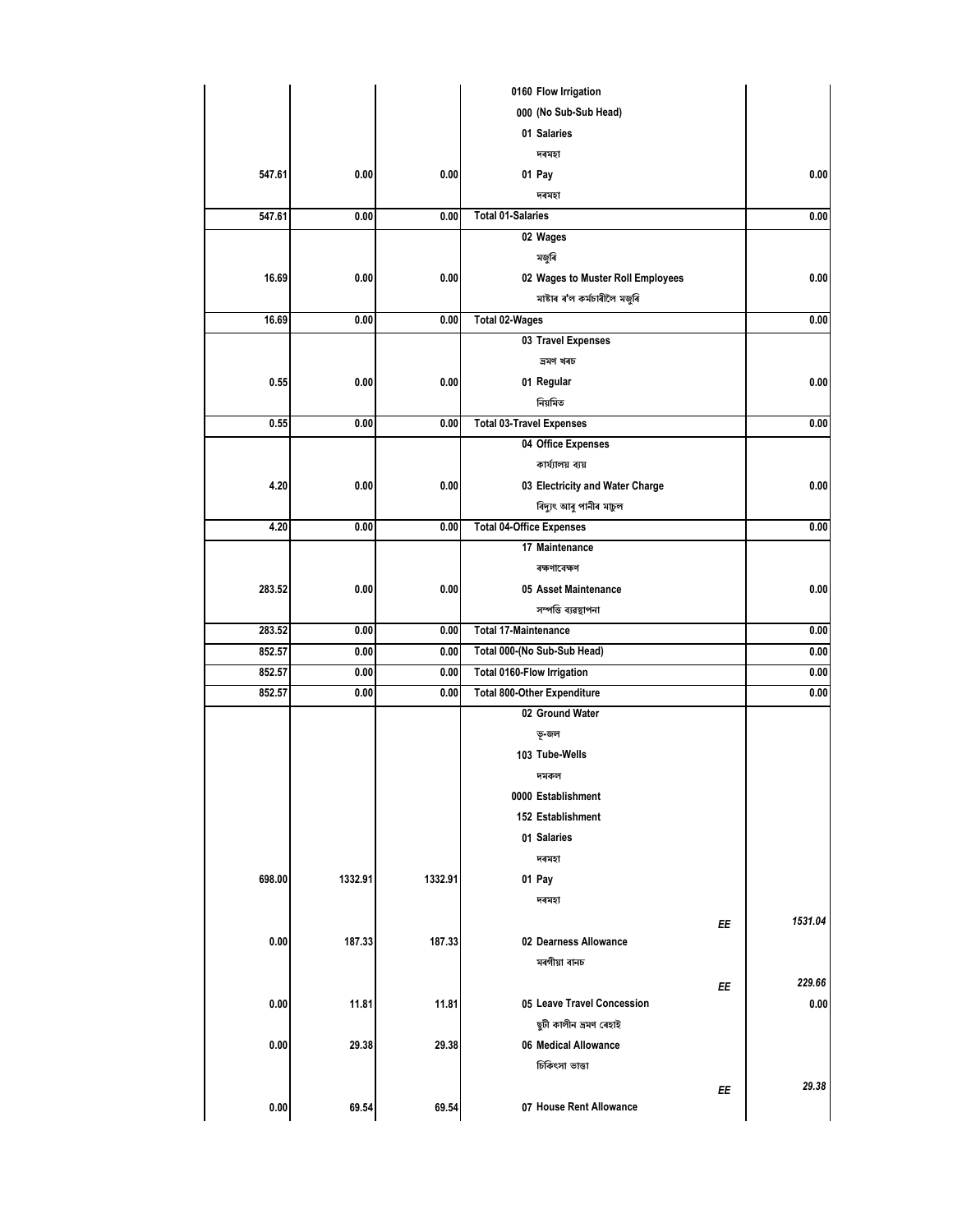|        |         |         | ঘৰ ভাড়া ভাত্তা                                 |         |
|--------|---------|---------|-------------------------------------------------|---------|
|        |         |         | EE                                              | 153.10  |
| 0.00   | 23.63   | 23.63   | 08 Medical Reimbursement                        | 0.00    |
|        |         |         | চিকিৎসাজনিত ব্যয় পৰিশোধ                        |         |
| 0.00   | 6.91    | 6.91    | 12 Arrear Salary/DA                             |         |
|        |         |         | বকেয়া দৰমহা /মৰগীয়া বানচ                      |         |
|        |         |         |                                                 | 0.01    |
| 0.00   | 1.15    | 1.15    | EE<br>18 Fixed T.A/ Permanent T.A               |         |
|        |         |         | নিৰ্দ্ধাৰিত ভ্ৰমণ বানচ - স্থায়ী ভ্ৰমণ বানচ     |         |
|        |         |         |                                                 |         |
|        |         |         | ΕE                                              | 1.01    |
| 0.00   | 0.12    | 0.12    | 24 Handicapped allowance                        |         |
|        |         |         | বিকলাঙ্গ ভাত্তা                                 |         |
|        |         |         | EE                                              | 0.12    |
| 0.00   | 0.24    | 0.24    | 41 Technical Allowance                          |         |
|        |         |         | কাৰিকৰী ভাট্টা                                  |         |
|        |         |         | EE                                              | 0.24    |
| 698.00 | 1663.02 | 1663.02 | <b>Total 01-Salaries</b>                        | 1944.56 |
|        |         |         | 02 Wages                                        |         |
|        |         |         | মজুৰি                                           |         |
| 18.18  | 15.64   | 15.64   | 02 Wages to Muster Roll Employees               |         |
|        |         |         | মাষ্টাৰ ৰ'ল কৰ্মচাৰীলৈ মজুৰি                    |         |
|        |         |         | EE                                              | 15.92   |
| 0.00   | 25.75   | 25.75   | 03 Work Charged Employees                       | 0.00    |
|        |         |         | কৰ্ম আৰোপিত কৰ্মচাৰী                            |         |
| 18.18  | 41.39   | 41.39   | <b>Total 02-Wages</b>                           | 15.92   |
|        |         |         | 03 Travel Expenses                              |         |
|        |         |         | ভ্ৰমণ খৰচ                                       |         |
|        |         |         |                                                 |         |
| 1.59   | 12.00   | 12.00   | 01 Regular                                      |         |
|        |         |         | নিয়মিত                                         |         |
|        |         |         | EE                                              | 2.00    |
| 1.59   | 12.00   | 12.00   | <b>Total 03-Travel Expenses</b>                 | 2.00    |
|        |         |         | 04 Office Expenses                              |         |
|        |         |         | কাৰ্য্যালয় ব্যয়                               |         |
| 0.00   | 1.00    | 1.00    | 01 Postage Stamp                                |         |
|        |         |         | ডাক টিকট                                        |         |
|        |         |         | ΕE                                              | 1.00    |
| 106.69 | 225.00  | 225.00  | 03 Electricity and Water Charge                 |         |
|        |         |         | বিদ্যুৎ আৰু পানীৰ মাচুল                         |         |
|        |         |         | EE                                              | 150.00  |
| 0.00   | 4.00    | 4.00    | 04 Office Equipments including Computers &      |         |
|        |         |         | <b>Accessories</b>                              |         |
|        |         |         | কম্পিউটাৰ আৰু সা-সঁজুলিকে ধৰি কাৰ্যালয়ৰ সঁজুলি |         |
|        |         |         |                                                 |         |
|        |         |         | EE                                              | 4.41    |
| 0.00   | 1.00    | 1.00    | 05 Stationery and Printing of Forms             |         |
|        |         |         | লেখন সামগ্ৰী আৰু প্ৰপত্ৰৰ মুদ্ৰণ                |         |
|        |         |         | ΕE                                              | 1.11    |
| 0.00   | 0.00    | 0.00    | 99 Others                                       |         |
|        |         |         | অন্যান্য                                        |         |
|        |         |         |                                                 | 1.00    |
|        |         |         | ΕE                                              |         |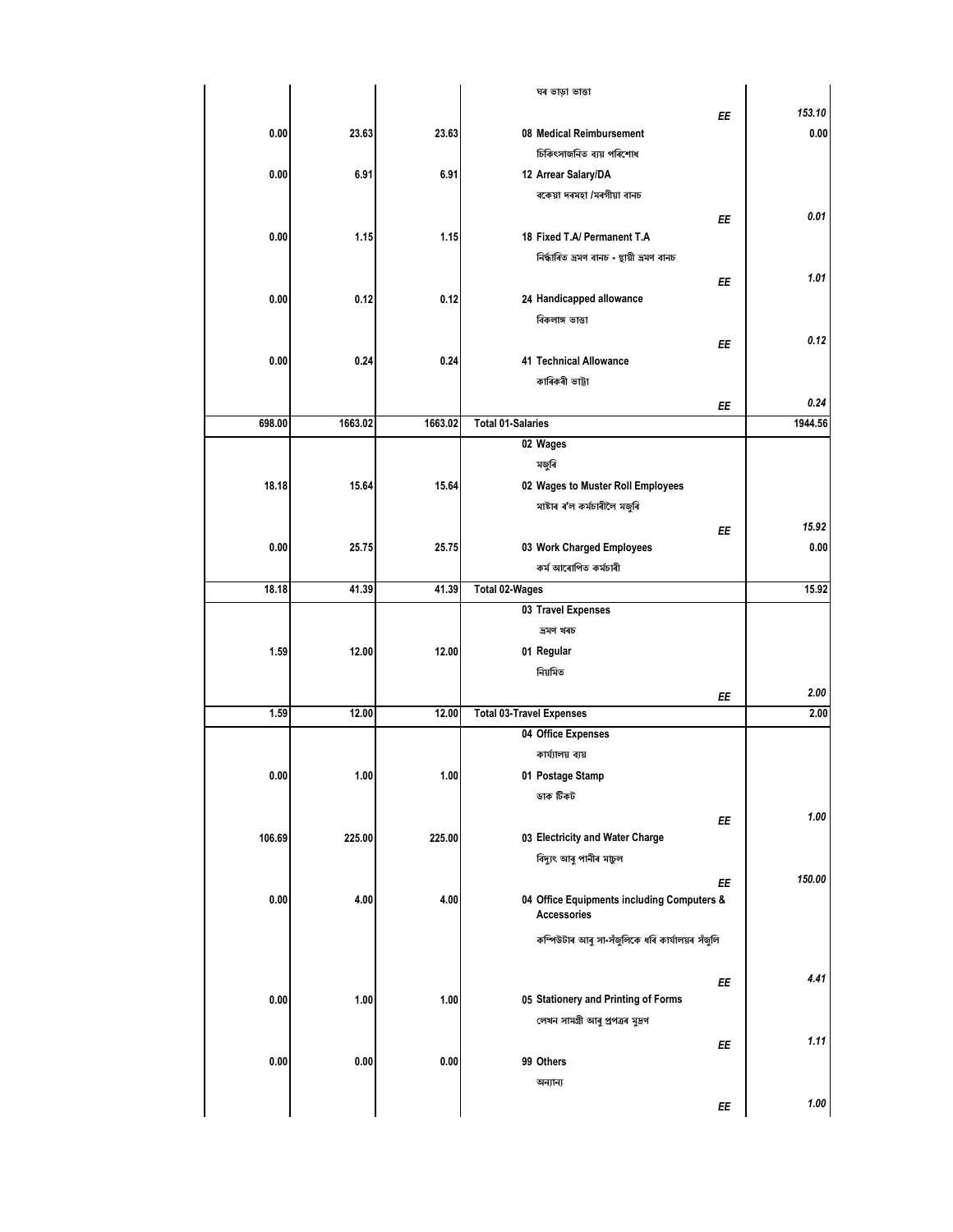| 106.69   | 231.00   | 231.00   | <b>Total 04-Office Expenses</b>                    |    | 157.52   |
|----------|----------|----------|----------------------------------------------------|----|----------|
|          |          |          | 17 Maintenance                                     |    |          |
|          |          |          | ৰক্ষণাবেক্ষণ                                       |    |          |
| 302.45   | 484.00   | 564.70   | 05 Asset Maintenance                               |    |          |
|          |          |          | সম্পত্তি ব্যৱস্থাপনা                               |    |          |
|          |          |          |                                                    | ΕE | 621.17   |
| 302.45   | 484.00   | 564.70   | <b>Total 17-Maintenance</b>                        |    | 621.17   |
| 1126.91  | 2431.41  | 2512.11  | Total 152-Establishment                            |    | 2741.17  |
| 1126.91  | 2431.41  | 2512.11  | Total 0000-Establishment                           |    | 2741.17  |
| 1126.91  | 2431.41  | 2512.11  | Total 103-Tube-Wells                               |    | 2741.17  |
|          |          |          | 911 Deduct Recoveries of Overpayments              |    |          |
|          |          |          | অতিৰিক্তভাবে প্ৰদান কৰা ধনৰ কৰ্তন                  |    |          |
|          |          |          | 0152 Establishment                                 |    |          |
|          |          |          | 000 (No Sub-Sub Head)                              |    |          |
|          |          |          | 00 (No Detail Head)                                |    |          |
| $-0.05$  | 0.00     | 0.00     | 00 NULL                                            |    | 0.00     |
| $-0.05$  | 0.00     | 0.00     | Total 00-(No Detail Head)                          |    | 0.00     |
| $-0.05$  | 0.00     | 0.00     | Total 000-(No Sub-Sub Head)                        |    | 0.00     |
| -0.05    | 0.00     | 0.00     | Total 0152-Establishment                           |    | 0.00     |
| -0.05    | 0.00     | 0.00     | <b>Total 911-Deduct Recoveries of Overpayments</b> |    | 0.00     |
|          |          |          | 80 General                                         |    |          |
|          |          |          | সাধাৰণ                                             |    |          |
|          |          |          | 001 Direction and Administration                   |    |          |
|          |          |          | নিৰ্দেশনা আৰু প্ৰশাসন                              |    |          |
|          |          |          | 0000 (No Sub Head)                                 |    |          |
|          |          |          | 000 (No Sub-Sub Head)                              |    |          |
|          |          |          | 01 Salaries                                        |    |          |
|          |          |          | দৰমহা                                              |    |          |
| 30806.59 | 30373.99 | 30373.99 | 01 Pay                                             |    |          |
|          |          |          | দৰমহা                                              |    |          |
|          |          |          |                                                    |    | 29429.38 |
| 0.00     | 2931.20  | 2931.20  | 02 Dearness Allowance                              | ΕE |          |
|          |          |          | মৰগীয়া বানচ                                       |    |          |
|          |          |          |                                                    |    | 4414.41  |
| 0.00     | 276.71   | 276.71   | 05 Leave Travel Concession                         | ЕE | 0.00     |
|          |          |          | ছুটী কালীন ভ্ৰমণ ৰেহাই                             |    |          |
|          |          |          |                                                    |    |          |
| 0.00     | 614.62   | 614.62   | 06 Medical Allowance                               |    |          |
|          |          |          | চিকিৎসা ভাত্তা                                     |    |          |
|          |          |          |                                                    | ΕE | 746.80   |
| 0.00     | 1608.55  | 1608.55  | 07 House Rent Allowance                            |    |          |
|          |          |          | ঘৰ ভাড়া ভাত্তা                                    |    |          |
|          |          |          |                                                    | ΕE | 2942.94  |
| 0.00     | 553.00   | 553.00   | 08 Medical Reimbursement                           |    | 0.00     |
|          |          |          | চিকিৎসাজনিত ব্যয় পৰিশোধ                           |    |          |
| 0.00     | 1.00     | 1.00     | 12 Arrear Salary/DA                                |    |          |
|          |          |          | বকেয়া দৰমহা /মৰগীয়া বানচ                         |    |          |
|          |          |          |                                                    | ΕE | 0.01     |
| 0.00     | 32.42    | 32.42    | 18 Fixed T.A/ Permanent T.A                        |    |          |
|          |          |          | নিৰ্দ্ধাৰিত ভ্ৰমণ বানচ - স্থায়ী ভ্ৰমণ বানচ        |    |          |
|          |          |          |                                                    | ΕE | 21.31    |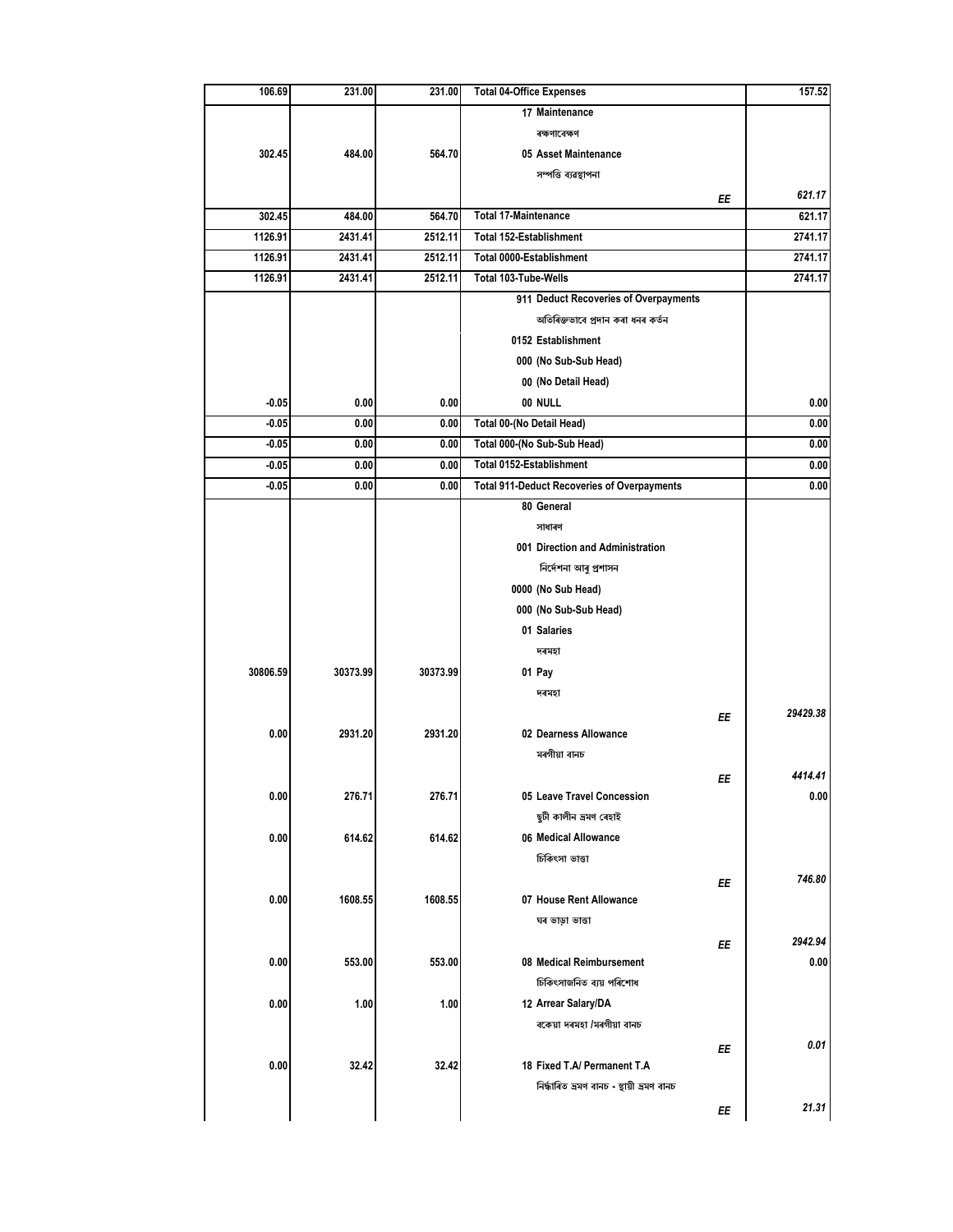|          | 24 Handicapped allowance                                         | 5.14     | 5.14     | 0.00     |
|----------|------------------------------------------------------------------|----------|----------|----------|
|          | বিকলাঙ্গ ভাত্তা                                                  |          |          |          |
| 24.64    | EE                                                               |          |          |          |
|          | 41 Technical Allowance                                           | 36.50    | 36.50    | 0.00     |
|          | কাৰিকৰী ভাট্টা                                                   |          |          |          |
| 41.36    |                                                                  |          |          |          |
|          | ΕE<br>52 City Compensatory Allowance                             |          |          |          |
|          |                                                                  | 23.80    | 23.80    | 0.00     |
|          | মহানগৰী সম্পূৰক ভাত্তা                                           |          |          |          |
| 20.61    | ΕE                                                               |          |          |          |
| 37641.46 | <b>Total 01-Salaries</b>                                         | 36456.93 | 36456.93 | 30806.59 |
|          | 02 Wages                                                         |          |          |          |
|          | মজুৰি                                                            |          |          |          |
|          | 02 Wages to Muster Roll Employees                                | 48.55    | 48.55    | 85.46    |
|          | মাষ্টাৰ ৰ'ল কৰ্মচাৰীলৈ মজুৰি                                     |          |          |          |
| 48.55    | ΕE                                                               |          |          |          |
|          | 05 Home Guard                                                    | 7.51     | 7.51     | 0.00     |
|          |                                                                  |          |          |          |
|          | গৃহৰক্ষী                                                         |          |          |          |
| 7.51     | ΕE                                                               |          |          |          |
|          | 06 Part Time Sweeper                                             | 23.96    | 23.96    | 0.00     |
|          | অংশকালীন চাফাই কৰ্মী                                             |          |          |          |
| 23.96    | ΕE                                                               |          |          |          |
| 80.02    | Total 02-Wages                                                   | 80.02    | 80.02    | 85.46    |
|          | 03 Travel Expenses                                               |          |          |          |
|          | ভ্ৰমণ খৰচ                                                        |          |          |          |
|          | 01 Regular                                                       | 3.50     | 3.50     | 14.72    |
|          | নিয়মিত                                                          |          |          |          |
| 15.00    |                                                                  |          |          |          |
| 15.00    | ΕE<br><b>Total 03-Travel Expenses</b>                            | 3.50     | 3.50     | 14.72    |
|          |                                                                  |          |          |          |
|          | 04 Office Expenses                                               |          |          |          |
|          | কাৰ্য্যালয় ব্যয়                                                |          |          |          |
|          | 01 Postage Stamp                                                 | 1.00     | 1.00     | 0.00     |
|          | ডাক টিকট                                                         |          |          |          |
| 1.00     | ΕE                                                               |          |          |          |
|          | 02 Telephone Charge                                              | 1.00     | 1.00     | 0.00     |
|          | টেলিফোন মাচুল                                                    |          |          |          |
| 1.00     | ΕE                                                               |          |          |          |
|          | 03 Electricity and Water Charge                                  | 33.00    | 33.00    | 68.67    |
|          | বিদ্যুৎ আৰু পানীৰ মাচুল                                          |          |          |          |
| 46.31    |                                                                  |          |          |          |
|          | ΕE                                                               |          |          |          |
|          | 04 Office Equipments including Computers &<br><b>Accessories</b> | 10.00    | 10.00    | 0.00     |
|          |                                                                  |          |          |          |
|          | কম্পিউটাৰ আৰু সা-সঁজুলিকে ধৰি কাৰ্যালয়ৰ সঁজুলি                  |          |          |          |
|          |                                                                  |          |          |          |
| 10.10    | ΕE                                                               |          |          |          |
|          | 05 Stationery and Printing of Forms                              | 1.00     | 1.00     | 0.00     |
|          | লেখন সামগ্ৰী আৰু প্ৰপত্ৰৰ মুদ্ৰণ                                 |          |          |          |
|          |                                                                  |          |          |          |
|          |                                                                  |          | 46.00    | 68.67    |
| 1.11     | ΕE                                                               |          |          |          |
| 59.52    | <b>Total 04-Office Expenses</b>                                  | 46.00    |          |          |
|          | 05 Payment for Professional and Special<br>Services              |          |          |          |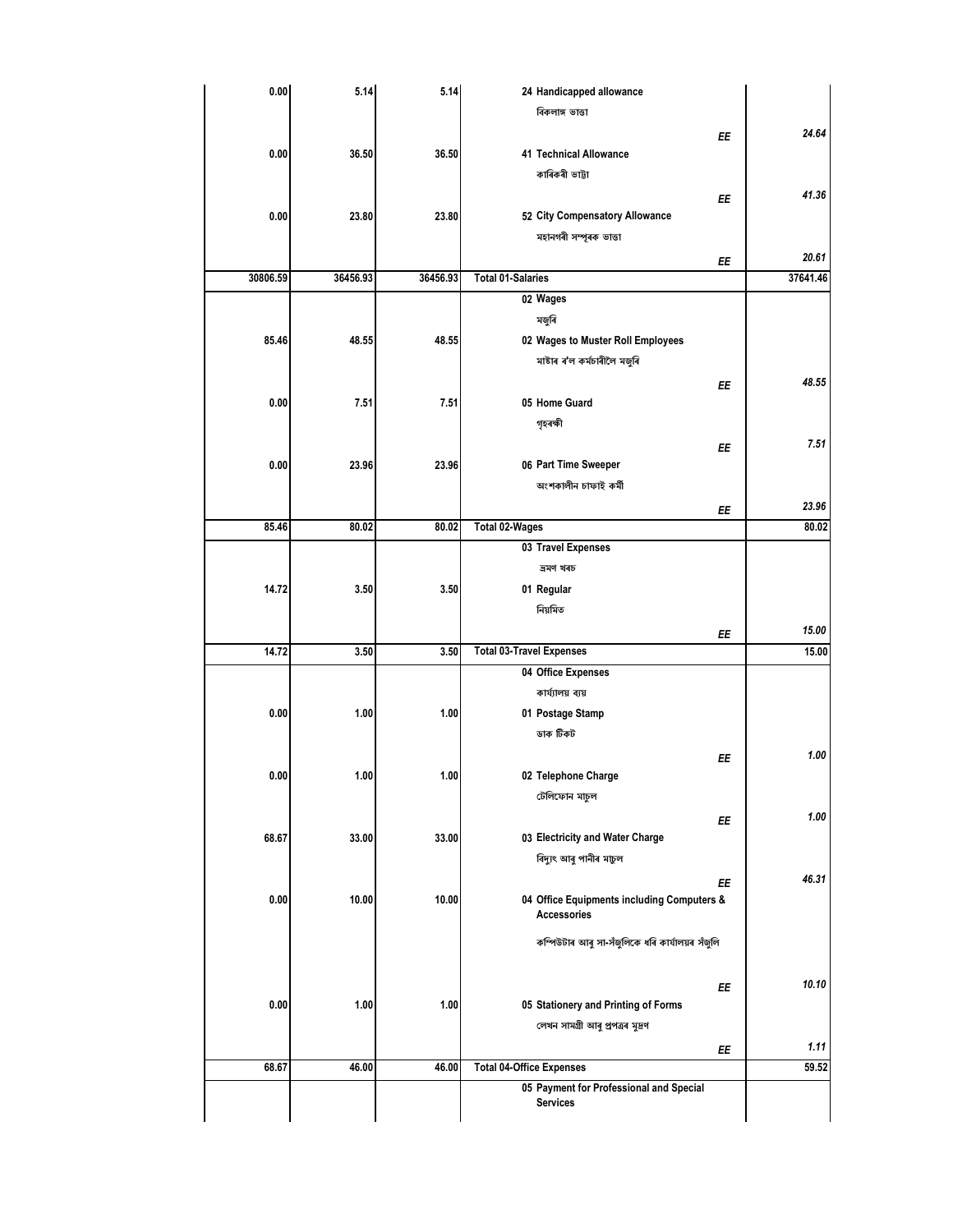|        |        |        | বৃত্তিগত আৰু বিশেষ সেৱাসমূহৰ বাবে পৰিশোধ                       |        |
|--------|--------|--------|----------------------------------------------------------------|--------|
| 9.96   | 10.00  | 10.00  | 02 Legal Service                                               |        |
|        |        |        | আইন সেৱা                                                       |        |
|        |        |        | ΕE                                                             | 10.10  |
| 0.00   | 45.00  | 45.00  | 05 House Keeping                                               |        |
|        |        |        | গৃহ পৰিচালনা খৰচ                                               |        |
|        |        |        | ΕE                                                             | 10.00  |
| 9.96   | 55.00  | 55.00  | Total 05-Payment for Professional and Special Services         | 20.10  |
|        |        |        |                                                                |        |
|        |        |        | 06 Rents, Rates & Taxes / Royalty                              |        |
|        |        |        | ভাড়া, নিৰিখ আৰু কৰ/ ৰয়েল্টি                                  |        |
| 8.67   | 4.74   | 4.74   | 01 Rents for Hired Building                                    |        |
|        |        |        | ঘৰ ভাড়াৰ নিৰিখ                                                |        |
|        |        |        | ΕE                                                             | 5.12   |
| 0.00   | 14.47  | 14.47  | 02 Rates & Taxes                                               |        |
|        |        |        | ভাড়া আৰু কৰ                                                   |        |
|        |        |        | EE                                                             | 15.11  |
| 0.00   | 4.34   | 4.34   | 03 Royalty (Including Leased Charges for Land)                 |        |
|        |        |        |                                                                |        |
|        |        |        | ৰয়েল্টি (সাময়িক পট্টনত লোৱা ভূমি মাচুলকে সামৰি)              |        |
|        |        |        |                                                                |        |
|        |        |        | ΕE                                                             | 4.34   |
| 8.67   | 23.55  | 23.55  | Total 06-Rents, Rates & Taxes / Royalty                        | 24.57  |
|        |        |        | 11 Hospitality Expenses / Sumptuary                            |        |
|        |        |        | Allowances etc                                                 |        |
|        |        |        | আতিথ্য ব্যয় / ব্যয় নিয়ন্ত্ৰক ভাট্টা                         |        |
| 0.00   | 1.10   | 1.10   | 99 Others                                                      |        |
|        |        |        | অন্যান্য                                                       |        |
|        |        |        |                                                                | 1.11   |
| 0.00   | 1.10   | 1.10   | ΕE<br>Total 11-Hospitality Expenses / Sumptuary Allowances etc | 1.11   |
|        |        |        |                                                                |        |
|        |        |        | 16 Purchase of Motor Vehicles                                  |        |
|        |        |        | যান-বাহনসমূহ                                                   |        |
| 0.00   | 600.00 | 600.00 | 02 Purchase of Functional Vehicles                             |        |
|        |        |        | অন্যান্য যান-বাহন ক্ৰয়                                        |        |
|        |        |        |                                                                | 300.00 |
| 0.00   | 600.00 | 600.00 | ΕE<br><b>Total 16-Purchase of Motor Vehicles</b>               | 300.00 |
|        |        |        | 17 Maintenance                                                 |        |
|        |        |        | ৰক্ষণাবেক্ষণ                                                   |        |
| 167.76 | 289.00 | 289.00 | 05 Asset Maintenance                                           |        |
|        |        |        | সম্পত্তি ব্যৱস্থাপনা                                           |        |
|        |        |        |                                                                | 317.90 |
| 167.76 | 289.00 | 289.00 | ΕE<br><b>Total 17-Maintenance</b>                              | 317.90 |
|        |        |        |                                                                |        |
|        |        |        | 26 Other Charges                                               |        |
|        |        |        | অন্যান্য মাচুল                                                 |        |
| 0.00   | 5.00   | 5.00   | 02 Disaster management                                         |        |
|        |        |        | দুৰ্যোগ ব্যৱস্থাপনা                                            |        |
|        |        |        | ΕE                                                             | 5.50   |
| 0.00   | 99.41  | 99.41  | 09 Decreetal Amount                                            |        |
|        |        |        | হুকুমজনিত ধন                                                   |        |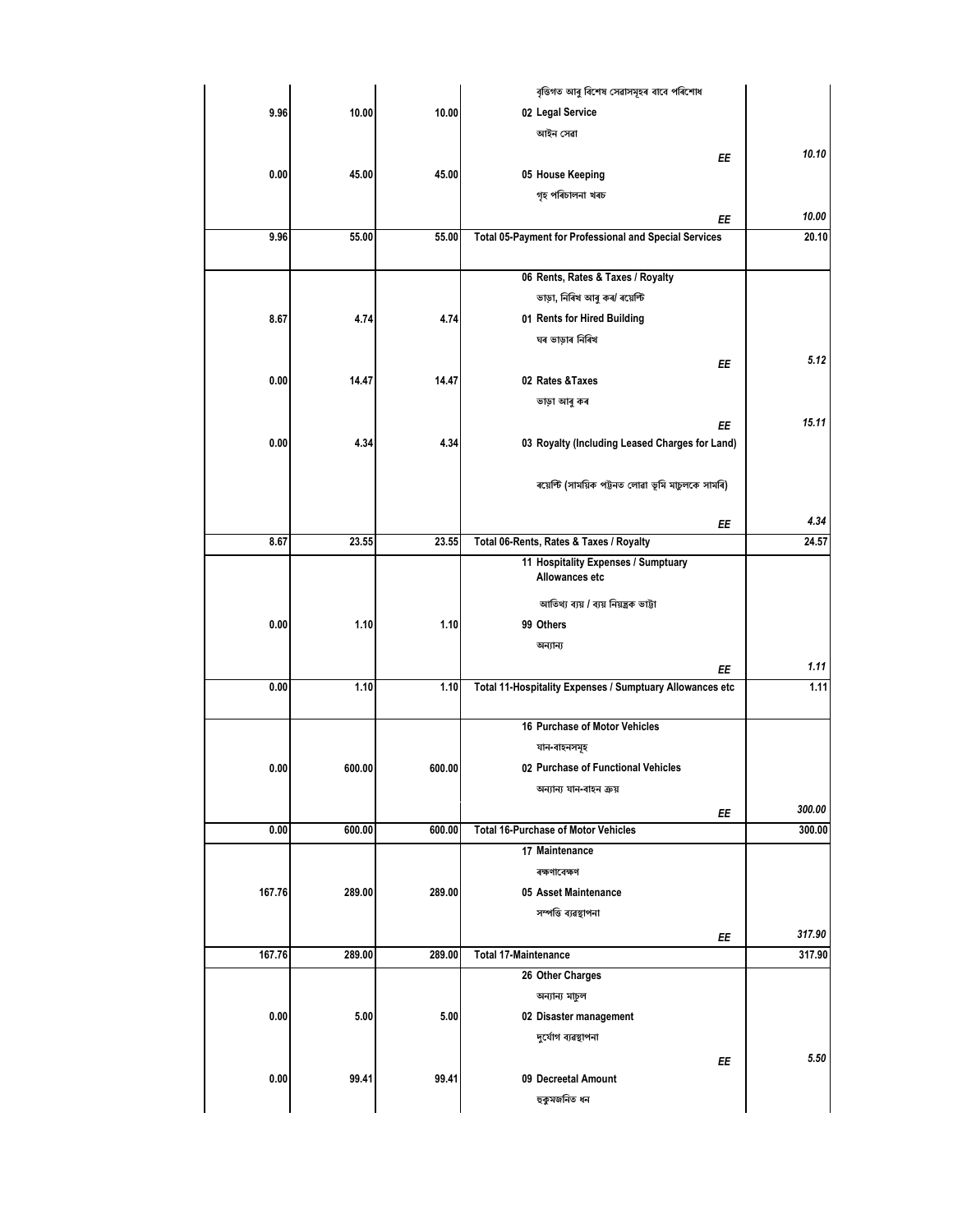| 100.00   | ΕE<br>10 Conduct of Recruitment Exams / Deptt Exams   | 10.00    | 10.00    | 0.00     |
|----------|-------------------------------------------------------|----------|----------|----------|
|          |                                                       |          |          |          |
| 10.10    | মকৰল পৰীক্ষা / বিভাগীয় পৰীক্ষা অনুষ্ঠিত কৰা<br>ΕE    |          |          |          |
| 115.60   | <b>Total 26-Other Charges</b>                         | 114.41   | 114.41   | 0.00     |
| 38575.28 | Total 000-(No Sub-Sub Head)                           | 37669.51 | 37669.51 | 31161.83 |
| 38575.28 | Total 0000-(No Sub Head)                              | 37669.51 | 37669.51 | 31161.83 |
| 38575.28 | <b>Total 001-Direction and Administration</b>         | 37669.51 | 37669.51 | 31161.83 |
|          | 799 Suspense                                          |          |          |          |
|          | উৎকষ্ঠা                                               |          |          |          |
|          | 0291 Miscellaneous Public Works Advances              |          |          |          |
|          | 898 Other Items                                       |          |          |          |
|          | 26 Other Charges                                      |          |          |          |
|          | অন্যান্য মাচুল                                        |          |          |          |
| 0.00     | 99 Others                                             | 0.00     | 0.00     | $-11.40$ |
|          | অন্যান্য                                              |          |          |          |
| 0.00     | <b>Total 26-Other Charges</b>                         | 0.00     | 0.00     | $-11.40$ |
| 0.00     | Total 898-Other Items                                 | 0.00     | 0.00     | $-11.40$ |
| 0.00     | <b>Total 0291-Miscellaneous Public Works Advances</b> | 0.00     | 0.00     | $-11.40$ |
| 0.00     | <b>Total 799-Suspense</b>                             | 0.00     | 0.00     | $-11.40$ |
|          | 911 Deduct Recoveries of Overpayments                 |          |          |          |
|          | অতিৰিক্তভাবে প্ৰদান কৰা ধনৰ কৰ্তন                     |          |          |          |
|          |                                                       |          |          |          |
|          | 0000 (No Sub Head)<br>000 (No Sub-Sub Head)           |          |          |          |
|          | 00 (No Detail Head)                                   |          |          |          |
| 0.00     | 00 NULL                                               | 0.00     | 0.00     | $-4.42$  |
| 0.00     | Total 00-(No Detail Head)                             | 0.00     | 0.00     | $-4.42$  |
| 0.00     | Total 000-(No Sub-Sub Head)                           | 0.00     | 0.00     | $-4.42$  |
| 0.00     | Total 0000-(No Sub Head)                              | 0.00     | 0.00     | $-4.42$  |
| 0.00     | <b>Total 911-Deduct Recoveries of Overpayments</b>    | 0.00     | 0.00     | $-4.42$  |
|          | 2705 Command Area Development                         |          |          |          |
|          | নিয়ন্ত্রণাধীন এলেকা উন্নয়ন                          |          |          |          |
|          | 00 (No Sub-Major Head)                                |          |          |          |
|          | 800 Other Expenditure                                 |          |          |          |
|          | অন্যান্য ব্যয়                                        |          |          |          |
|          | 0000 (No Sub Head)                                    |          |          |          |
|          | 000 (No Sub-Sub Head)                                 |          |          |          |
|          | 01 Salaries                                           |          |          |          |
|          | দৰমহা                                                 |          |          |          |
|          | 01 Pay                                                | 417.08   | 417.08   | 426.13   |
|          | দৰমহা                                                 |          |          |          |
| 428.31   |                                                       |          |          |          |
|          | ΕE<br>02 Dearness Allowance                           | 45.27    | 45.27    | 0.00     |
|          | মৰগীয়া বানচ                                          |          |          |          |
| 64.25    |                                                       |          |          |          |
| 0.00     | ΕE<br>05 Leave Travel Concession                      | 3.50     | 3.50     | 0.00     |
|          | ছুটী কালীন ভ্ৰমণ ৰেহাই                                |          |          |          |
|          | 06 Medical Allowance                                  | 6.55     | 6.55     | 0.00     |
|          |                                                       |          |          |          |
|          | চিকিৎসা ভাত্তা                                        |          |          |          |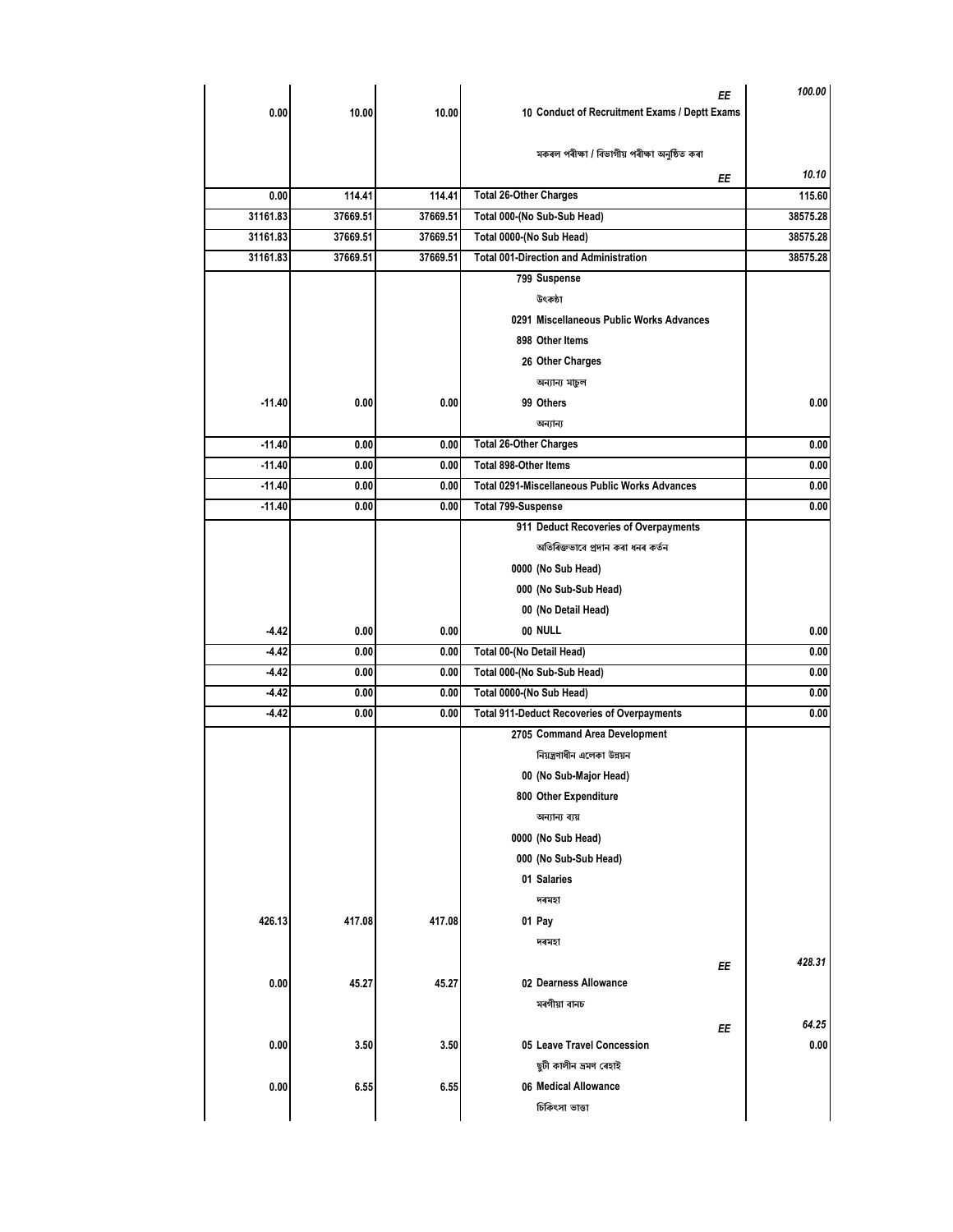| 0.00   | 27.33  | 27.33  | EE<br>07 House Rent Allowance                 | 7.96   |
|--------|--------|--------|-----------------------------------------------|--------|
|        |        |        | ঘৰ ভাড়া ভাত্তা                               |        |
|        |        |        | ΕE                                            | 42.83  |
| 0.00   | 7.00   | 7.00   | 08 Medical Reimbursement                      | 0.00   |
|        |        |        | চিকিৎসাজনিত ব্যয় পৰিশোধ                      |        |
| 0.00   | 1.00   | 1.00   | 12 Arrear Salary/DA                           |        |
|        |        |        | বকেয়া দৰমহা /মৰগীয়া বানচ                    |        |
|        |        |        | EE                                            | 0.01   |
| 0.00   | 1.12   | 1.12   | <b>41 Technical Allowance</b>                 |        |
|        |        |        | কাৰিকৰী ভাট্টা                                |        |
|        |        |        | EE                                            | 1.13   |
| 0.00   | 0.37   | 0.37   | 52 City Compensatory Allowance                |        |
|        |        |        | মহানগৰী সম্পূৰক ভাত্তা                        |        |
|        |        |        | EE                                            | 0.64   |
| 426.13 | 509.22 | 509.22 | <b>Total 01-Salaries</b>                      | 545.13 |
|        |        |        | 02 Wages                                      |        |
|        |        |        | মজুৰি                                         |        |
| 1.06   | 1.19   | 1.19   | 06 Part Time Sweeper                          |        |
|        |        |        | অংশকালীন চাফাই কৰ্মী                          |        |
|        |        |        | ΕE                                            | 1.19   |
| 1.06   | 1.19   | 1.19   | Total 02-Wages                                | 1.19   |
|        |        |        | 03 Travel Expenses                            |        |
|        |        |        | ভ্ৰমণ খৰচ                                     |        |
| 1.30   | 1.43   | 1.43   | 01 Regular                                    |        |
|        |        |        | নিয়মিত                                       |        |
|        |        |        | ΕE                                            | 1.43   |
| 1.30   | 1.43   | 1.43   | <b>Total 03-Travel Expenses</b>               | 1.43   |
|        |        |        | 04 Office Expenses                            |        |
|        |        |        | কাৰ্য্যালয় ব্যয়                             |        |
| 0.00   | 1.00   | 1.00   | 01 Postage Stamp                              |        |
|        |        |        | ডাক টিকট                                      |        |
|        |        |        | EE                                            | 1.00   |
| 1.00   | 1.10   | 1.10   | 99 Others                                     |        |
|        |        |        | অন্যান্য                                      |        |
|        |        |        | ΕE                                            | 1.11   |
| 1.00   | 2.10   | 2.10   | <b>Total 04-Office Expenses</b>               | 2.11   |
|        |        |        | 17 Maintenance                                |        |
|        |        |        | ৰক্ষণাবেক্ষণ                                  |        |
| 0.00   | 5.00   | 5.00   | 01 Departmental Building                      |        |
|        |        |        | বিভাগীয় গৃহ                                  |        |
|        |        |        | EE                                            | 5.00   |
| 10.76  | 13.20  | 13.20  | 05 Asset Maintenance                          |        |
|        |        |        | সম্পত্তি ব্যৱস্থাপনা                          |        |
|        |        |        | ΕE                                            | 13.20  |
| 10.76  | 18.20  | 18.20  | <b>Total 17-Maintenance</b>                   | 18.20  |
|        |        |        | 26 Other Charges                              |        |
|        |        |        | অন্যান্য মাচুল                                |        |
| 0.00   | 0.87   | 0.87   | 10 Conduct of Recruitment Exams / Deptt Exams |        |
|        |        |        |                                               |        |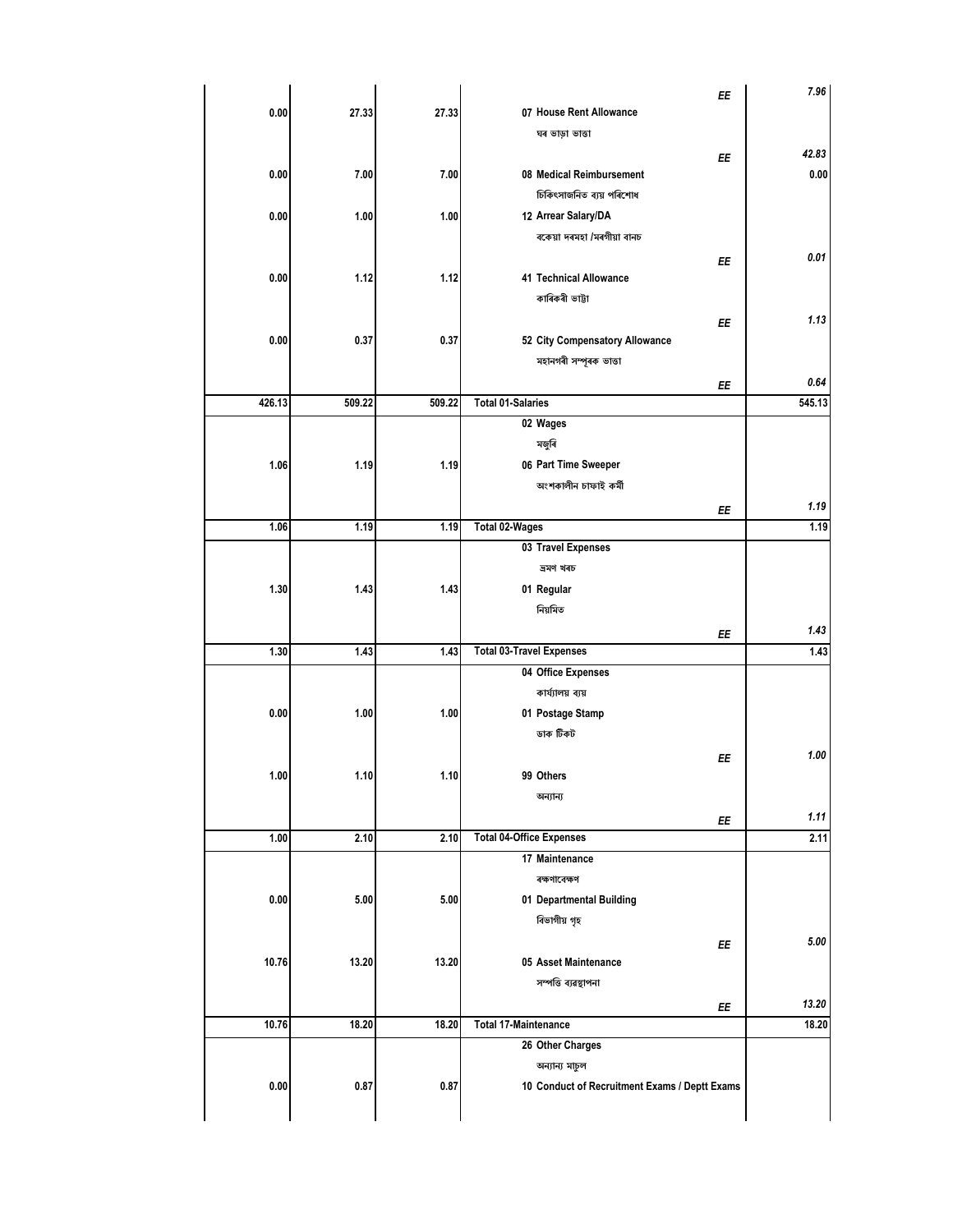|          |          |          | মকৰল পৰীক্ষা / বিভাগীয় পৰীক্ষা অনুষ্ঠিত কৰা             |          |
|----------|----------|----------|----------------------------------------------------------|----------|
|          |          |          | ΕE                                                       | 0.90     |
| 0.00     | 0.87     | 0.87     | <b>Total 26-Other Charges</b>                            | 0.90     |
| 440.25   | 533.01   | 533.01   | Total 000-(No Sub-Sub Head)                              | 568.96   |
| 440.25   | 533.01   | 533.01   | Total 0000-(No Sub Head)                                 | 568.96   |
| 440.25   | 533.01   | 533.01   | <b>Total 800-Other Expenditure</b>                       | 568.96   |
| 43230.21 | 56018.31 | 56705.57 | <b>Revenue Account Total</b>                             | 59027.41 |
|          |          |          | <b>Capital Account</b>                                   |          |
|          |          |          | মূলধন শিতান                                              |          |
|          |          |          | <b>C. Capital Account of Economic Services</b>           |          |
|          |          |          | গ অৰ্থনৈতিক সেৱাৰ মূলধনী হিচাপ                           |          |
|          |          |          |                                                          |          |
|          |          |          | (d) Capital Account of Irrigation and Flood Control      |          |
|          |          |          | 4701 Capital Outlay on Major and Medium Irrigation       |          |
|          |          |          |                                                          |          |
|          |          |          | বৃহৎ আৰু মজলীয়া জলসিঞ্চনৰ বাবে মূলধনী ব্যয়             |          |
|          |          |          | 04 Medium Irrigation                                     |          |
|          |          |          | মজলীয়া জলসিঞ্চন                                         |          |
|          |          |          | 800 Other Expenditure                                    |          |
|          |          |          | অন্যান্য ব্যয়                                           |          |
|          |          |          | 0000 (No Sub Head)                                       |          |
|          |          |          | 004 Jamuna Irrigation projects modernisation             |          |
|          |          |          | 13 Major Works                                           |          |
|          |          |          | প্ৰধান কামসমূহ                                           |          |
| 0.00     | 0.10     | 0.10     | 99 Others                                                |          |
|          |          |          | অন্যান্য                                                 |          |
|          |          |          | SOPD-G                                                   | 50.00    |
| 0.00     | 0.10     | 0.10     | <b>Total 13-Major Works</b>                              | 50.00    |
| 0.00     | 0.10     | 0.10     | Total 004-Jamuna Irrigation projects modernisation       | 50.00    |
|          |          |          |                                                          |          |
|          |          |          | 010 Intergrated Irrigation Project on kolong Basin       |          |
|          |          |          | 13 Major Works                                           |          |
|          |          |          | প্ৰধান কামসমূহ                                           |          |
| 0.00     | 300.00   | 300.00   | 99 Others                                                |          |
|          |          |          | অন্যান্য                                                 |          |
|          |          |          | SOPD-G                                                   | 100.00   |
| 0.00     | 300.00   | 300.00   | <b>Total 13-Major Works</b>                              | 100.00   |
| 0.00     | 300.00   | 300.00   | Total 010-Intergrated Irrigation Project on kolong Basin | 100.00   |
|          |          |          |                                                          |          |
|          |          |          | 013 Rupahi Irrigation Project                            |          |
|          |          |          | 13 Major Works                                           |          |
|          |          |          | প্ৰধান কামসমূহ                                           |          |
| 0.00     | 200.00   | 200.00   | 99 Others                                                |          |
|          |          |          | অন্যান্য                                                 |          |
|          |          |          | SOPD-G                                                   | 250.00   |
| 0.00     | 200.00   | 200.00   | <b>Total 13-Major Works</b>                              | 250.00   |
| 0.00     | 200.00   | 200.00   | Total 013-Rupahi Irrigation Project                      | 250.00   |
| 0.00     | 500.10   | 500.10   | Total 0000-(No Sub Head)                                 | 400.00   |
|          |          |          | 1943 Maintenance of Irrigation Projects                  |          |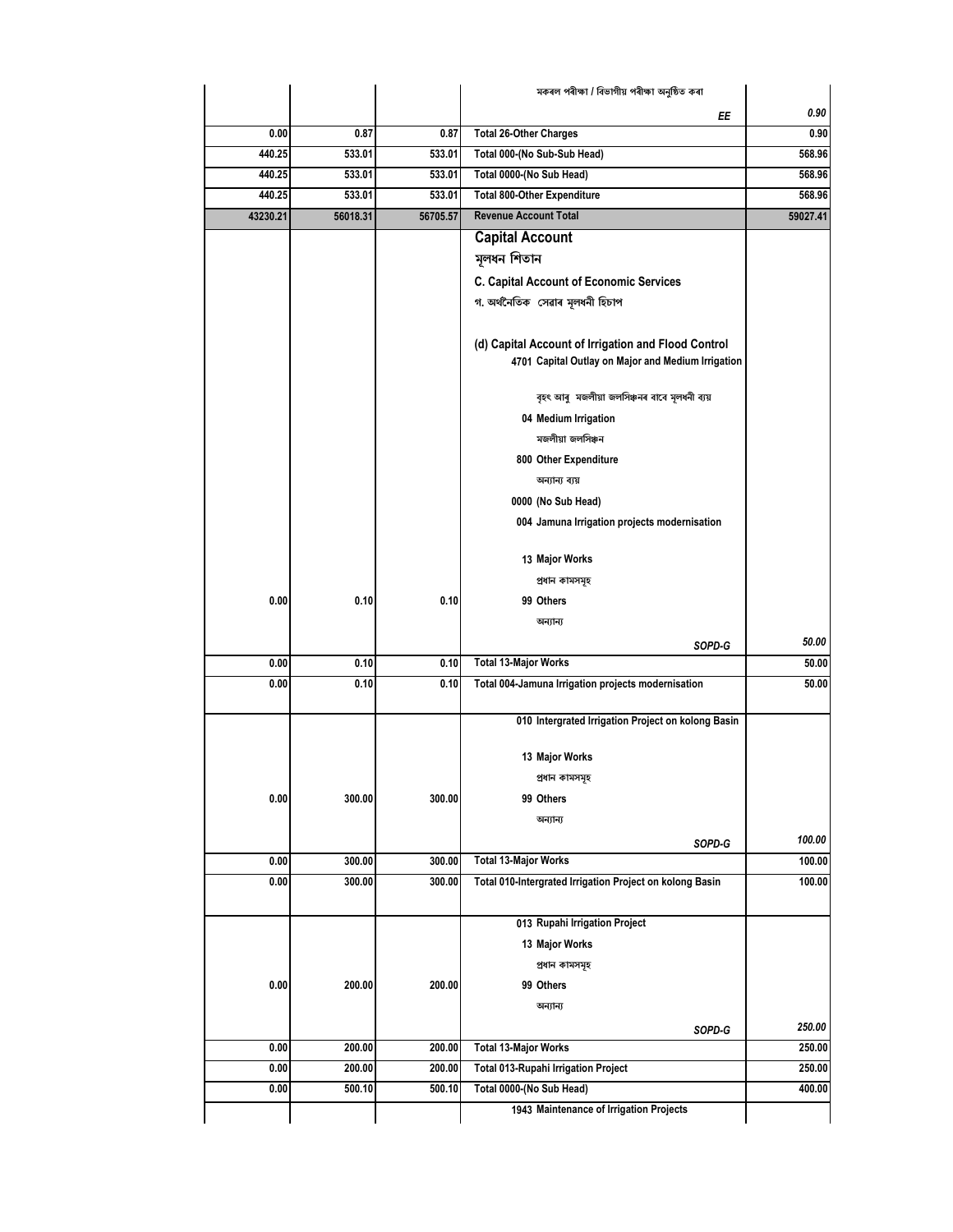|        |       |       | 010 Intergrated Irrigation Project on Kolong Basin       |        |
|--------|-------|-------|----------------------------------------------------------|--------|
|        |       |       | 13 Major Works                                           |        |
|        |       |       | প্ৰধান কামসমূহ                                           |        |
| 128.65 | 0.00  | 0.00  | 99 Others                                                | 0.00   |
|        |       |       | অন্যান্য                                                 |        |
| 128.65 | 0.00  | 0.00  | <b>Total 13-Major Works</b>                              | 0.00   |
| 128.65 | 0.00  | 0.00  | Total 010-Intergrated Irrigation Project on Kolong Basin | 0.00   |
|        |       |       |                                                          |        |
|        |       |       | 014 Buridihing Irrigation Project                        |        |
|        |       |       | 13 Major Works                                           |        |
|        |       |       | প্ৰধান কামসমূহ                                           |        |
| 7.56   | 0.00  | 0.00  | 99 Others                                                | 0.00   |
|        |       |       | অন্যান্য                                                 |        |
| 7.56   | 0.00  | 0.00  | <b>Total 13-Major Works</b>                              | 0.00   |
| 7.56   | 0.00  | 0.00  | Total 014-Buridihing Irrigation Project                  | 0.00   |
| 136.21 | 0.00  | 0.00  | <b>Total 1943-Maintenance of Irrigation Projects</b>     | 0.00   |
|        |       |       | 3012 New Schemes                                         |        |
|        |       |       | 019 Puthimari Irrigation Project                         |        |
|        |       |       | 13 Major Works                                           |        |
|        |       |       | প্ৰধান কামসমূহ                                           |        |
| 0.00   | 15.00 | 15.00 | 99 Others                                                |        |
|        |       |       | অন্যান্য                                                 |        |
|        |       |       | SOPD-G                                                   | 50.00  |
| 0.00   | 15.00 | 15.00 | <b>Total 13-Major Works</b>                              | 50.00  |
| 0.00   | 15.00 | 15.00 | Total 019-Puthimari Irrigation Project                   | 50.00  |
|        |       |       | 020 Burisuti Irrigation Project                          |        |
|        |       |       | 13 Major Works                                           |        |
|        |       |       | প্ৰধান কামসমূহ                                           |        |
| 0.00   | 5.00  | 5.00  | 99 Others                                                |        |
|        |       |       | অন্যান্য                                                 |        |
|        |       |       | SOPD-G                                                   | 50.00  |
| 0.00   | 5.00  | 5.00  | <b>Total 13-Major Works</b>                              | 50.00  |
| 0.00   | 5.00  | 5.00  | Total 020-Burisuti Irrigation Project                    | 50.00  |
|        |       |       | 022 Buroi Irrigation Project                             |        |
|        |       |       | 13 Major Works                                           |        |
|        |       |       | প্ৰধান কামসমূহ                                           |        |
| 0.00   | 15.00 | 15.00 | 99 Others                                                |        |
|        |       |       | অন্যান্য                                                 |        |
|        |       |       | SOPD-G                                                   | 50.00  |
| 0.00   | 15.00 | 15.00 | <b>Total 13-Major Works</b>                              | 50.00  |
| 0.00   | 15.00 | 15.00 | Total 022-Buroi Irrigation Project                       | 50.00  |
|        |       |       | 023 ERM of Kaldia Irrigation Project                     |        |
|        |       |       | 13 Major Works                                           |        |
|        |       |       | প্ৰধান কামসমূহ                                           |        |
| 0.00   | 10.00 | 10.00 | 99 Others                                                |        |
|        |       |       | অন্যান্য                                                 |        |
|        |       |       | SOPD-G                                                   | 10.00  |
| 0.00   | 10.00 | 10.00 | <b>Total 13-Major Works</b>                              | 10.00  |
| 0.00   | 10.00 | 10.00 | Total 023-ERM of Kaldia Irrigation Project               | 10.00  |
| 0.00   | 45.00 | 45.00 | <b>Total 3012-New Schemes</b>                            | 160.00 |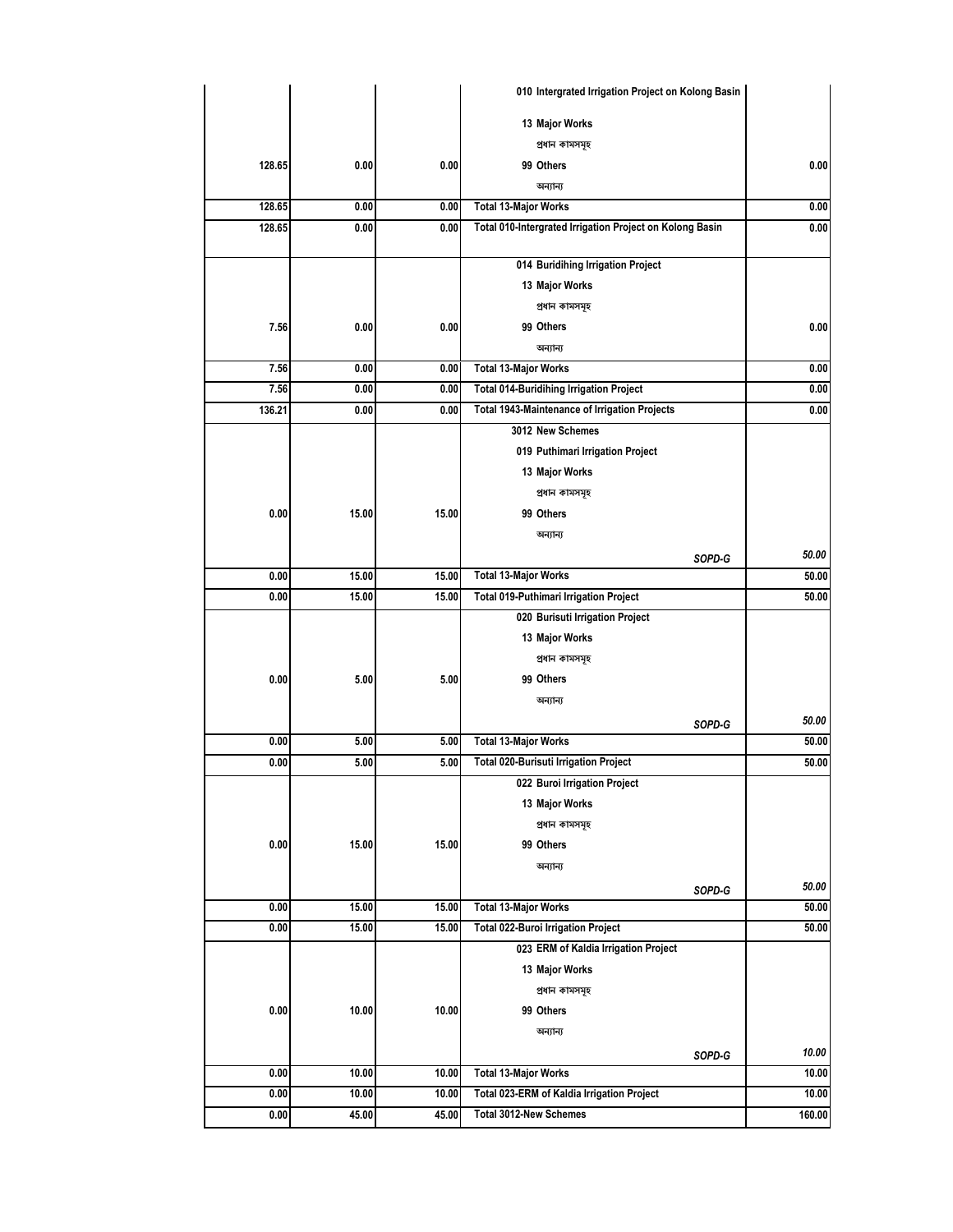| 136.21 | 545.10  | 545.10  | <b>Total 800-Other Expenditure</b>                                             | 560.00  |
|--------|---------|---------|--------------------------------------------------------------------------------|---------|
|        |         |         | 80 General                                                                     |         |
|        |         |         | সাধাৰণ                                                                         |         |
|        |         |         | 800 Other Expenditure                                                          |         |
|        |         |         | অন্যান্য ব্যয়                                                                 |         |
|        |         |         | 5801 long Term Irrigation Fund (LTIF) under<br><b>NABARD</b>                   |         |
|        |         |         | 940 Dhansiri Irrigation Project                                                |         |
|        |         |         | 13 Major Works                                                                 |         |
|        |         |         | প্ৰধান কামসমূহ                                                                 |         |
| 0.00   | 9000.00 | 9000.00 | 99 Others                                                                      |         |
|        |         |         | অন্যান্য                                                                       |         |
|        |         |         | <b>RIDF-LS</b>                                                                 | 3000.00 |
| 0.00   | 9000.00 | 9000.00 | <b>Total 13-Major Works</b>                                                    | 3000.00 |
| 0.00   | 9000.00 | 9000.00 | <b>Total 940-Dhansiri Irrigation Project</b>                                   | 3000.00 |
| 0.00   | 9000.00 | 9000.00 | Total 5801-long Term Irrigation Fund (LTIF) under NABARD                       | 3000.00 |
|        |         |         |                                                                                |         |
| 0.00   | 9000.00 | 9000.00 | <b>Total 800-Other Expenditure</b>                                             | 3000.00 |
|        |         |         | 4702 Capital Outlay on Minor Irrigation                                        |         |
|        |         |         | ক্ষুদ্ৰ জলসিঞ্চনৰ বাবে মূলধনী ব্যয়                                            |         |
|        |         |         | 00 (No Sub-Major Head)                                                         |         |
|        |         |         | 101 Surface Water                                                              |         |
|        |         |         | পৃষ্ঠজল                                                                        |         |
|        |         |         | 0160 Flow Irrigation                                                           |         |
|        |         |         | 000 (No Sub-Sub Head)                                                          |         |
|        |         |         | 13 Major Works                                                                 |         |
|        |         |         | প্ৰধান কামসমূহ                                                                 |         |
| 0.00   | 0.00    | 0.00    | 99 Others                                                                      |         |
|        |         |         | অন্যান্য                                                                       |         |
|        |         |         | SOPD-G                                                                         | 50.00   |
| 0.00   | 0.00    | 0.00    | <b>Total 13-Major Works</b>                                                    | 50.00   |
| 0.00   | 0.00    | 0.00    | Total 000-(No Sub-Sub Head)                                                    | 50.00   |
|        |         |         | 537 Dimoria FIS at Tegheria, Upper Tepesia,                                    |         |
|        |         |         | <b>Fullung and Khamar</b>                                                      |         |
|        |         |         | 13 Major Works                                                                 |         |
|        |         |         | প্ৰধান কামসমূহ                                                                 |         |
| 0.00   | 200.00  | 200.00  | 01 Normal                                                                      |         |
|        |         |         | সাধাৰণ                                                                         |         |
|        |         |         | SOPD-G                                                                         | 200.00  |
| 0.00   | 200.00  | 200.00  | <b>Total 13-Major Works</b>                                                    | 200.00  |
| 0.00   | 200.00  | 200.00  | Total 537-Dimoria FIS at Tegheria, Upper Tepesia, Fullung<br>and Khamar        | 200.00  |
|        |         |         | 538 Repairing, Renovation and Extension of<br>Canal Structure of Gelasuba, FIS |         |
|        |         |         |                                                                                |         |
|        |         |         | 13 Major Works                                                                 |         |
|        |         |         | প্ৰধান কামসমূহ                                                                 |         |
| 0.00   | 0.00    | 100.00  | 01 Normal                                                                      |         |
|        |         |         | সাধাৰণ                                                                         |         |
|        |         |         | SOPD-G                                                                         | 200.00  |
| 0.00   | 0.00    | 100.00  | <b>Total 13-Major Works</b>                                                    | 200.00  |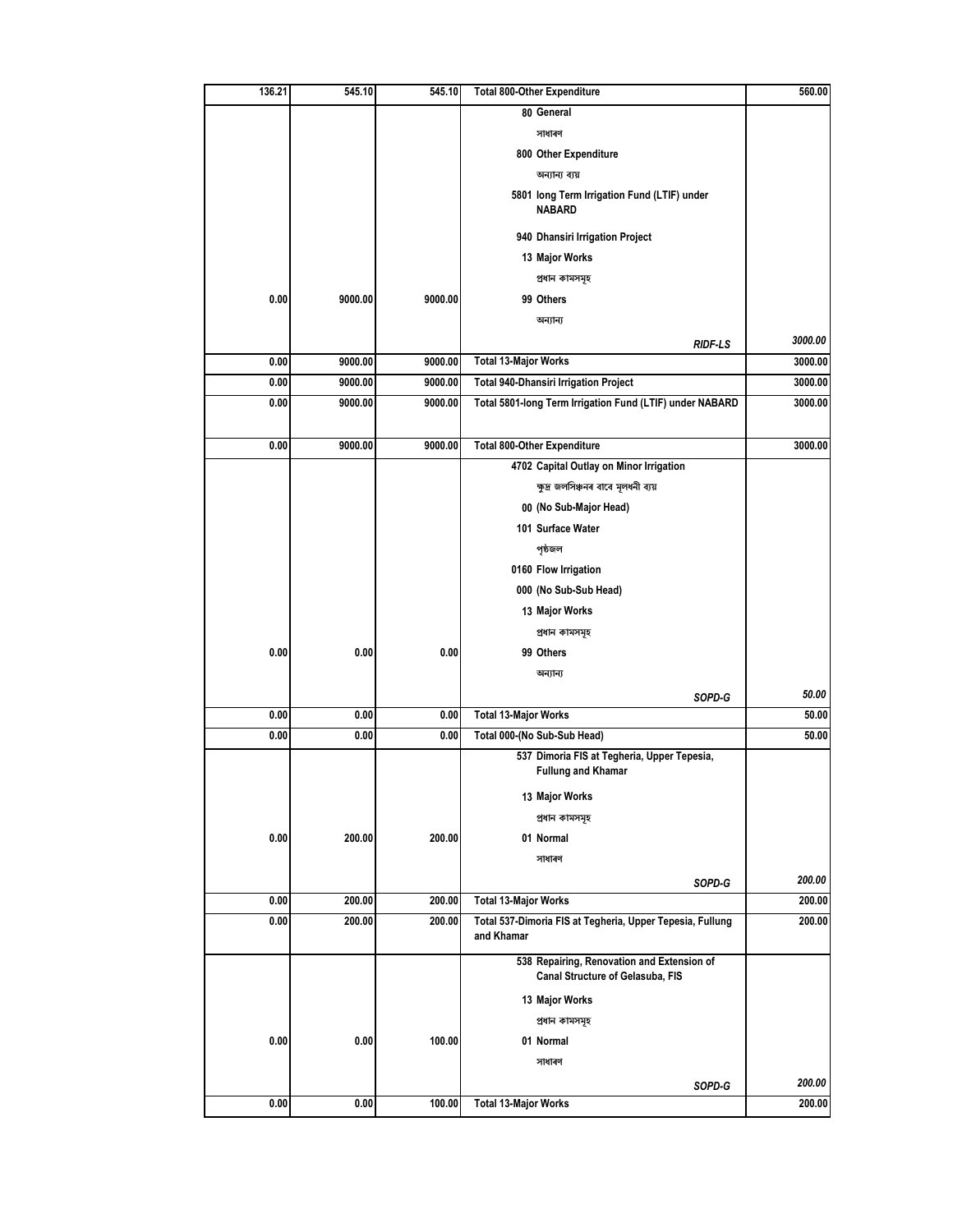| 0.00   | 0.00   | 100.00 | Total 538-Repairing, Renovation and Extension of Canal<br>Structure of Gelasuba, FIS | 200.00 |
|--------|--------|--------|--------------------------------------------------------------------------------------|--------|
|        |        |        | 982 Improvement of Pavoi FIS                                                         |        |
|        |        |        | 13 Major Works                                                                       |        |
|        |        |        | প্ৰধান কামসমূহ                                                                       |        |
| 150.06 | 150.00 | 150.00 | 99 Others                                                                            |        |
|        |        |        | অন্যান্য                                                                             |        |
|        |        |        |                                                                                      | 4.39   |
| 150.06 | 150.00 | 150.00 | SOPD-G<br><b>Total 13-Major Works</b>                                                | 4.39   |
| 150.06 | 150.00 | 150.00 | Total 982-Improvement of Pavoi FIS                                                   | 4.39   |
|        |        |        | 983 Improvement of Behali FIS                                                        |        |
|        |        |        | 13 Major Works                                                                       |        |
|        |        |        | প্ৰধান কামসমূহ                                                                       |        |
| 220.08 | 150.00 | 150.00 | 99 Others                                                                            |        |
|        |        |        | অন্যান্য                                                                             |        |
|        |        |        |                                                                                      | 13.62  |
| 220.08 | 150.00 | 150.00 | SOPD-G<br><b>Total 13-Major Works</b>                                                | 13.62  |
| 220.08 | 150.00 | 150.00 | Total 983-Improvement of Behali FIS                                                  | 13.62  |
|        |        |        | 984 Panbari FIS                                                                      |        |
|        |        |        | 13 Major Works                                                                       |        |
|        |        |        | প্ৰধান কামসমূহ                                                                       |        |
| 0.00   | 300.00 | 300.00 | 99 Others                                                                            |        |
|        |        |        | অন্যান্য                                                                             |        |
|        |        |        |                                                                                      | 200.00 |
| 0.00   | 300.00 | 300.00 | SOPD-G<br><b>Total 13-Major Works</b>                                                | 200.00 |
| 0.00   | 300.00 | 300.00 | Total 984-Panbari FIS                                                                | 200.00 |
|        |        |        | 985 Reconstruction of Porbotia FIS                                                   |        |
|        |        |        | 13 Major Works                                                                       |        |
|        |        |        | প্ৰধান কামসমূহ                                                                       |        |
| 0.00   | 100.00 | 100.00 | 01 Normal                                                                            |        |
|        |        |        | সাধাৰণ                                                                               |        |
|        |        |        |                                                                                      | 300.00 |
| 0.00   | 100.00 | 100.00 | SOPD-G<br><b>Total 13-Major Works</b>                                                | 300.00 |
| 0.00   | 100.00 | 100.00 | <b>Total 985-Reconstruction of Porbotia FIS</b>                                      | 300.00 |
|        |        |        | SSH(CTA) Kathalguri Dong Bundh FIS at Udalguri                                       |        |
|        |        |        |                                                                                      |        |
|        |        |        | 13 Major Works                                                                       |        |
|        |        |        | প্ৰধান কামসমূহ                                                                       |        |
| 0.00   | 0.00   | 0.00   | 01 Normal                                                                            |        |
|        |        |        | সাধাৰণ                                                                               |        |
|        |        |        | SOPD-G                                                                               | 133.00 |
| 0.00   | 0.00   | 0.00   | <b>Total 13-Major Works</b>                                                          | 133.00 |
| 0.00   | 0.00   | 0.00   | Total SSH(CTA)-Kathalguri Dong Bundh FIS at Udalguri                                 | 133.00 |
|        |        |        |                                                                                      |        |
|        |        |        | SSH(CTA) Kalajhar Bund FIS at Udalguri, Tangla Div.                                  |        |
|        |        |        |                                                                                      |        |
|        |        |        | 13 Major Works                                                                       |        |
|        |        |        | প্ৰধান কামসমূহ                                                                       |        |
| 0.00   | 0.00   | 0.00   | 01 Normal                                                                            |        |
|        |        |        | সাধাৰণ                                                                               |        |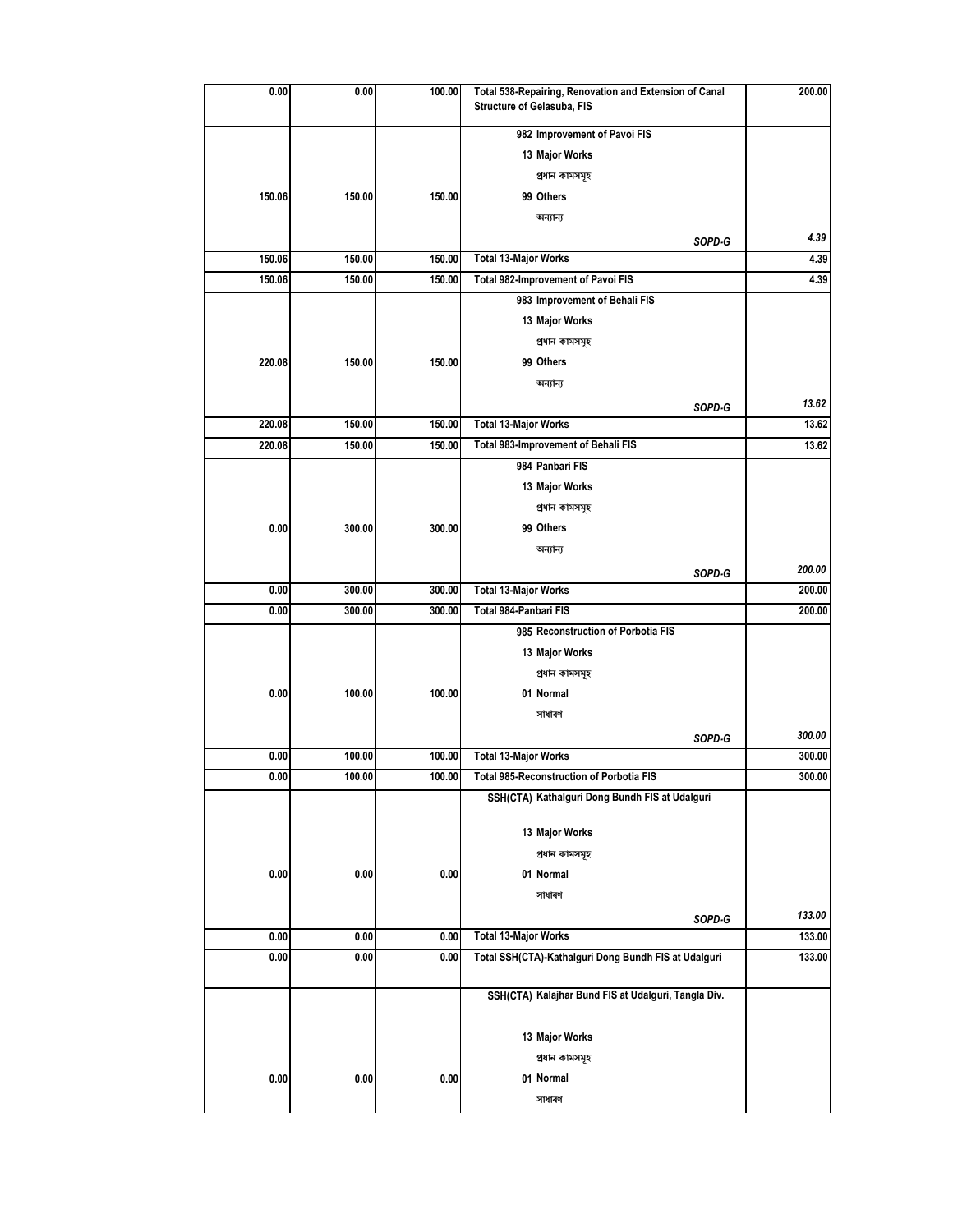|      |      |      | SOPD-G                                                                                                         | 200.00 |
|------|------|------|----------------------------------------------------------------------------------------------------------------|--------|
| 0.00 | 0.00 | 0.00 | <b>Total 13-Major Works</b>                                                                                    | 200.00 |
| 0.00 | 0.00 | 0.00 | Total SSH(CTA)-Kalajhar Bund FIS at Udalguri, Tangla Div.                                                      | 200.00 |
|      |      |      | SSH(CTA) Lissing Bund FIS at Udalguri, Tangla Div.                                                             |        |
|      |      |      | 13 Major Works                                                                                                 |        |
|      |      |      | প্ৰধান কামসমূহ                                                                                                 |        |
| 0.00 | 0.00 | 0.00 | 01 Normal                                                                                                      |        |
|      |      |      | সাধাৰণ                                                                                                         |        |
|      |      |      | SOPD-G                                                                                                         | 166.00 |
| 0.00 | 0.00 | 0.00 | <b>Total 13-Major Works</b>                                                                                    | 166.00 |
| 0.00 | 0.00 | 0.00 | Total SSH(CTA)-Lissing Bund FIS at Udalguri, Tangla Div.                                                       | 166.00 |
|      |      |      |                                                                                                                |        |
|      |      |      | SSH(CTA) Nonoi FIS (Darrang District), Mangaldoi Div                                                           |        |
|      |      |      |                                                                                                                |        |
|      |      |      | 13 Major Works                                                                                                 |        |
|      |      |      | প্ৰধান কামসমূহ                                                                                                 |        |
| 0.00 | 0.00 | 0.00 | 01 Normal                                                                                                      |        |
|      |      |      | সাধাৰণ                                                                                                         |        |
|      |      |      | SOPD-G                                                                                                         | 500.00 |
| 0.00 | 0.00 | 0.00 | <b>Total 13-Major Works</b>                                                                                    | 500.00 |
| 0.00 | 0.00 | 0.00 | Total SSH(CTA)-Nonoi FIS (Darrang District), Mangaldoi Div                                                     | 500.00 |
|      |      |      | SSH(CTA) Renovation & Remodelling of Canal System<br>of Borlesakona FIS, Guwahati Div                          |        |
|      |      |      | 13 Major Works                                                                                                 |        |
|      |      |      | প্ৰধান কামসমূহ                                                                                                 |        |
| 0.00 | 0.00 | 0.00 | 01 Normal                                                                                                      |        |
|      |      |      | সাধাৰণ                                                                                                         |        |
|      |      |      | SOPD-G                                                                                                         | 133.00 |
| 0.00 | 0.00 | 0.00 | <b>Total 13-Major Works</b>                                                                                    | 133.00 |
| 0.00 | 0.00 | 0.00 | Total SSH(CTA)-Renovation & Remodelling of Canal<br>System of Borlesakona FIS, Guwahati Div                    | 133.00 |
|      |      |      | SSH(CTA) Construction of Dalbari Kaniha FIS, Guwahati<br>Div                                                   |        |
|      |      |      |                                                                                                                |        |
|      |      |      | 13 Major Works                                                                                                 |        |
|      |      |      | প্ৰধান কামসমূহ                                                                                                 |        |
| 0.00 | 0.00 | 0.00 | 01 Normal                                                                                                      |        |
|      |      |      | সাধাৰণ                                                                                                         |        |
|      |      |      | SOPD-G<br><b>Total 13-Major Works</b>                                                                          | 166.00 |
| 0.00 | 0.00 | 0.00 |                                                                                                                | 166.00 |
| 0.00 | 0.00 | 0.00 | Total SSH(CTA)-Construction of Dalbari Kaniha FIS,<br>Guwahati Div                                             | 166.00 |
|      |      |      | SSH(CTA) Improvement of Afflux Bund, Guide Bund,<br>Canal and Canal Structure of Singrimari FIS,<br>Tangla Div |        |
|      |      |      | 13 Major Works                                                                                                 |        |
|      |      |      | প্ৰধান কামসমূহ                                                                                                 |        |
| 0.00 | 0.00 | 0.00 | 01 Normal                                                                                                      |        |
|      |      |      |                                                                                                                |        |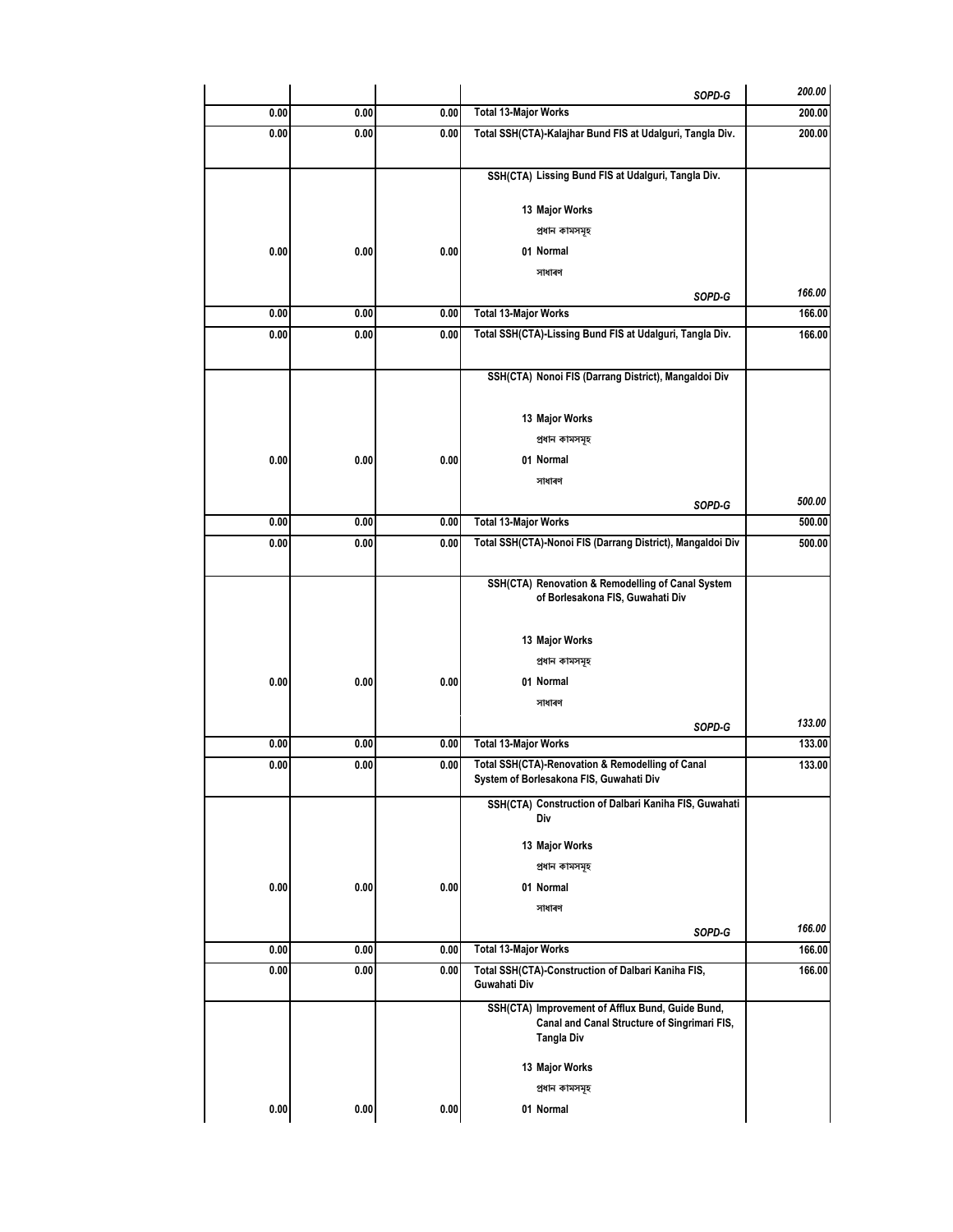|      |      |      | সাধাৰণ                                                                                                            |        |
|------|------|------|-------------------------------------------------------------------------------------------------------------------|--------|
|      |      |      | SOPD-G                                                                                                            | 233.00 |
| 0.00 | 0.00 | 0.00 | <b>Total 13-Major Works</b>                                                                                       | 233.00 |
| 0.00 | 0.00 | 0.00 | Total SSH(CTA)-Improvement of Afflux Bund, Guide Bund,<br>Canal and Canal Structure of Singrimari FIS, Tangla Div | 233.00 |
|      |      |      | SSH(CTA) Improvement of Canal and Canal Structure of<br>Gorgella Merbangchuba FIS, Tangla Div                     |        |
|      |      |      | 13 Major Works                                                                                                    |        |
|      |      |      | প্ৰধান কামসমূহ                                                                                                    |        |
| 0.00 | 0.00 | 0.00 | 01 Normal                                                                                                         |        |
|      |      |      | সাধাৰণ                                                                                                            |        |
|      |      |      | SOPD-G                                                                                                            | 166.00 |
| 0.00 | 0.00 | 0.00 | <b>Total 13-Major Works</b>                                                                                       | 166.00 |
| 0.00 | 0.00 | 0.00 | Total SSH(CTA)-Improvement of Canal and Canal Structure<br>of Gorgella Merbangchuba FIS, Tangla Div               | 166.00 |
|      |      |      | SSH(CTA) Improvement and Renovation of Deosila FIS,<br>Dudhnoi Div                                                |        |
|      |      |      | 13 Major Works                                                                                                    |        |
|      |      |      | প্ৰধান কামসমূহ                                                                                                    |        |
| 0.00 | 0.00 | 0.00 | 01 Normal                                                                                                         |        |
|      |      |      | সাধাৰণ                                                                                                            |        |
|      |      |      | SOPD-G                                                                                                            | 131.00 |
| 0.00 | 0.00 | 0.00 | <b>Total 13-Major Works</b>                                                                                       | 131.00 |
| 0.00 | 0.00 | 0.00 | Total SSH(CTA)-Improvement and Renovation of Deosila<br>FIS, Dudhnoi Div                                          | 131.00 |
|      |      |      | SSH(CTA) Reconstruction of Sapoi Baligaon FIS, Tezpur<br>Div                                                      |        |
|      |      |      | 13 Major Works                                                                                                    |        |
|      |      |      | প্ৰধান কামসমূহ                                                                                                    |        |
| 0.00 | 0.00 | 0.00 | 01 Normal                                                                                                         |        |
|      |      |      | সাধাৰণ                                                                                                            |        |
|      |      |      | SOPD-G                                                                                                            | 650.00 |
| 0.00 | 0.00 | 0.00 | <b>Total 13-Major Works</b>                                                                                       | 650.00 |
| 0.00 | 0.00 | 0.00 | Total SSH(CTA)-Reconstruction of Sapoi Baligaon FIS,<br><b>Tezpur Div</b>                                         | 650.00 |
|      |      |      | SSH(CTA) Sonajuli FIS at Paneri, Mangaldoi Div                                                                    |        |
|      |      |      | 13 Major Works                                                                                                    |        |
|      |      |      | প্ৰধান কামসমূহ                                                                                                    |        |
| 0.00 | 0.00 | 0.00 | 01 Normal                                                                                                         |        |
|      |      |      | সাধাৰণ                                                                                                            |        |
|      |      |      | SOPD-G                                                                                                            | 66.00  |
| 0.00 | 0.00 | 0.00 | <b>Total 13-Major Works</b>                                                                                       | 66.00  |
| 0.00 | 0.00 | 0.00 | Total SSH(CTA)-Sonajuli FIS at Paneri, Mangaldoi Div                                                              | 66.00  |
|      |      |      |                                                                                                                   |        |
|      |      |      | SSH(CTA) Huduma FIS at Tangla, Udalguri Div                                                                       |        |
|      |      |      | 13 Major Works                                                                                                    |        |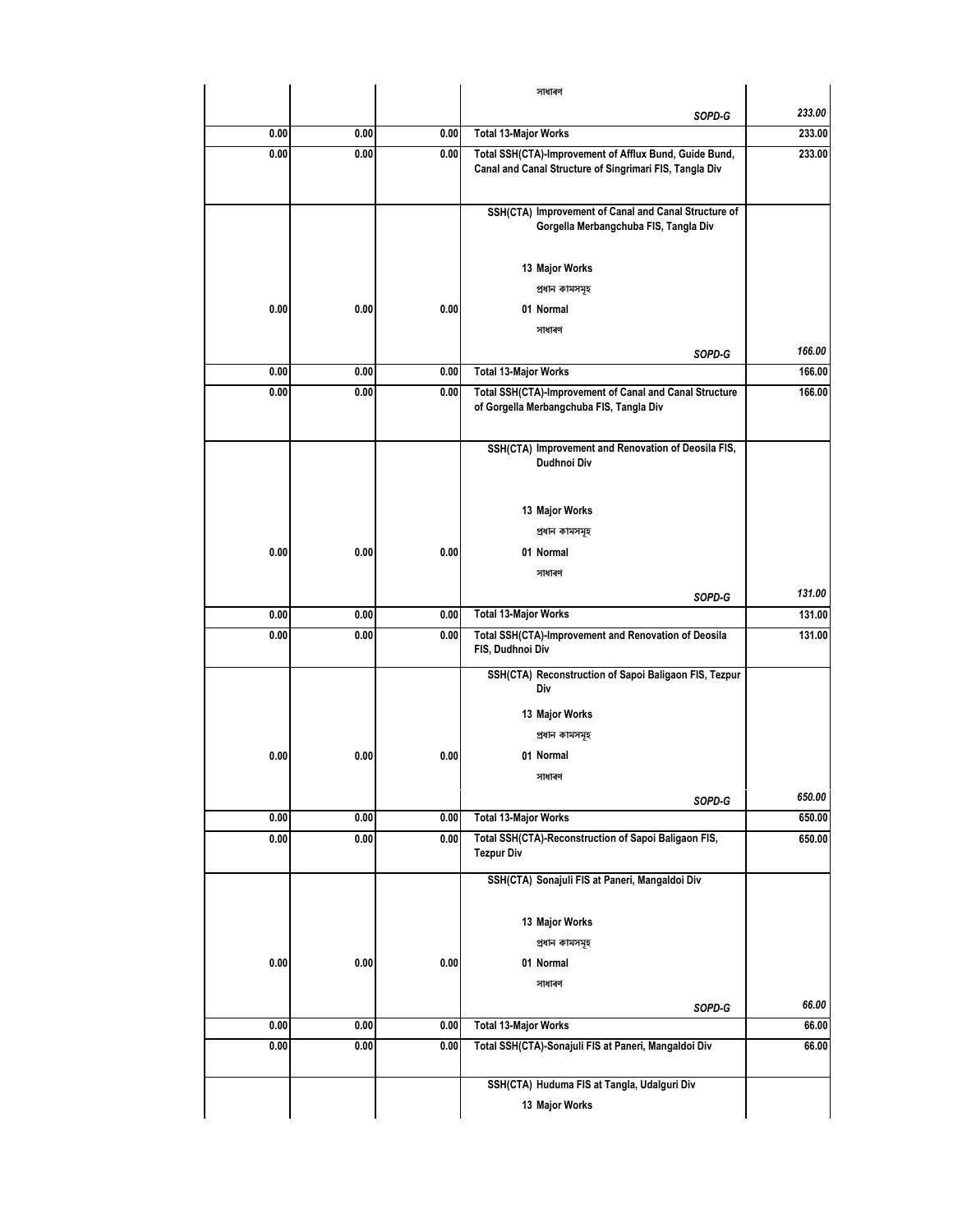|        |        |         | প্ৰধান কামসমূহ                                                                                                                                              |         |
|--------|--------|---------|-------------------------------------------------------------------------------------------------------------------------------------------------------------|---------|
| 0.00   | 0.00   | 0.00    | 01 Normal                                                                                                                                                   |         |
|        |        |         | সাধাৰণ                                                                                                                                                      |         |
|        |        |         | SOPD-G                                                                                                                                                      | 133.00  |
| 0.00   | 0.00   | 0.00    | <b>Total 13-Major Works</b>                                                                                                                                 | 133.00  |
| 0.00   | 0.00   | 0.00    | Total SSH(CTA)-Huduma FIS at Tangla, Udalguri Div                                                                                                           | 133.00  |
| 370.14 | 900.00 | 1000.00 | <b>Total 0160-Flow Irrigation</b>                                                                                                                           | 3645.01 |
|        |        |         | 1522 Lift Irrigation                                                                                                                                        |         |
|        |        |         | SSH(CTA) ELIS at Sonapur (5 Points namely at Dhipuji<br>ELIS, Goronga ELIS, Tuper Pathar ELIS,<br>Dumdang ELIS, Ghoramara Janpump ELIS),<br>Guwahati Div    |         |
|        |        |         | 13 Major Works                                                                                                                                              |         |
|        |        |         | প্ৰধান কামসমূহ                                                                                                                                              |         |
| 0.00   | 0.00   | 0.00    | 01 Normal                                                                                                                                                   |         |
|        |        |         | সাধাৰণ                                                                                                                                                      |         |
|        |        |         | SOPD-G                                                                                                                                                      | 400.00  |
| 0.00   | 0.00   | 0.00    | <b>Total 13-Major Works</b>                                                                                                                                 | 400.00  |
| 0.00   | 0.00   | 0.00    | Total SSH(CTA)-ELIS at Sonapur (5 Points namely at<br>Dhipuji ELIS, Goronga ELIS, Tuper Pathar ELIS, Dumdang<br>ELIS, Ghoramara Janpump ELIS), Guwahati Div | 400.00  |
|        |        |         | 113 Irrigation Scheme in Abhayapuri South LAC                                                                                                               |         |
|        |        |         |                                                                                                                                                             |         |
|        |        |         | 13 Major Works                                                                                                                                              |         |
|        |        |         | প্ৰধান কামসমূহ                                                                                                                                              |         |
| 133.17 | 100.00 | 100.00  | 99 Others                                                                                                                                                   |         |
|        |        |         | অন্যান্য                                                                                                                                                    |         |
|        |        |         | SOPD-G                                                                                                                                                      | 50.00   |
| 133.17 | 100.00 | 100.00  | <b>Total 13-Major Works</b>                                                                                                                                 | 50.00   |
| 133.17 | 100.00 | 100.00  | Total 113-Irrigation Scheme in Abhayapuri South LAC                                                                                                         | 50.00   |
|        |        |         | 116 Improvement of LIS from River Buridehing<br>Tripling Fakial Mouza in Joypur Dev Block                                                                   |         |
|        |        |         | 13 Major Works                                                                                                                                              |         |
|        |        |         | প্ৰধান কামসমূহ                                                                                                                                              |         |
| 0.00   | 0.00   | 0.01    | 01 Normal                                                                                                                                                   |         |
|        |        |         | সাধাৰণ                                                                                                                                                      |         |
|        |        |         |                                                                                                                                                             | 150.00  |
| 0.00   | 0.00   | 0.01    | SOPD-G<br><b>Total 13-Major Works</b>                                                                                                                       | 150.00  |
| 0.00   | 0.00   | 0.01    | Total 116-Improvement of LIS from River Buridehing                                                                                                          | 150.00  |
|        |        |         | Tripling Fakial Mouza in Joypur Dev Block                                                                                                                   |         |
|        |        |         | 118 Remodelling of LIS Singahuti Beel under<br>Kheremia & Sassoni Mouza                                                                                     |         |
|        |        |         | 13 Major Works                                                                                                                                              |         |
|        |        |         | প্ৰধান কামসমূহ                                                                                                                                              |         |
| 0.00   | 0.00   | 0.01    | 01 Normal                                                                                                                                                   |         |
|        |        |         | সাধাৰণ                                                                                                                                                      |         |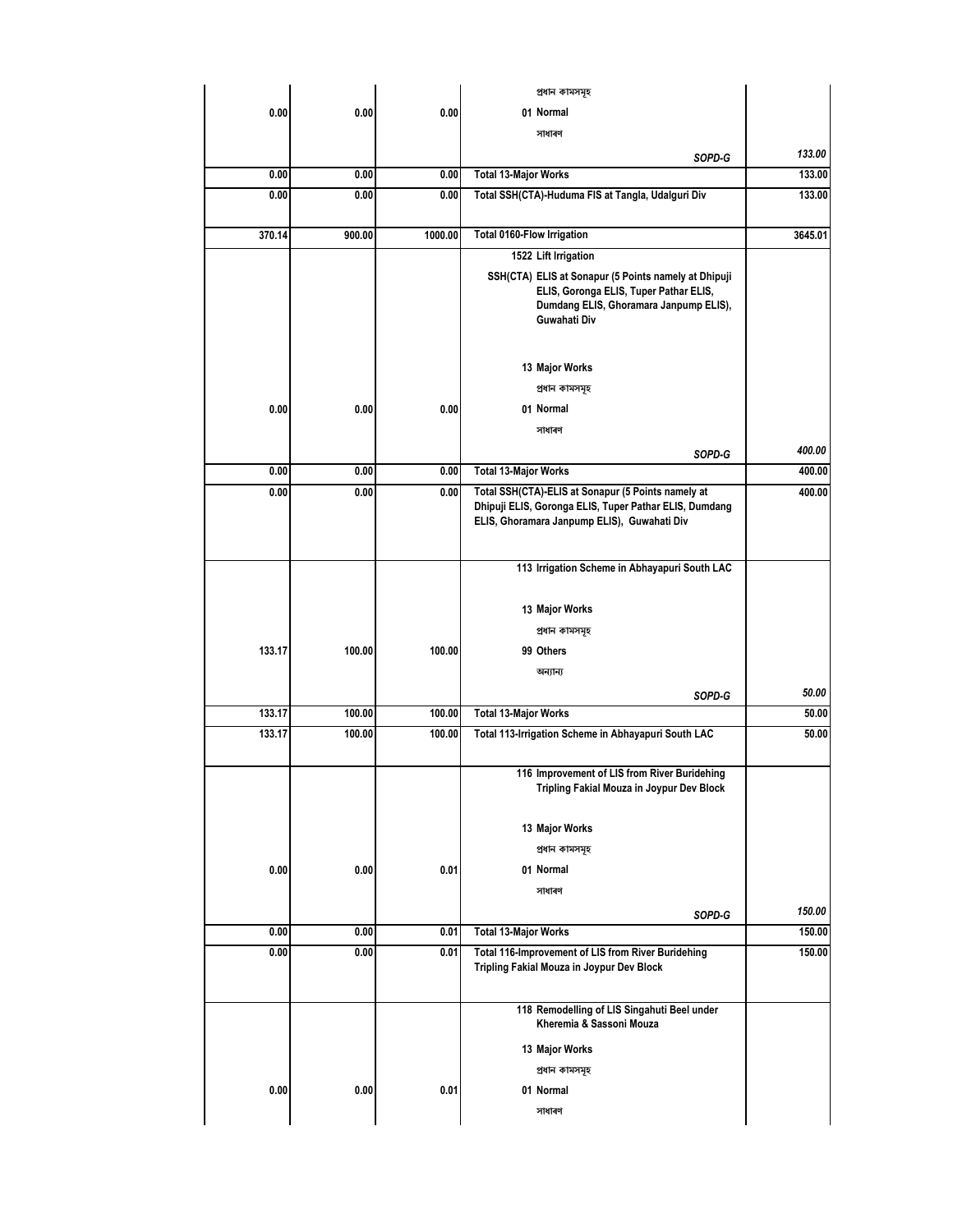| 0.00<br>0.00<br>0.01<br><b>Total 13-Major Works</b><br>0.01<br>Total 118-Remodelling of LIS Singahuti Beel under<br>0.00<br>0.00<br>Kheremia & Sassoni Mouza<br>302 Construction of Matijuri Ph-I LIS main<br>Channel from control room to point I at Bot<br>Halakandi<br>13 Major Works<br>প্ৰধান কামসমূহ<br>13.91<br>0.00<br>0.00<br>99 Others<br>অন্যান্য | 150.00<br>150.00<br>0.00 |
|--------------------------------------------------------------------------------------------------------------------------------------------------------------------------------------------------------------------------------------------------------------------------------------------------------------------------------------------------------------|--------------------------|
|                                                                                                                                                                                                                                                                                                                                                              |                          |
|                                                                                                                                                                                                                                                                                                                                                              |                          |
|                                                                                                                                                                                                                                                                                                                                                              |                          |
|                                                                                                                                                                                                                                                                                                                                                              |                          |
|                                                                                                                                                                                                                                                                                                                                                              |                          |
|                                                                                                                                                                                                                                                                                                                                                              |                          |
|                                                                                                                                                                                                                                                                                                                                                              |                          |
| <b>Total 13-Major Works</b><br>13.91<br>0.00<br>0.00                                                                                                                                                                                                                                                                                                         | 0.00                     |
| 13.91<br>0.00<br>Total 302-Construction of Matijuri Ph-I LIS main Channel<br>0.00<br>from control room to point I at Bot Halakandi                                                                                                                                                                                                                           | 0.00                     |
| 304 Constn. of a Sluice Gate in Kakmara Beel<br>Dhal at Ratanpur G.P.                                                                                                                                                                                                                                                                                        |                          |
| 13 Major Works                                                                                                                                                                                                                                                                                                                                               |                          |
| প্ৰধান কামসমূহ                                                                                                                                                                                                                                                                                                                                               |                          |
| 21.00<br>0.00<br>0.00<br>99 Others                                                                                                                                                                                                                                                                                                                           | 0.00                     |
| অন্যান্য                                                                                                                                                                                                                                                                                                                                                     |                          |
| 21.00<br>0.00<br><b>Total 13-Major Works</b><br>0.00                                                                                                                                                                                                                                                                                                         | 0.00                     |
| 21.00<br>0.00<br>0.00<br>Total 304-Constn. of a Sluice Gate in Kakmara Beel Dhal at<br>Ratanpur G.P.                                                                                                                                                                                                                                                         | 0.00                     |
| 831 Renovation, Remodeling & Extension of<br><b>Maloibari ELIS</b>                                                                                                                                                                                                                                                                                           |                          |
| 13 Major Works                                                                                                                                                                                                                                                                                                                                               |                          |
| প্ৰধান কামসমূহ                                                                                                                                                                                                                                                                                                                                               |                          |
| 0.00<br>200.00<br>200.00<br>01 Normal                                                                                                                                                                                                                                                                                                                        |                          |
| সাধাৰণ                                                                                                                                                                                                                                                                                                                                                       |                          |
| SOPD-G                                                                                                                                                                                                                                                                                                                                                       | 100.00                   |
| 0.00<br>200.00<br>200.00<br><b>Total 13-Major Works</b>                                                                                                                                                                                                                                                                                                      | 100.00                   |
| Total 831-Renovation, Remodeling & Extension of Maloibari<br>0.00<br>200.00<br>200.00<br>ELIS                                                                                                                                                                                                                                                                | 100.00                   |
| SSH(CTA) Renovation and Remodelling of Malunsa<br>Kalibari LIS, Guwahati West Div                                                                                                                                                                                                                                                                            |                          |
| 13 Major Works                                                                                                                                                                                                                                                                                                                                               |                          |
| প্ৰধান কামসমূহ                                                                                                                                                                                                                                                                                                                                               |                          |
| 0.00<br>0.00<br>0.00<br>01 Normal                                                                                                                                                                                                                                                                                                                            |                          |
| সাধাৰণ                                                                                                                                                                                                                                                                                                                                                       |                          |
| SOPD-G                                                                                                                                                                                                                                                                                                                                                       | 66.00                    |
| 0.00<br>0.00<br>0.00<br><b>Total 13-Major Works</b>                                                                                                                                                                                                                                                                                                          | 66.00                    |
| 0.00<br>0.00<br>0.00<br>Total SSH(CTA)-Renovation and Remodelling of Malunsa<br>Kalibari LIS, Guwahati West Div                                                                                                                                                                                                                                              | 66.00                    |
| SSH(CTA) Kuruwa LIS, Mangaldoi Div                                                                                                                                                                                                                                                                                                                           |                          |
| 13 Major Works                                                                                                                                                                                                                                                                                                                                               |                          |
| প্ৰধান কামসমূহ                                                                                                                                                                                                                                                                                                                                               |                          |
| 0.00<br>0.00<br>0.00<br>01 Normal                                                                                                                                                                                                                                                                                                                            |                          |
| সাধাৰণ                                                                                                                                                                                                                                                                                                                                                       |                          |
| SOPD-G                                                                                                                                                                                                                                                                                                                                                       | 275.00                   |
| 0.00<br>0.00<br>275.00<br>0.00<br><b>Total 13-Major Works</b>                                                                                                                                                                                                                                                                                                |                          |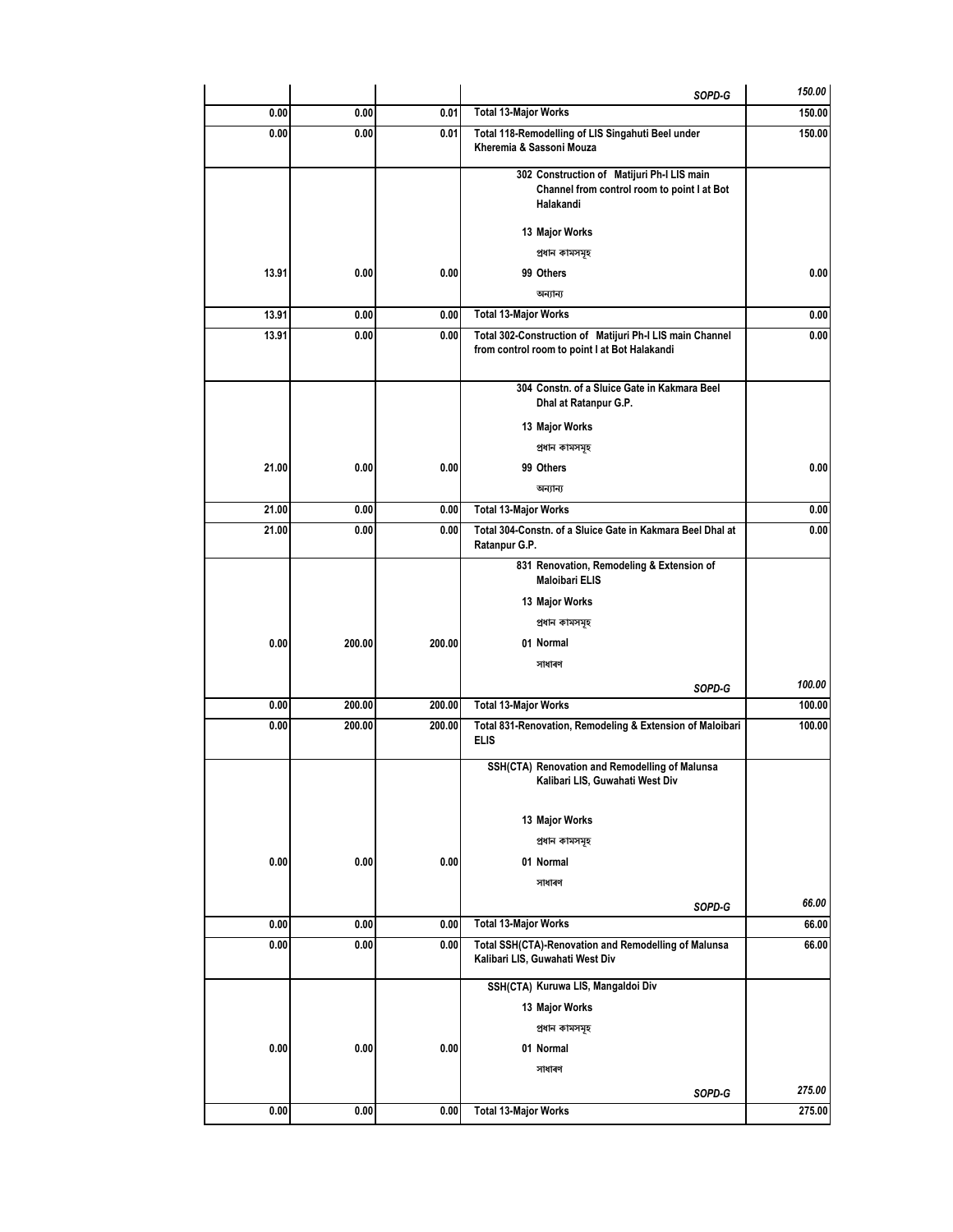| 275.00  | Total SSH(CTA)-Kuruwa LIS, Mangaldoi Div                                 | 0.00        | 0.00     | 0.00    |
|---------|--------------------------------------------------------------------------|-------------|----------|---------|
| 1191.00 | Total 1522-Lift Irrigation                                               | 300.02      | 300.00   | 168.08  |
| 4836.01 | Total 101-Surface Water                                                  | 1300.02     | 1200.00  | 538.22  |
|         | 102 Ground Water                                                         |             |          |         |
|         | ভূমিজল                                                                   |             |          |         |
|         | 1523 Tube Well                                                           |             |          |         |
|         | SSH(CTA) DTWS at Rangia (10 Points), Rangia Div                          |             |          |         |
|         |                                                                          |             |          |         |
|         | 13 Major Works                                                           |             |          |         |
|         | প্ৰধান কামসমূহ                                                           |             |          |         |
|         | 01 Normal                                                                | 0.00        | 0.00     | 0.00    |
|         | সাধাৰণ                                                                   |             |          |         |
| 200.00  | SOPD-G                                                                   |             |          |         |
| 200.00  | <b>Total 13-Major Works</b>                                              | 0.00        | 0.00     | 0.00    |
| 200.00  | Total SSH(CTA)-DTWS at Rangia (10 Points), Rangia Div                    | 0.00        | 0.00     | 0.00    |
|         |                                                                          |             |          |         |
|         | SSH(CTA) DTWS at Jalukbari LAC Area (10 Points),<br>Guwahati Div         |             |          |         |
|         |                                                                          |             |          |         |
|         | 13 Major Works                                                           |             |          |         |
|         | প্ৰধান কামসমূহ                                                           |             |          |         |
|         | 01 Normal                                                                | 0.00        | 0.00     | 0.00    |
|         | সাধাৰণ                                                                   |             |          |         |
| 200.00  | SOPD-G                                                                   |             |          |         |
| 200.00  | <b>Total 13-Major Works</b>                                              | 0.00        | 0.00     | 0.00    |
| 200.00  | Total SSH(CTA)-DTWS at Jalukbari LAC Area (10 Points),<br>Guwahati Div   | 0.00        | 0.00     | 0.00    |
|         | SSH(CTA) DTWS at Dharmapur at LAC Area (10 Points),<br>Nalbari Div       |             |          |         |
|         | 13 Major Works                                                           |             |          |         |
|         | প্ৰধান কামসমূহ                                                           |             |          |         |
|         | 01 Normal                                                                | 0.00        | 0.00     | 0.00    |
|         | সাধাৰণ                                                                   |             |          |         |
| 200.00  | SOPD-G                                                                   |             |          |         |
| 200.00  | <b>Total 13-Major Works</b>                                              | 0.00        | 0.00     | 0.00    |
| 200.00  | Total SSH(CTA)-DTWS at Dharmapur at LAC Area (10<br>Points), Nalbari Div | <b>0.00</b> | 0.00     | 0.00    |
|         | SSH(CTA) DTWS at Tingkhang LAC Area (5 Points),<br>Dibrugarh Div         |             |          |         |
|         | 13 Major Works                                                           |             |          |         |
|         | প্ৰধান কামসমূহ                                                           |             |          |         |
|         | 01 Normal                                                                | 0.00        | 0.00     | 0.00    |
|         | সাধাৰণ                                                                   |             |          |         |
| 100.00  | SOPD-G                                                                   |             |          |         |
| 100.00  | <b>Total 13-Major Works</b>                                              | 0.00        | 0.00     | 0.00    |
| 100.00  | Total SSH(CTA)-DTWS at Tingkhang LAC Area (5 Points),<br>Dibrugarh Div   | 0.00        | 0.00     | 0.00    |
|         | 334 CLA (AIBP) Minor Irrigation                                          |             |          |         |
|         | 13 Major Works                                                           |             |          |         |
|         | প্ৰধান কামসমূহ                                                           |             |          |         |
|         | 99 Others                                                                | 27000.00    | 27000.00 | 2023.28 |
|         | অন্যান্য                                                                 |             |          |         |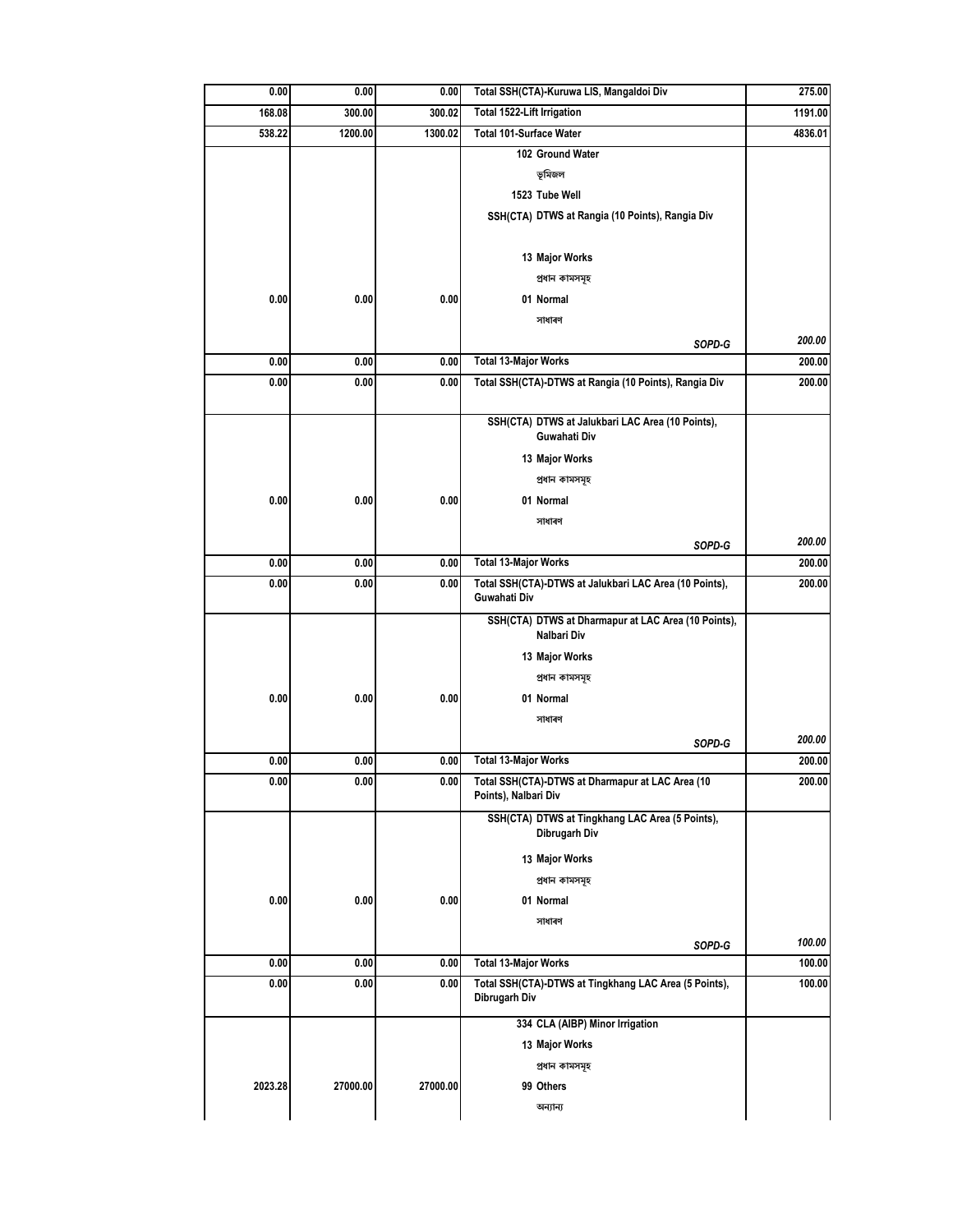|         |          |          | CSS                                                         | 15000.00         |
|---------|----------|----------|-------------------------------------------------------------|------------------|
| 2023.28 | 27000.00 | 27000.00 | <b>Total 13-Major Works</b>                                 | 15000.00         |
| 2023.28 | 27000.00 | 27000.00 | Total 334-CLA (AIBP) Minor Irrigation                       | 15000.00         |
|         |          |          | 335 Balipara Solar Powered DTWS                             |                  |
|         |          |          |                                                             |                  |
|         |          |          | 13 Major Works                                              |                  |
|         |          |          | প্ৰধান কামসমূহ                                              |                  |
| 0.00    | 0.00     | 100.00   | 01 Normal                                                   |                  |
|         |          |          | সাধাৰণ                                                      |                  |
| 0.00    | 0.00     | 100.00   | SOPD-G<br><b>Total 13-Major Works</b>                       | 100.00<br>100.00 |
| 0.00    | 0.00     | 100.00   | Total 335-Balipara Solar Powered DTWS                       | 100.00           |
|         |          |          | 336 Construction of Pakhamara DTWS (3 Points)               |                  |
|         |          |          |                                                             |                  |
|         |          |          | 13 Major Works                                              |                  |
|         |          |          | প্ৰধান কামসমূহ                                              |                  |
| 0.00    | 0.00     | 100.00   | 01 Normal                                                   |                  |
|         |          |          | সাধাৰণ                                                      |                  |
|         |          |          | SOPD-G                                                      | 100.00           |
| 0.00    | 0.00     | 100.00   | <b>Total 13-Major Works</b>                                 | 100.00           |
| 0.00    | 0.00     | 100.00   | Total 336-Construction of Pakhamara DTWS (3 Points)         | 100.00           |
|         |          |          |                                                             |                  |
|         |          |          | 567 Shortfall of AIBP fund of 2007-08,2008-                 |                  |
|         |          |          | 09,2009-10                                                  |                  |
|         |          |          | 13 Major Works                                              |                  |
|         |          |          | প্ৰধান কামসমূহ                                              |                  |
| 0.00    | 4023.30  | 4023.30  | 99 Others                                                   |                  |
|         |          |          | অন্যান্য                                                    |                  |
|         |          |          | SOPD-G                                                      | 1746.99          |
| 0.00    | 4023.30  | 4023.30  | <b>Total 13-Major Works</b>                                 | 1746.99          |
| 0.00    | 4023.30  | 4023.30  | Total 567-Shortfall of AIBP fund of 2007-08,2008-09,2009-10 | 1746.99          |
|         |          |          | 666 Electrical                                              |                  |
|         |          |          | 13 Major Works                                              |                  |
|         |          |          | প্ৰধান কামসমূহ                                              |                  |
| 0.00    | 22000.00 | 22000.00 | 99 Others                                                   |                  |
|         |          |          | অন্যান্য                                                    |                  |
|         |          |          | SOPD-SS                                                     | 100.00           |
|         |          |          | CSS                                                         | 1500.00          |
| 0.00    | 22000.00 | 22000.00 | <b>Total 13-Major Works</b>                                 | 1600.00          |
| 0.00    | 22000.00 | 22000.00 | <b>Total 666-Electrical</b>                                 | 1600.00          |
|         |          |          | 667 Solar                                                   |                  |
|         |          |          | 13 Major Works                                              |                  |
|         |          |          | প্ৰধান কামসমূহ                                              |                  |
| 0.00    | 30000.00 | 30000.00 | 99 Others                                                   |                  |
|         |          |          | অন্যান্য                                                    |                  |
|         |          |          | <b>CSS</b>                                                  | 2500.00          |
|         |          |          | SOPD-SS                                                     | 100.00           |
| 0.00    | 30000.00 | 30000.00 | <b>Total 13-Major Works</b>                                 | 2600.00          |
| 0.00    | 30000.00 | 30000.00 | Total 667-Solar                                             | 2600.00          |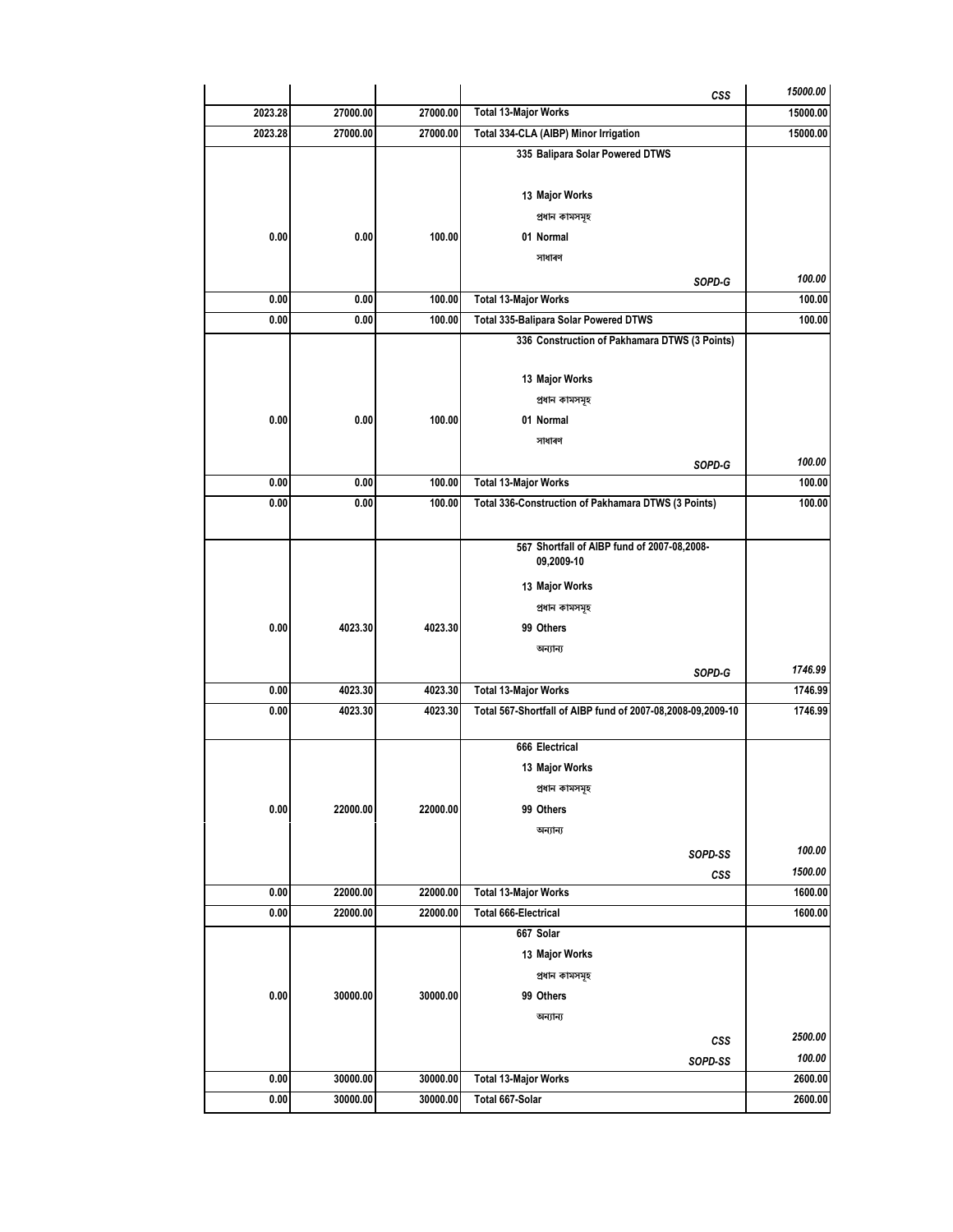|         |          |          | 837 Solar DTWS at Biswanath District                  |          |
|---------|----------|----------|-------------------------------------------------------|----------|
|         |          |          | 13 Major Works                                        |          |
|         |          |          | প্ৰধান কামসমূহ                                        |          |
| 0.00    | 200.00   | 200.00   | 01 Normal                                             |          |
|         |          |          | সাধাৰণ                                                |          |
|         |          |          | SOPD-G                                                | 200.00   |
| 0.00    | 200.00   | 200.00   | <b>Total 13-Major Works</b>                           | 200.00   |
| 0.00    | 200.00   | 200.00   | Total 837-Solar DTWS at Biswanath District            | 200.00   |
|         |          |          | 928 Projected State Share pf CSS(AIBP)                |          |
|         |          |          | 13 Major Works                                        |          |
|         |          |          | প্ৰধান কামসমূহ                                        |          |
| 1512.53 | 3000.00  | 3000.00  | 99 Others                                             |          |
|         |          |          | অন্যান্য                                              |          |
|         |          |          | SOPD-SS                                               | 892.75   |
| 1512.53 | 3000.00  | 3000.00  | <b>Total 13-Major Works</b>                           | 892.75   |
| 1512.53 | 3000.00  | 3000.00  | Total 928-Projected State Share pf CSS(AIBP)          | 892.75   |
|         |          |          | 982 DTW Scheme with Solar System at Behali<br>Area    |          |
|         |          |          | 13 Major Works                                        |          |
|         |          |          | প্ৰধান কামসমূহ                                        |          |
| 113.83  | 1375.00  | 1375.00  | 99 Others                                             |          |
|         |          |          | অন্যান্য                                              |          |
|         |          |          | SOPD-G                                                | 1375.00  |
| 113.83  | 1375.00  | 1375.00  | <b>Total 13-Major Works</b>                           | 1375.00  |
| 113.83  | 1375.00  | 1375.00  | Total 982-DTW Scheme with Solar System at Behali Area | 1375.00  |
| 3649.64 | 87598.30 | 87798.30 | Total 1523-Tube Well                                  | 24314.74 |
| 3649.64 | 87598.30 | 87798.30 | <b>Total 102-Ground Water</b>                         | 24314.74 |
|         |          |          | 789 Scheduled Caste Component Plan                    |          |
|         |          |          | অনুসূচীত জাতিৰ কম্পোনেন্ট প্লেন                       |          |
|         |          |          | 0000 (No Sub Head)                                    |          |
|         |          |          | 000 (No Sub-Sub Head)                                 |          |
|         |          |          | 13 Major Works                                        |          |
|         |          |          | প্ৰধান কামসমূহ                                        |          |
| 263.96  | 1000.00  | 1000.00  | 99 Others                                             |          |
|         |          |          | অন্যান্য                                              |          |
|         |          |          | SOPD-SCSP                                             | 1050.00  |
| 263.96  | 1000.00  | 1000.00  | <b>Total 13-Major Works</b>                           | 1050.00  |
| 263.96  | 1000.00  | 1000.00  | Total 000-(No Sub-Sub Head)                           | 1050.00  |
| 263.96  | 1000.00  | 1000.00  | Total 0000-(No Sub Head)                              | 1050.00  |
| 263.96  | 1000.00  | 1000.00  | Total 789-Scheduled Caste Component Plan              | 1050.00  |
|         |          |          | 796 Tribal Area Sub-Plan                              |          |
|         |          |          | জনজাতীয় অঞ্চল উপ-পৰিকল্পনা                           |          |
|         |          |          | 0000 (No Sub Head)                                    |          |
|         |          |          | 000 (No Sub-Sub Head)                                 |          |
|         |          |          | 13 Major Works                                        |          |
|         |          |          | প্ৰধান কামসমূহ                                        |          |
| 241.93  | 430.00   | 430.00   | 99 Others                                             |          |
|         |          |          | অন্যান্য                                              |          |
|         |          |          | SOPD-TSP                                              | 451.00   |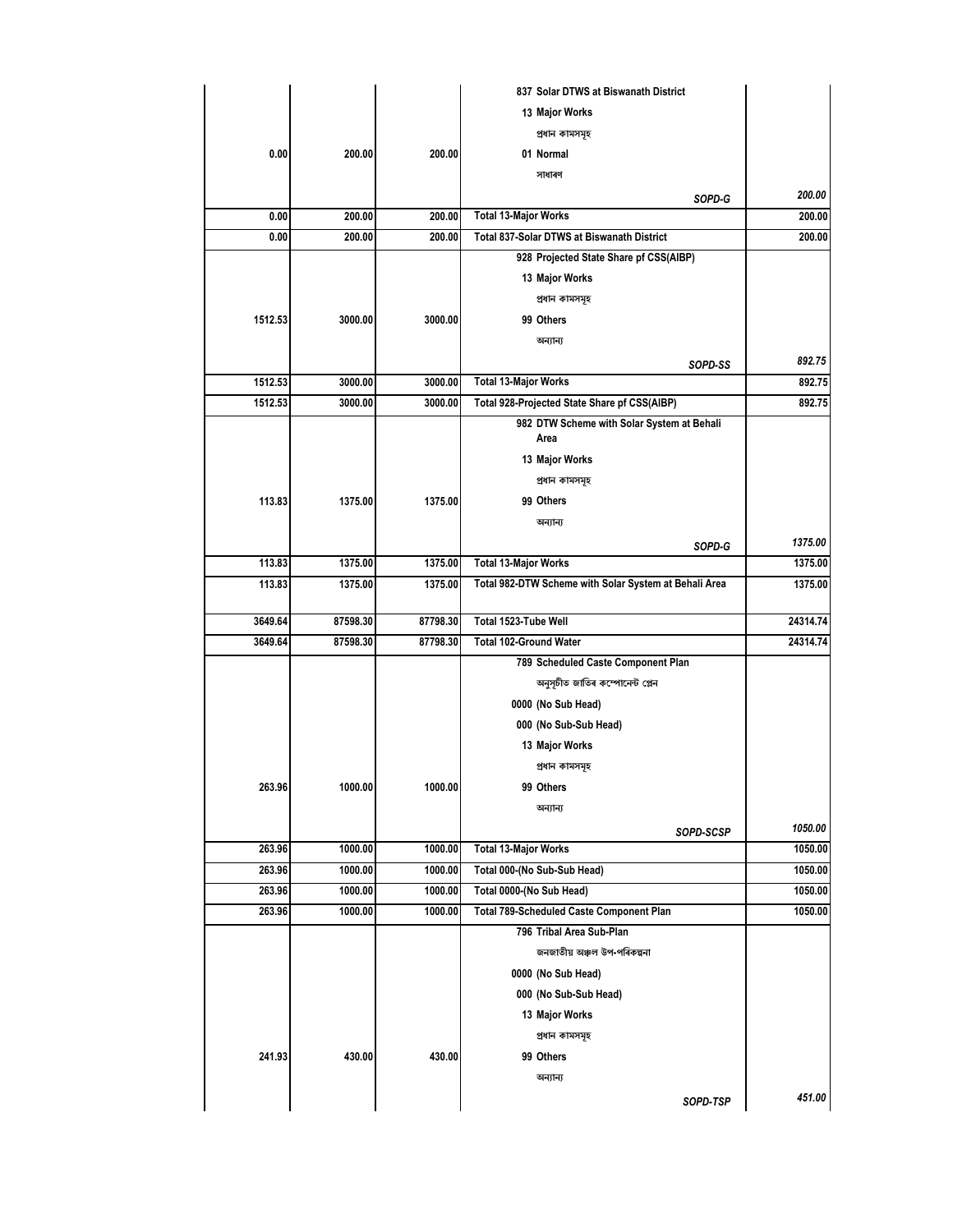| 241.93  | 430.00  | 430.00  | <b>Total 13-Major Works</b>                                                                                          | 451.00  |
|---------|---------|---------|----------------------------------------------------------------------------------------------------------------------|---------|
| 241.93  | 430.00  | 430.00  | Total 000-(No Sub-Sub Head)                                                                                          | 451.00  |
| 241.93  | 430.00  | 430.00  | Total 0000-(No Sub Head)                                                                                             | 451.00  |
| 241.93  | 430.00  | 430.00  | Total 796-Tribal Area Sub-Plan                                                                                       | 451.00  |
|         |         |         | 800 Other Expenditure                                                                                                |         |
|         |         |         | অন্যান্য ব্যয়                                                                                                       |         |
|         |         |         | 0800 Other Expenditure                                                                                               |         |
|         |         |         | অন্যান্য ব্যয়                                                                                                       |         |
|         |         |         | SSH(CTA) Development of Irrigation Colony near<br>Betkuchi, Lokhra (Guwahati Division)                               |         |
|         |         |         | 13 Major Works                                                                                                       |         |
|         |         |         | প্ৰধান কামসমূহ                                                                                                       |         |
| 0.00    | 0.00    | 0.00    | 99 Others                                                                                                            |         |
|         |         |         | অন্যান্য                                                                                                             |         |
|         |         |         | SOPD-G                                                                                                               | 500.00  |
| 0.00    | 0.00    | 0.00    | <b>Total 13-Major Works</b>                                                                                          | 500.00  |
| 0.00    | 0.00    | 0.00    | Total SSH(CTA)-Development of Irrigation Colony near<br>Betkuchi, Lokhra (Guwahati Division)                         | 500.00  |
|         |         |         | SSH(CTA) Construction of Central Laboratory,<br>Auditorium and Guest House at Koinadhora<br>with Boundary Wall       |         |
|         |         |         | 13 Major Works                                                                                                       |         |
|         |         |         | প্ৰধান কামসমূহ                                                                                                       |         |
| 0.00    | 0.00    | 0.00    | 99 Others                                                                                                            |         |
|         |         |         | অন্যান্য                                                                                                             |         |
|         |         |         | SOPD-G                                                                                                               | 333.00  |
| 0.00    | 0.00    | 0.00    | <b>Total 13-Major Works</b>                                                                                          | 333.00  |
| 0.00    | 0.00    | 0.00    | Total SSH(CTA)-Construction of Central Laboratory,<br>Auditorium and Guest House at Koinadhora with Boundary<br>Wall | 333.00  |
|         |         |         |                                                                                                                      |         |
|         |         |         | 604 Loan Assistance from NABARD under RIDF                                                                           |         |
|         |         |         | 13 Major Works                                                                                                       |         |
|         |         |         | প্ৰধান কামসমূহ                                                                                                       |         |
| 2698.22 | 6000.00 | 6000.00 | 99 Others                                                                                                            |         |
|         |         |         | অন্যান্য                                                                                                             |         |
|         |         |         | RIDF-LS                                                                                                              | 2850.00 |
|         |         |         | RIDF-SS                                                                                                              | 150.00  |
| 2698.22 | 6000.00 | 6000.00 | <b>Total 13-Major Works</b>                                                                                          | 3000.00 |
| 2698.22 | 6000.00 | 6000.00 | Total 604-Loan Assistance from NABARD under RIDF                                                                     | 3000.00 |
|         |         |         |                                                                                                                      |         |
| 2698.22 | 6000.00 | 6000.00 | Total 0800-Other Expenditure                                                                                         | 3833.00 |
|         |         |         | 1521 Census of Minor Irrigation                                                                                      |         |
|         |         |         | 000 (No Sub-Sub Head)                                                                                                |         |
|         |         |         | 26 Other Charges                                                                                                     |         |
|         |         |         | অন্যান্য মাচুল                                                                                                       |         |
| 0.00    | 220.00  | 220.00  | 99 Others                                                                                                            | 0.00    |
|         |         |         | অন্যান্য                                                                                                             |         |
| 0.00    | 220.00  | 220.00  | <b>Total 26-Other Charges</b>                                                                                        | 0.00    |
| 0.00    | 220.00  | 220.00  | Total 000-(No Sub-Sub Head)                                                                                          | 0.00    |
|         |         |         |                                                                                                                      |         |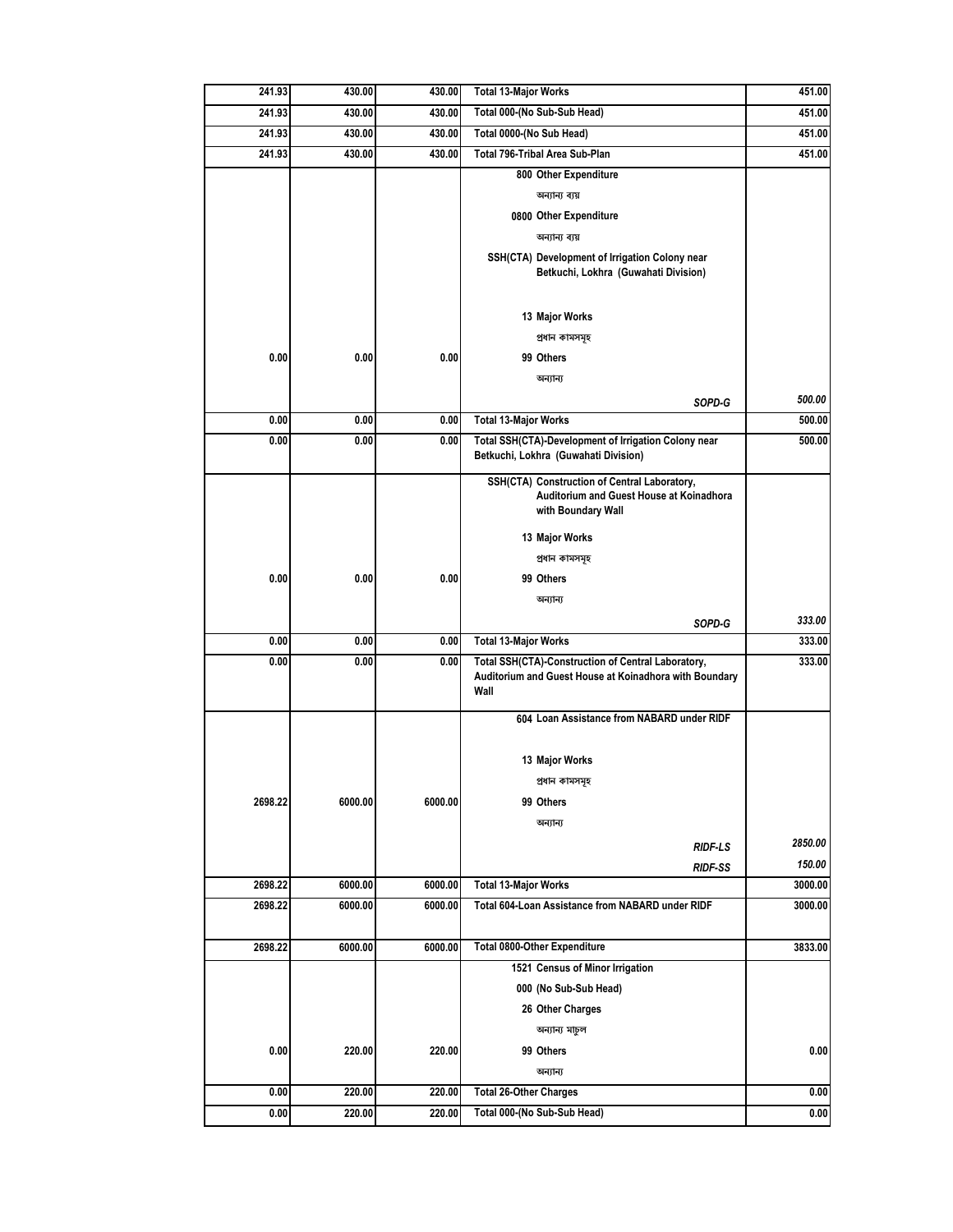|         |         |         | 927 Central Share                                              |         |
|---------|---------|---------|----------------------------------------------------------------|---------|
|         |         |         | 26 Other Charges                                               |         |
|         |         |         | অন্যান্য মাচুল                                                 |         |
| 49.51   | 0.00    | 0.00    | 99 Others                                                      |         |
|         |         |         | অন্যান্য                                                       |         |
|         |         |         | CSS                                                            | 700.00  |
| 49.51   | 0.00    | 0.00    | <b>Total 26-Other Charges</b>                                  | 700.00  |
| 49.51   | 0.00    | 0.00    | <b>Total 927-Central Share</b>                                 | 700.00  |
| 49.51   | 220.00  | 220.00  | Total 1521-Census of Minor Irrigation                          | 700.00  |
|         |         |         | 1689 Rationalisation of Minor Irrigation Statistics            |         |
|         |         |         |                                                                |         |
|         |         |         | 000 (No Sub-Sub Head)                                          |         |
|         |         |         | 01 Salaries                                                    |         |
|         |         |         | দৰমহা                                                          |         |
| 0.00    | 21.00   | 21.00   | 01 Pay                                                         | 0.00    |
|         |         |         | দৰমহা                                                          |         |
| 0.00    | 21.00   | 21.00   | <b>Total 01-Salaries</b>                                       | 0.00    |
|         |         |         | 04 Office Expenses                                             |         |
|         |         |         | কাৰ্য্যালয় ব্যয়                                              |         |
| 0.00    | 2.00    | 2.00    | 99 Others                                                      |         |
|         |         |         | অন্যান্য                                                       |         |
|         |         |         | EE-CS                                                          | 2.00    |
| 0.00    | 2.00    | 2.00    | <b>Total 04-Office Expenses</b>                                | 2.00    |
| 0.00    | 23.00   | 23.00   | Total 000-(No Sub-Sub Head)                                    | 2.00    |
|         |         |         | 927 Central Share                                              |         |
|         |         |         | 01 Salaries                                                    |         |
|         |         |         | দৰমহা                                                          |         |
| 5.63    | 0.00    | 0.00    | 01 Pay                                                         |         |
|         |         |         | দৰমহা                                                          |         |
|         |         |         | EE-CS                                                          | 6.50    |
| 5.63    | 0.00    | 0.00    | <b>Total 01-Salaries</b>                                       | 6.50    |
| 5.63    | 0.00    | 0.00    | <b>Total 927-Central Share</b>                                 | 6.50    |
| 5.63    | 23.00   | 23.00   | Total 1689-Rationalisation of Minor Irrigation Statistics      | 8.50    |
|         |         |         |                                                                |         |
| 2753.36 | 6243.00 | 6243.00 | <b>Total 800-Other Expenditure</b>                             | 4541.50 |
|         |         |         | 4705 Capital Outlay on Command Area                            |         |
|         |         |         | Development<br>নিয়ন্ত্ৰণাধীন এলেকা উন্নয়নৰ ওপৰত মূলধনী ব্যয় |         |
|         |         |         | 00 (No Sub-Major Head)                                         |         |
|         |         |         | 002 Command Area Development                                   |         |
|         |         |         | পাৰ্বত্য অঞ্চলৰ বাবে নিয়ন্ত্ৰণাধীন অঞ্চল উন্নয়ন              |         |
|         |         |         | 1926 Normal Works                                              |         |
|         |         |         | 104 CAD to Malobari LIS Project                                |         |
|         |         |         |                                                                |         |
|         |         |         | 13 Major Works                                                 |         |
|         |         |         | প্ৰধান কামসমূহ                                                 |         |
| 0.00    | 130.50  | 130.50  | 99 Others                                                      |         |
|         |         |         | অন্যান্য                                                       |         |
|         |         |         | SOPD-SS                                                        | 50.00   |
| 0.00    | 130.50  | 130.50  | <b>Total 13-Major Works</b>                                    | 50.00   |
| 0.00    | 130.50  | 130.50  | Total 104-CAD to Malobari LIS Project                          | 50.00   |
| 0.00    | 130.50  | 130.50  | Total 1926-Normal Works                                        | 50.00   |